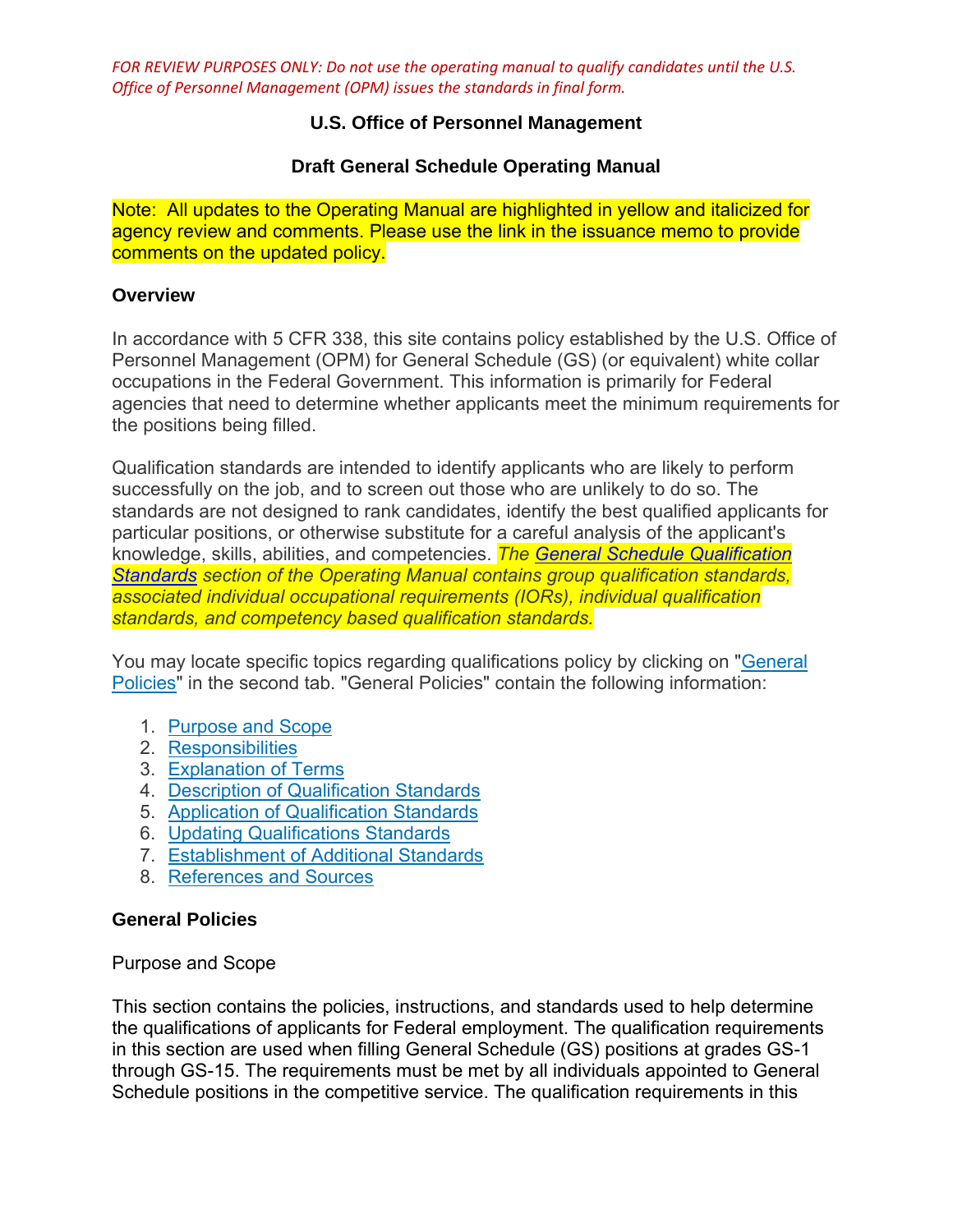section, other than testing, may be used for excepted service positions under Schedule B and also used for Veterans' Recruitment Appointment (VRA) applicants.

Unless otherwise specified, the same policies, instructions and standards apply to both initial appointments and in-service placement actions.

**Responsibilities** 

# 1. **The U.S. Office of Personnel Management (OPM)**

OPM is responsible for developing and issuing minimum qualification standards, policies, and instructions. OPM is also responsible for approving qualification standards for particular positions when no standard in this section is appropriate for filling an agency's position(s).

# 2. **Agencies**

Federal executive branch agencies are responsible for applying the appropriate standards in individual personnel actions and when examining for positions under a delegated examining authority. *Agencies are required to establish and outline policies that implement the OPM provisions prescribed in this operating manual in their agency merit promotion plans.* Information provided in OPM qualification standards generally is not sufficiently specific to be used directly in examining for positions or quoted in vacancy announcements. Therefore, agencies must include in their vacancy announcements the general or specialized experience or education required for their positions if it is legally required. It is not adequate to state, "See *Qualification Standards Operating Manual for General Schedule Positions* for experience requirements. (See [\(c\)\)](https://www.opm.gov/policy-data-oversight/classification-qualifications/general-schedule-qualification-policies/#e3) on describing experience in vacancy announcements). *All job postings must include specific qualifications based on the knowledge, skills, and abilities (KSAs), and competencies from a job analysis for each employment action (5 CFR 300.103).*

Agencies are also responsible for developing [selective factors,](https://www.opm.gov/policy-data-oversight/classification-qualifications/general-schedule-qualification-policies/#e6) when needed, to supplement the standards in this section. *Selective factors may only be prescribed if the KSAs and competencies are required upon entry to the position and is essential to performing work successfully as validated by a job analysis.*

Agencies are responsible for establishing medical standards without OPM approval for occupations for which they are the predominant employer, i.e., have 50 percent or more of the positions in the occupation (See **9**[\(b\)\)](https://www.opm.gov/policy-data-oversight/classification-qualifications/general-schedule-qualification-policies/#e9b).

Agencies can also modify qualification requirements for certain inservice placement actions (See **8**[\(c\)\)](https://www.opm.gov/policy-data-oversight/classification-qualifications/general-schedule-qualification-policies/#e8c). When agencies define or modify particular requirements, they are responsible for supporting their decisions. Agencies can also waive or modify qualification requirements when assigning employees in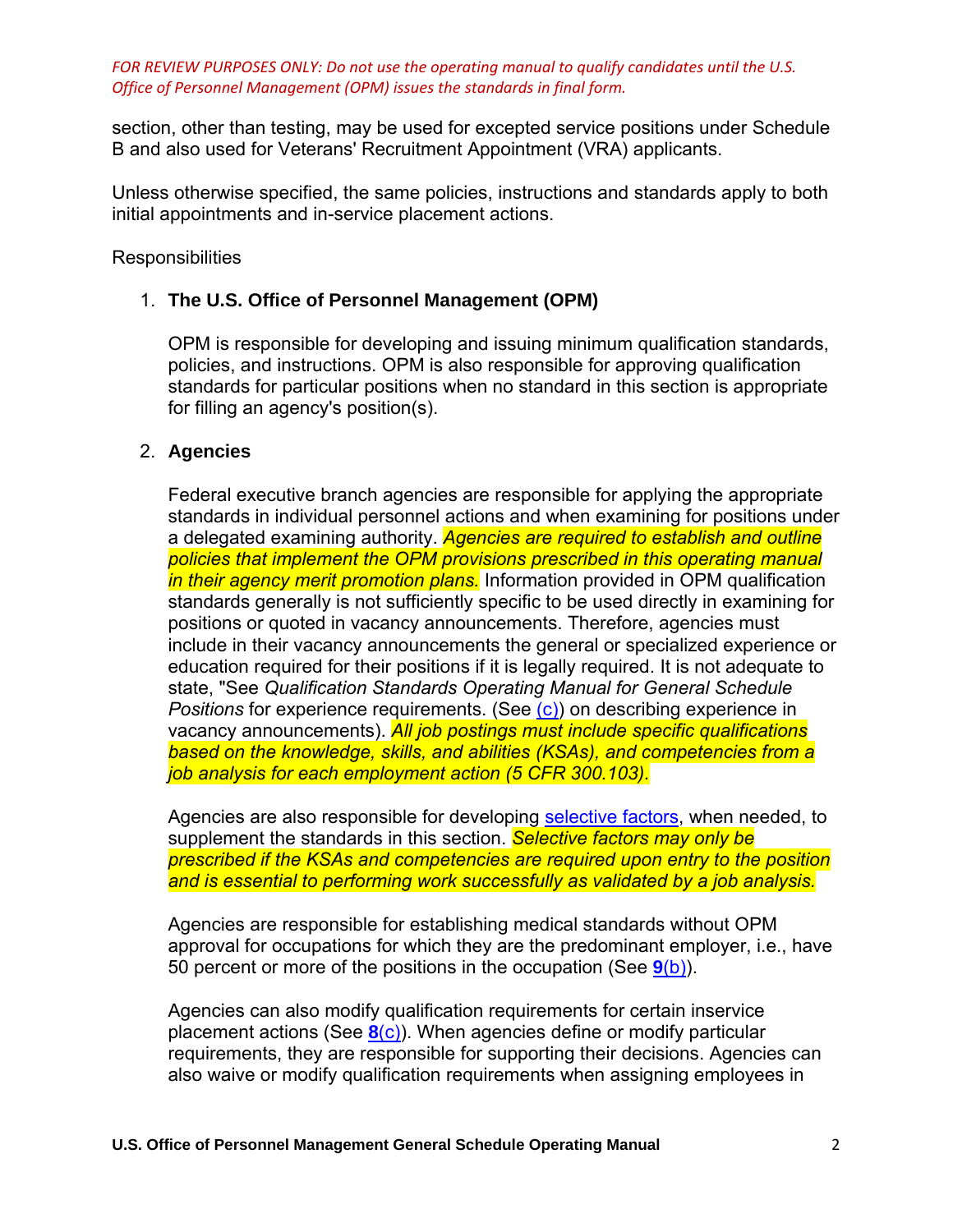reductions in force or in lieu of reductions in force. (See OPM guidance on reduction-in-force procedures.)

*Agencies may request from OPM waivers of qualification requirements on a case by case basis if after careful analysis of applicant qualifications, it is determined applicants may qualify based on other qualifications gained through experience, education or training.*

In those rare instances where qualification standards supplemented by selective factors will not meet agencies' needs, agencies are responsible for proposing new standards for OPM's approval.

When filling Schedule B positions, an agency's standards can include more restrictive requirements, e.g., qualifying experience, but they cannot be lower than or substantially different from the OPM standards. Agencies are responsible for justifying, based on the work of the Schedule B positions involved, any qualification requirements used in addition to those in OPM qualification standards.

Agency appointing officials are responsible for verifying employees' qualifications prior to appointment or assignment.

Explanation of Terms

Major concepts and terms, defined for the purposes of this section, follow below in alphabetical order.

Accredited Education

is education above the high school level completed in a U.S. college, university, or other educational institution that has been accredited by one of the accrediting agencies or associations recognized by the Secretary, U.S. Department of Education.

## *Assessments*

*is a systematic approach to gathering information about individuals; this information is used to make employment or career-related decisions about applicants and employees.*

#### *Competencies*

*are a measurable pattern of knowledge, skills, abilities, behaviors, and other characteristics that an individual need to perform work roles or occupational*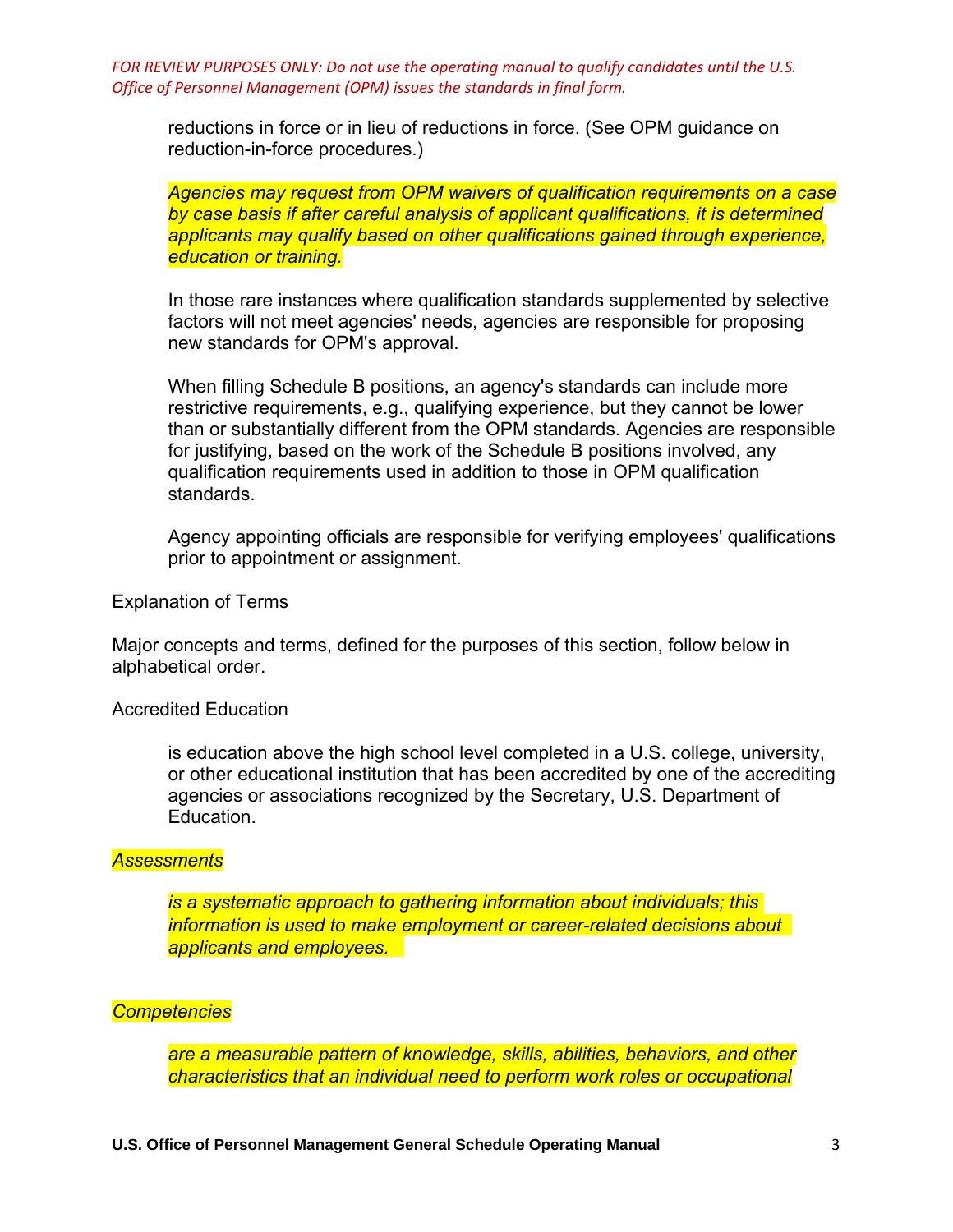*functions successfully. Competencies specify the "how" of performing job tasks, or what the person needs to do the job successfully.* 

## *Competency-Based Qualifications Standards*

*includes a set of required competencies and related proficiency levels by grade. A competency-based qualification standard provides a flexible way for agencies to determine if applicants are qualified for a position because of the many options for assessing applicants against the standard (for example, ability tests, work samples, structured interviews). In addition, those same assessments also may be used for rating purposes, enabling a more seamless assessment process for both the applicant and agency.* 

#### Competitive Appointment

an appointment to a position in the competitive service following open competitive examination or under direct-hire authority. The competitive examination, which is open to all applicants, may consist of a written test, an evaluation of an applicant's education and experience, and/or an evaluation of other attributes necessary for successful performance in the position to be filled.

#### Competitive Service

includes all positions in which appointments are subject to the provisions of Chapter 33 of title 5, United States Code. Positions in the executive branch of the Federal Government are in the competitive service unless they are specifically excluded from it. Positions in the legislative and judicial branches are outside of the competitive service unless they are specifically included in it.

### Concurrent Experience

is experience gained in more than one position, during the same period of time, with either the same employer or with a different employer.

#### Education Above the High School Level (or Post High-School Education)

is successfully completed progressive study at an accredited business or technical school, junior college, college, or university where the institution normally requires a high school diploma or equivalent for admission.

#### Fill-in Employment

is employment held by persons during the time period after leaving their regular occupation in anticipation of, but before entering, military service.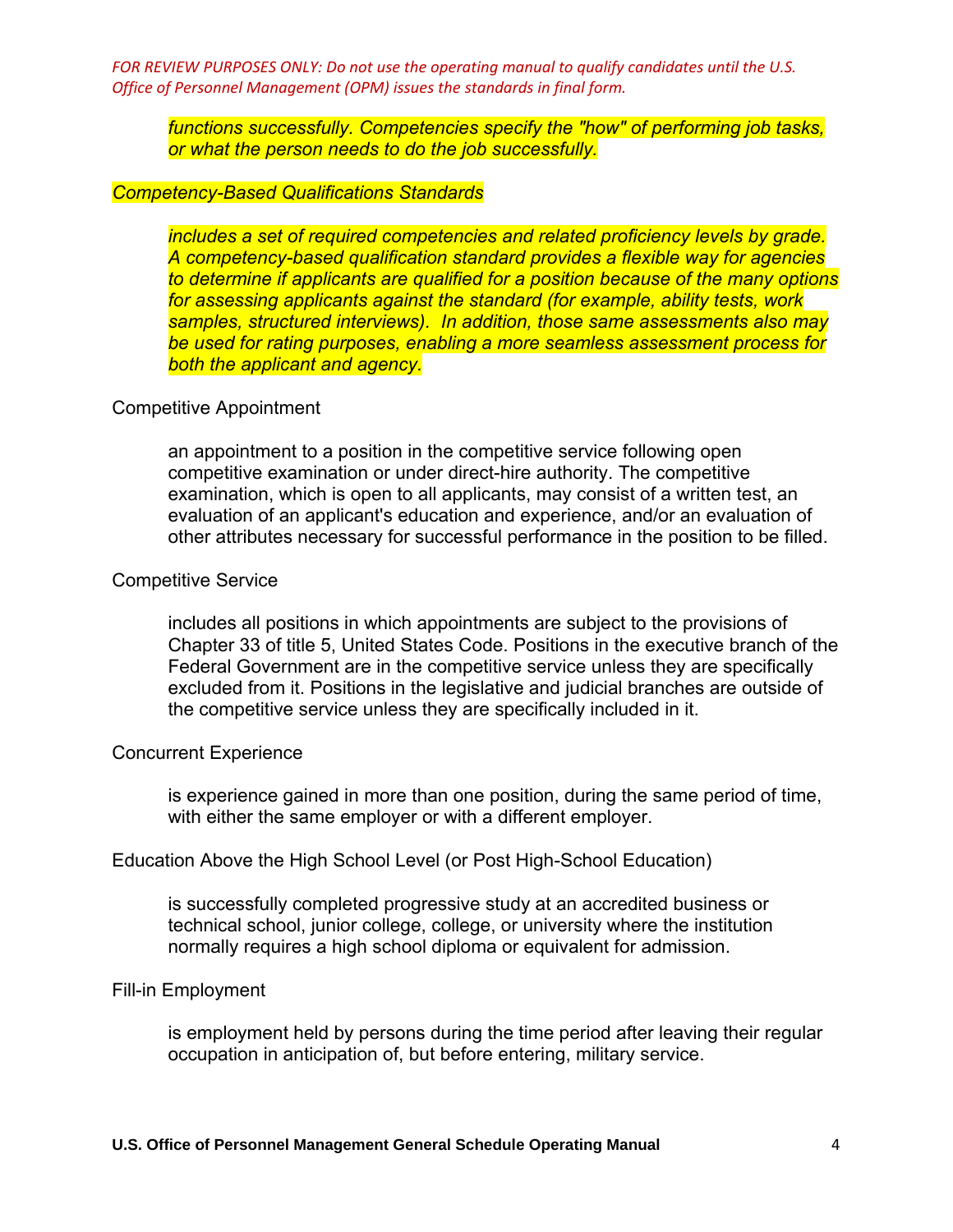#### *First-Professional Degree*

*is a degree that represents a category of qualifications in professional subject areas that require students to have previously completed specified undergraduate coursework and/or degrees before enrolling. They are considered graduate-level programs in the U.S. system because they follow prior undergraduate studies, but they are in fact first degrees in these professional subjects.* 

## Foreign Education

is education acquired outside of any State of the U.S., the District of Columbia, the Commonwealth of Puerto Rico, a Trust Territory of the Pacific Islands, or any territory or possession of the U.S.

## *General Competencies*

*reflect the cognitive and social capabilities (e.g., problem solving and interpersonal skills) required for job performance in a variety of occupations.* 

## Graduate Education

is successfully completed education in a graduate program for which a bachelor's or higher degree is normally required for admission. To be creditable, such education must show evidence of progress through an established graduate curriculum, i.e., it is part of a program leading to a master's or higher degree.

Group Coverage (or Generic) Qualification Standards

are standards prescribed for groups of occupational series that have a common pattern of education, experience, and/or other requirements.

High School Graduation or Equivalent

means the applicant has received a high school diploma, General Education Development (GED) equivalency certificate, or proficiency certificate from a State or territorial-level Board or Department of Education.

Individual Occupational Requirements

are requirements e.g., experience or education, for particular occupational series or positions within a series and are used in conjunction with a group coverage (generic) standard.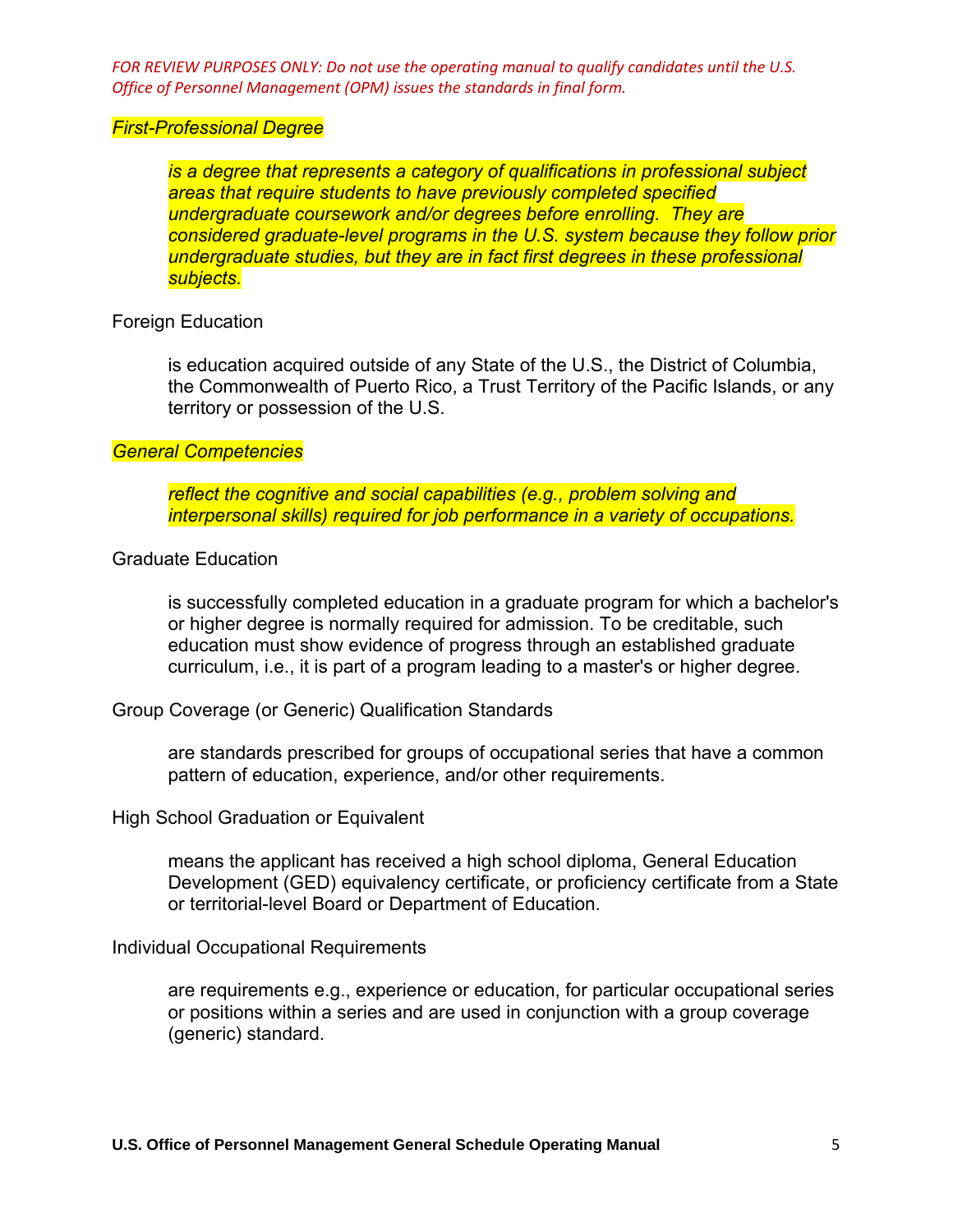## Inservice Placement

includes a noncompetitive action in which a position is filled with a current or former competitive service employee through promotion, reassignment, change to lower grade, transfer, reinstatement, reemployment, or restoration. Inservice placement also includes noncompetitive conversion of appointees whose Federal excepted positions are brought into the competitive service under title 5 CFR 316.702, and Department of Defense/Nonappropriated Fund (DOD/NAF) and Coast Guard NAF employees whose positions are brought into the competitive service.

Knowledge, Skills, and Abilities (KSA's)

are the attributes required to perform a job and are generally demonstrated through qualifying experience, education, or training. Knowledge is a body of information applied directly to the performance of a function. Skill is an observable competence to perform a learned psychomotor act. Ability is competence to perform an observable behavior, which may result in an observable product.

## *Legacy Degrees*

*entry level occupational degrees that have evolved over time and may now legally require additional education (i.e., work that required undergraduate education may now require graduate level education, e.g., Physical Therapist, 0638). Agencies must take a holistic approach and apply further analysis of applicant's credentials and experiences to determine if minimum qualifications are met.* 

## *Minimum Qualifications*

*are used as a first step in identifying applicants who will perform satisfactorily on the job, and to screen out those who are less likely to do so. This may be (1) education (when it is legally required), (2) experience, or (3) a skills-based assessment, all of which are now valid means of qualifying for employment. The requirements included in a qualification standard are only those essential for performing job duties. In other words, it is unlikely an employee would be able to perform satisfactorily in a position if he/she did not possess at least these qualifications.* 

## **Modification**

of an OPM qualification standard for inservice placement actions means agency or OPM substitution of qualification requirements different from those in the published standard. While applicants who qualify under a modified standard do not meet all of the specific requirements described in the published standard,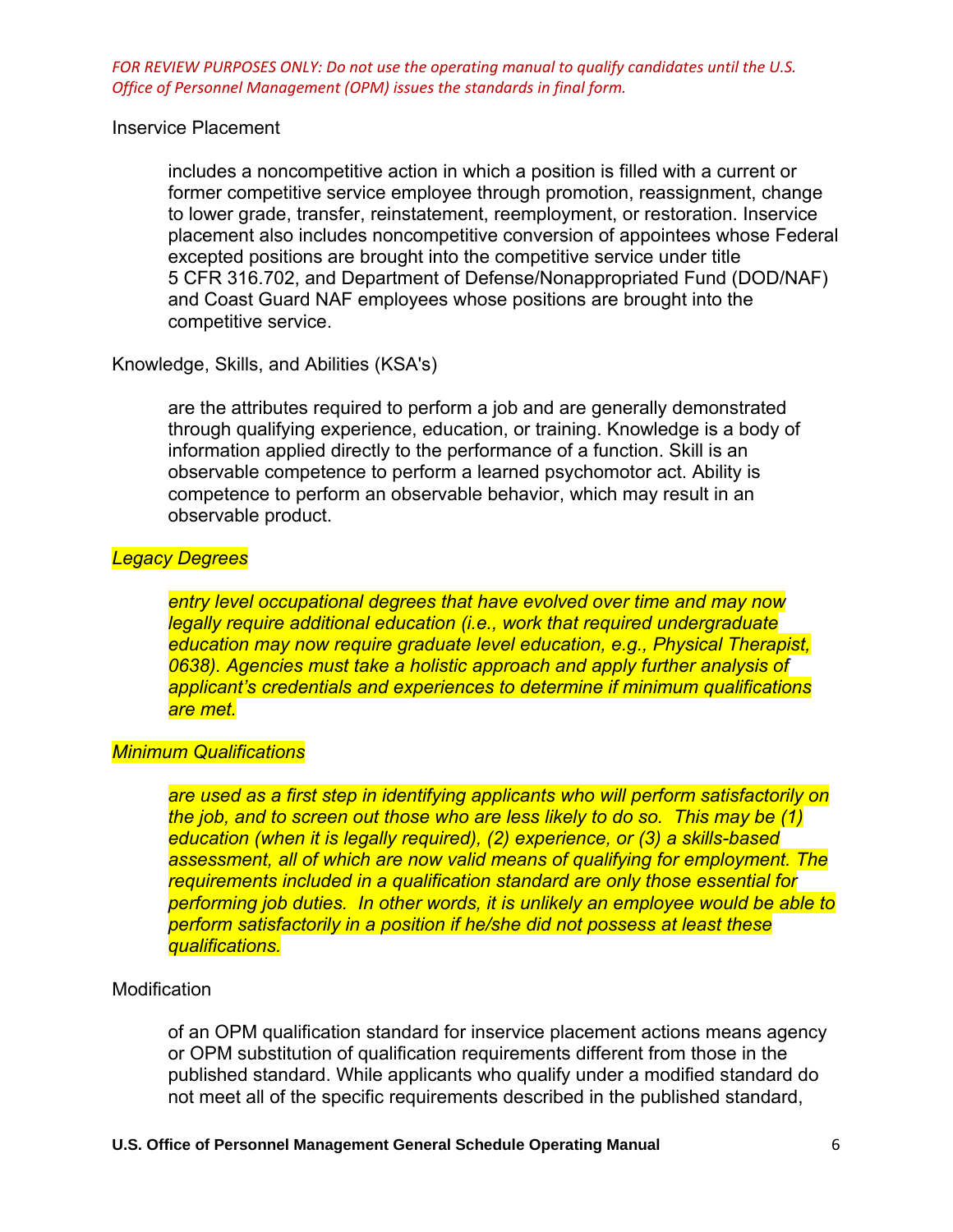their overall background show evidence of their potential success in the position to be filled. A modified standard may apply to any number of positions in an organization.

#### *Multiple Assessments*

*involve the use of two or more systematic approaches to gathering information about individuals; this information is used to make employment or career-related decisions about applicants and employees.* 

#### Noncompetitive Action

means an appointment to or placement in a position in the competitive service that is not made by selection from an open competitive examination, and that is usually based on current or prior Federal service. A noncompetitive action includes (1) all of the types of actions described under inservice placement, above; (2) appointments of non-Federal employees whose public or private enterprise positions are brought into the competitive service under title 5 CFR 316.701; and (3) appointments and conversions to career and career-conditional employment made under special authorities covered in 5 CFR 315, Subpart F.

#### Normal Line of Promotion (or Progression)

is the pattern of upward movement from one grade to another for a position or group of positions in an organization.

## Position

means the officially assigned duties and responsibilities that make up the work performed by an employee.

#### Quality Ranking Factors

are knowledge, skills, and abilities that could be expected to enhance significantly performance in a position, but are not essential for satisfactory performance. Applicants who possess such KSA's may be ranked above those who do not, but no one may be rated ineligible solely for failure to possess such KSA's.

### Related Education

is education above the high school level that has equipped the applicant with the knowledge, skills, and abilities to perform successfully the duties of the position being filled. Education may relate to the duties of a specific position or to the occupation, but must be appropriate for the position being filled.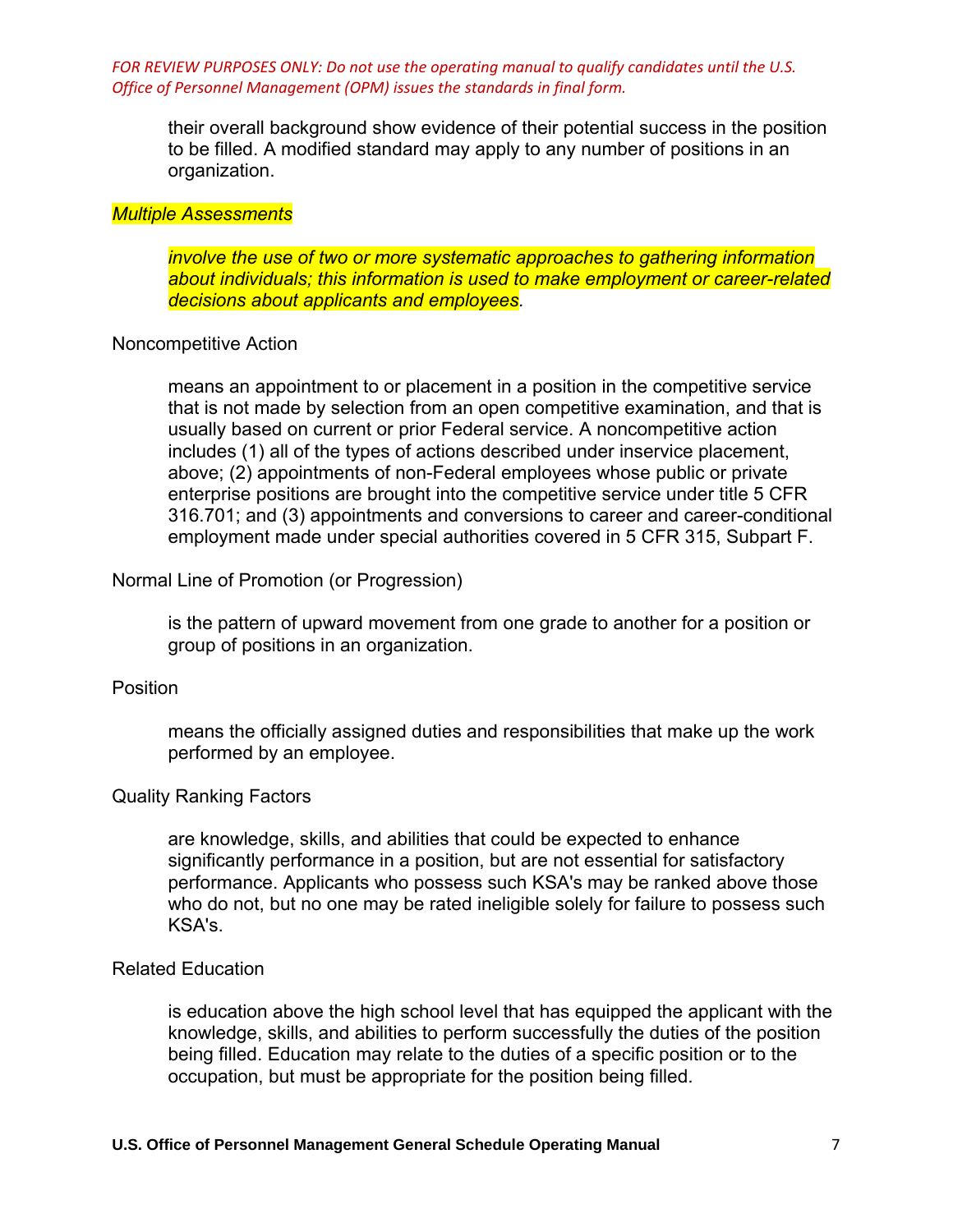## Research Positions

are positions in professional series that primarily involve scientific inquiry or investigation, or research-type exploratory development of a creative or scientific nature, where the knowledge required to perform the work successfully is acquired typically and primarily through graduate study. The positions are such that the academic preparation will equip the applicant to perform fully the work after a short orientation period.

#### Selective Factors

are knowledge, skills, abilities, or special qualifications that are in addition to the minimum requirements in a qualification standard, but are determined to be essential to perform the duties and responsibilities of a particular position. Applicants who do not meet a selective factor are ineligible for further consideration.

#### Series or Occupational Series

means positions similar as to specialized work and qualification requirements. Series are designated by a title and number such as the Accounting Series, GS-510; the Secretary Series, GS-318; and the Microbiology Series, GS-403.

#### Specialized Experience

is experience that has equipped the applicant with the particular knowledge, skills, and abilities to perform successfully the duties of the position and is typically in or related to the work of the position to be filled.

## *Technical Competencies*

*are more specific than general competencies, as they are tailored to the particular knowledge and skill requirements necessary for a specific job.* 

#### **Waiver**

of an OPM qualification standard involves setting aside requirements in a published standard to place an employee in a particular position, usually to avoid some kind of hardship to the employee, such as in cases of reduction in force or administrative error on the part of the agency. Extra training and/or skills development may be needed to help the employee adjust to the new position. Waivers are granted by OPM or an agency, as appropriate, on a case-by-case basis, and do not directly affect other positions in the organization.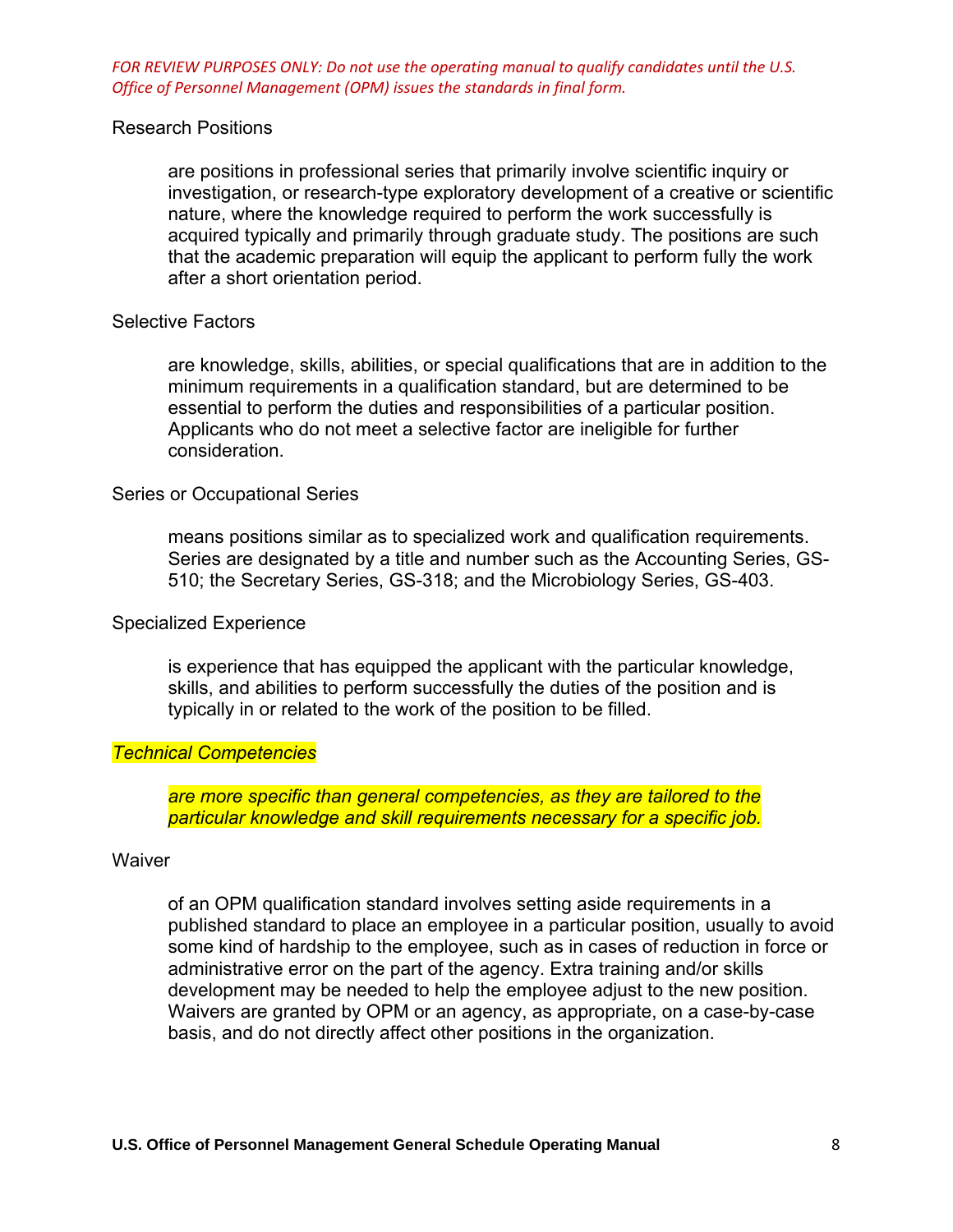## Work-Study Programs

are government or non-government programs that provide supervised work experience related to a student's course of study and are a part of, or a supplement to, education. Federal student-trainee programs are examples of such programs.

Description of Qualification Standards

## 1. **Purpose of Standards**

The qualification standards in this section help determine which applicants would be able to perform satisfactorily in the positions to be filled. The education, training, experience, or other requirements included in the qualification standards are *minimum requirements*, i.e., it would be unlikely that an applicant for employment would be able to perform satisfactorily in a particular position or occupational series if he or she did not possess these qualifications. The standards are designed to be easy to understand and to eliminate artificial barriers that hinder entrance into Federal occupational series. *The standards provide flexibility through a job analysis to identify the needed KSAs and competencies needed to meet agencies missions.*

Many qualification standards include requirements such as the ability to communicate orally and/or in writing, or to produce information through the use of computers or other machines. Such ability requirements are not intended to limit how an applicant will physically perform a duty, i.e., they are not meant to exclude from consideration applicants with disabilities who have demonstrated that they can do the work in other ways, such as by using readers, interpreters, or voice-activated equipment. The required abilities are to ensure that the end product of the speaking, writing, etc., is of the appropriate level of competence. Agencies should keep in mind that reasonable accommodation, including job restructuring, must be considered in determining whether an individual meets the required KSA's.

# **2. Content of Standards**

Most qualification standards permit applicants to qualify on the basis of education/training, experience, or a combination of the two*, or through a skillsbased assessment, when an educational degree or license is not legally required.* They include the patterns of education, training, and/or experience most commonly applicable to a particular occupational series. Some qualification standards, however, have specific educational, licensure, or certification requirements that may apply only to specific positions in an occupational series.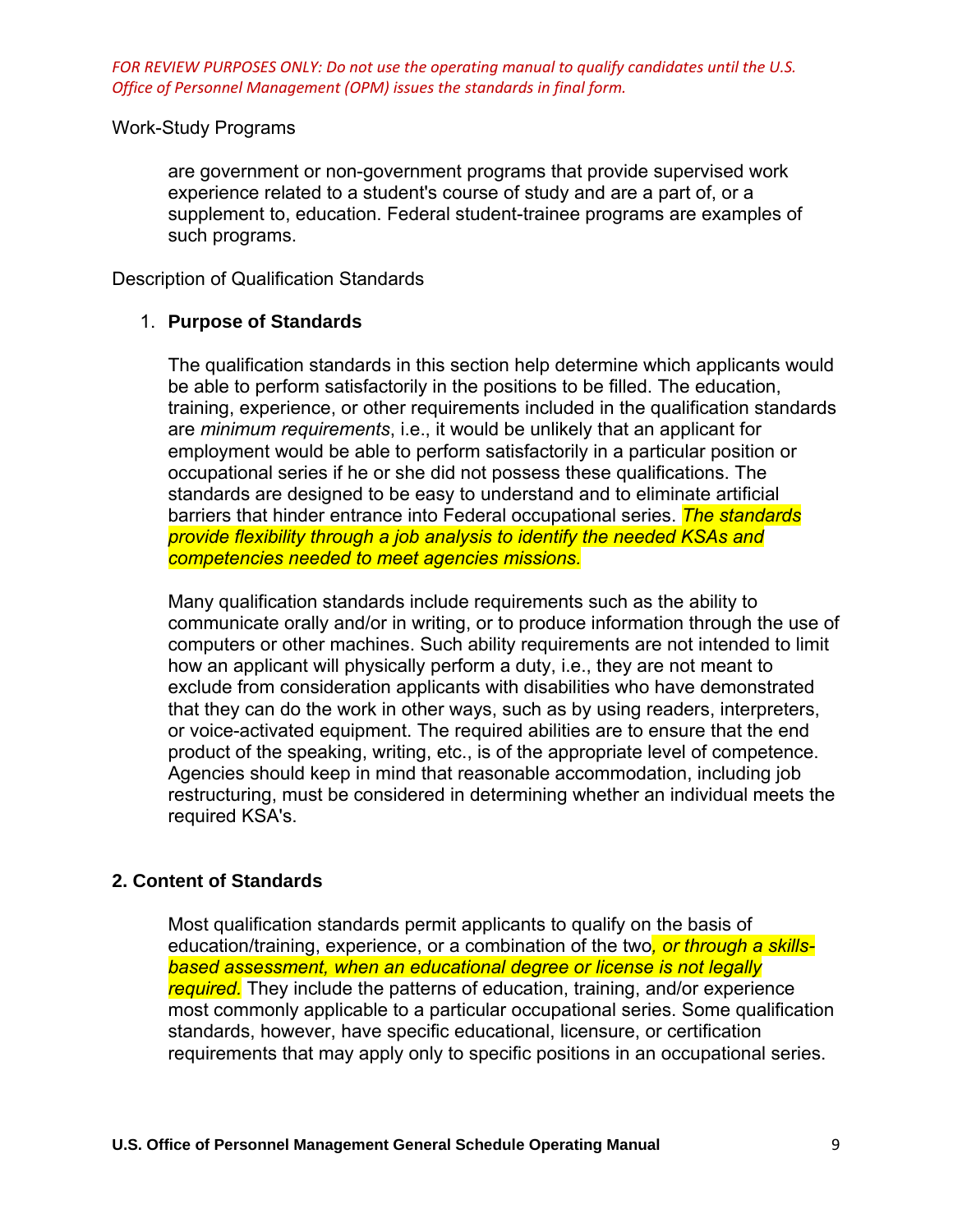Furthermore, the requirements in OPM qualification standards can be supplemented by selective or quality ranking factors as described below in **[6.](https://www.opm.gov/policy-data-oversight/classification-qualifications/general-schedule-qualification-policies/#e6)** and **[7.](https://www.opm.gov/policy-data-oversight/classification-qualifications/general-schedule-qualification-policies/#e7)** *OPM qualification standards include broad requirements used governmentwide. Agencies should identify the competencies needed for their positions and not copy minimum qualifications verbatim. Agencies must conduct job analysis to support supplementing OPM qualification standards (5 CFR 300.103).*

Application of Qualification Standards

- 1. [Selecting the Appropriate Qualification Standard](https://www.opm.gov/policy-data-oversight/classification-qualifications/general-schedule-qualification-policies/#e1)
- *2. [Implementing New or Revised Standards](https://www.opm.gov/policy-data-oversight/classification-qualifications/general-schedule-qualification-policies/#e2)*
- 3. [Experience Requirements](https://www.opm.gov/policy-data-oversight/classification-qualifications/general-schedule-qualification-policies/#e3)
- *4. [Educational and Training Provisions or Requirements](https://www.opm.gov/policy-data-oversight/classification-qualifications/general-schedule-qualification-policies/#e4)*
- *5. [Crediting Combinations of Education and Experience](https://www.opm.gov/policy-data-oversight/classification-qualifications/general-schedule-qualification-policies/#e5)*
- *6. Competency-and Skill Based Qualification Requirements*
- 7. [Using Selective Factors](https://www.opm.gov/policy-data-oversight/classification-qualifications/general-schedule-qualification-policies/#e6)
- 8. [Using Quality Ranking Factors](https://www.opm.gov/policy-data-oversight/classification-qualifications/general-schedule-qualification-policies/#e7)
- *9. [Special Inservice Placement Provisions](https://www.opm.gov/policy-data-oversight/classification-qualifications/general-schedule-qualification-policies/#e8)*
- 10[.Other Requirements or Provisions](https://www.opm.gov/policy-data-oversight/classification-qualifications/general-schedule-qualification-policies/#e9)
- 11. Supervisory Positions

# **1. Selecting the Appropriate Qualification Standard**

Agencies and examining offices should select the qualification standard that covers the occupational series to which a position has been classified. If there is more than one standard for an occupational series, they should [select the standard](https://www.opm.gov/policy-data-oversight/classification-qualifications/general-schedule-qualification-standards/tabs/list-by-occupational-series/) for the applicable position(s).

For competitive appointments, OPM or agency examining offices will have determined the appropriate qualification standard to apply.

For inservice placement actions, agencies should apply the appropriate standards and instructions in this section. If, however, at the time of an inservice placement action, the qualification requirements in an open competitive examination for an occupation are different from those in this section, agencies can apply the requirements in either the competitive examination or in this section.

For details, employees do not have to meet the qualification requirements for the position to which they are detailed, except for any minimum educational, licensure and certification requirements.

# **2. Implementing New or Revised Standards**

New or revised qualification standards issued by OPM must be implemented *immediately upon* the date of publication, unless otherwise specified by OPM*. Agencies*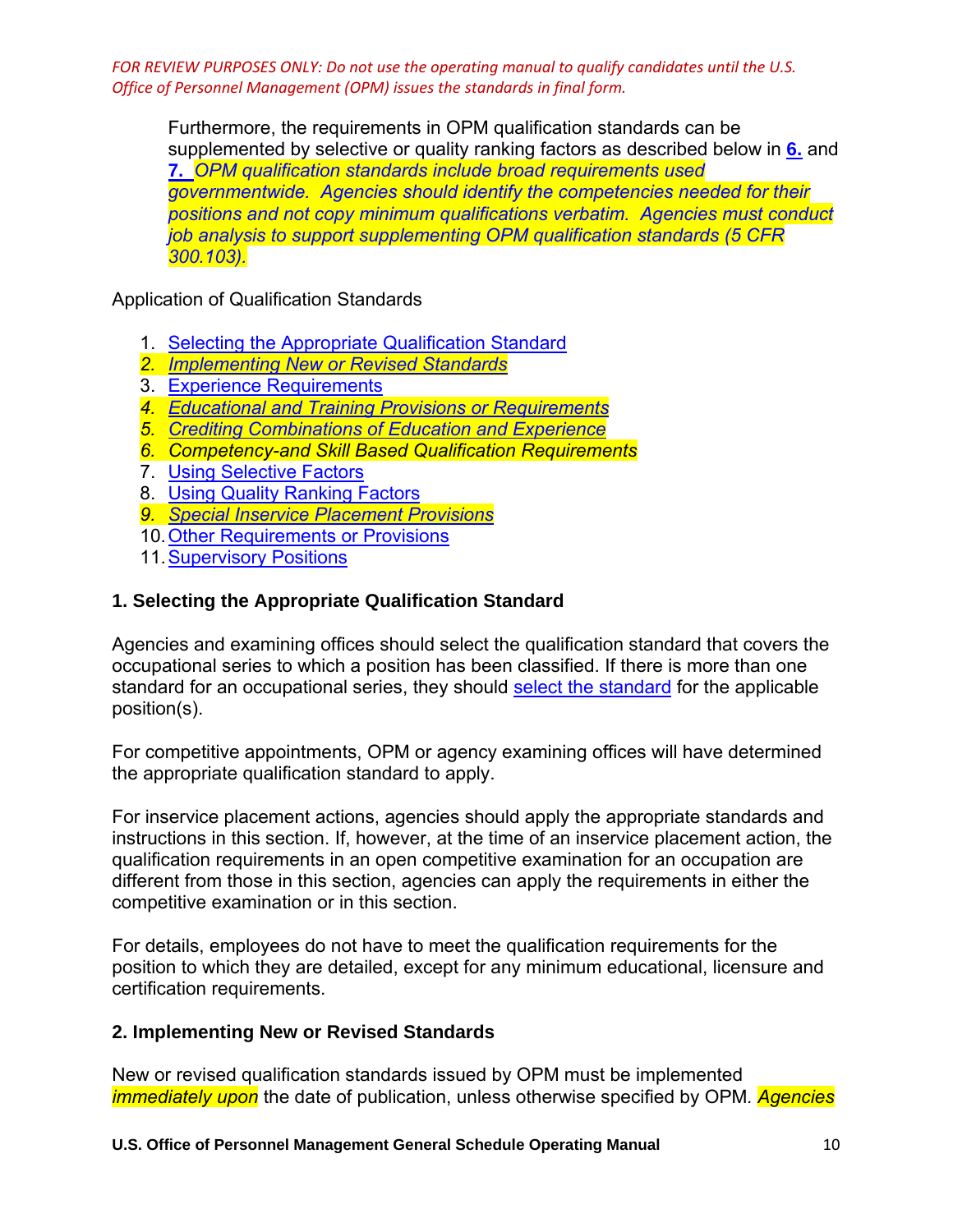*may submit a request to OPM for an extension to implement new or revised qualification standards when doing so will create a burden on the agency due to other agency or governmentwide competing priorities or initiatives.* 

## **3. Experience Requirements**

Experience is typically described in a qualification standard as either general or specialized experience.

- a. General experience is usually required at grade levels *(i.e., GS-1 to GS-4)* where the knowledge and skills needed to perform the duties of a specific position are not a prerequisite, but where applicants must have demonstrated the ability to acquire the particular knowledge and skills.
- b. Specialized experience is typically required for positions above the entry level where applicants must have demonstrated that they possess the ability to perform successfully the duties of a position after a normal orientation period. Specialized experience is typically in or related to the work of the position to be filled.
- c. Describing experience in vacancy announcements-- The following factors *must* be *applied* when describing experience in vacancy announcements:
	- Since a published OPM qualification standard may cover hundreds of positions in dozens of organizations, it must be broad enough to cover the range of work classified to the occupational series. Therefore, agencies and examining offices *must* clearly describe the specific experience or education required to qualify for the positions covered by an examination or vacancy announcement. This will better attract applicants with appropriate qualifications to agencies *and clearly state the qualification requirements*, thereby greatly improving the effectiveness of the examination process.
	- The description of qualifying general experience will vary in its degree of specificity from one series to another. For some occupational series, any progressively responsible work experience may be qualifying. Others may require experience that provided a familiarity with the subject matter or processes of the broad subject area of the occupational series. For example, an entry level medical technician position may require general experience that provided a basic knowledge of the procedures and equipment in a chemical or clinical laboratory. *The proper analysis of work to determine the KSAs and competencies needed to perform the work successfully are* essential.
	- *A position classification standard, a job analysis, and position description are needed to completely account for the duties and responsibilities typical of work in an occupational series or position.* An *accurate and properly classified* position description *and the appropriate [position classification](https://www.opm.gov/policy-data-oversight/classification-qualifications/classifying-general-schedule-positions/tabs/standards/)*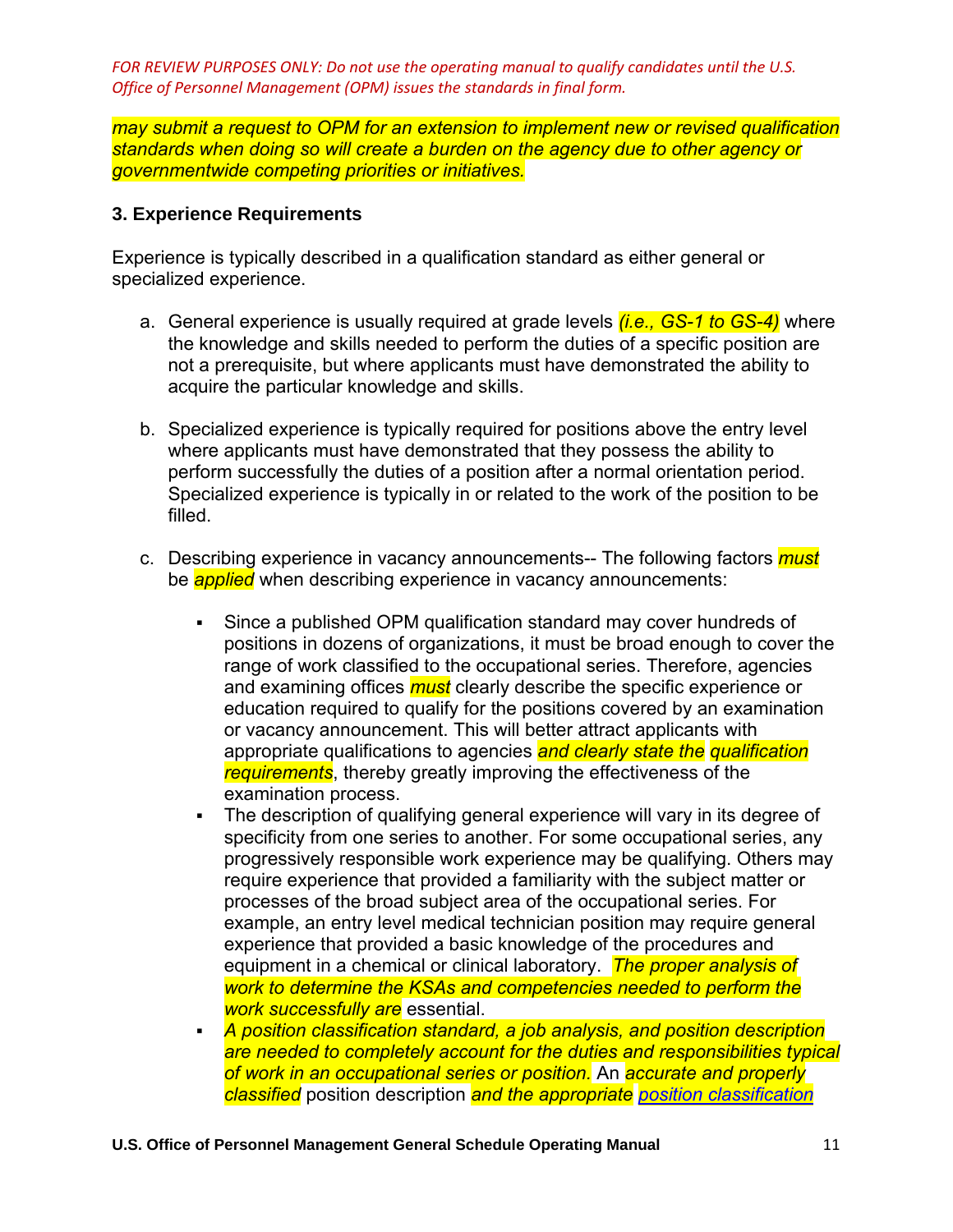> *[standard](https://www.opm.gov/policy-data-oversight/classification-qualifications/classifying-general-schedule-positions/tabs/standards/)* provides information related to the duties and responsibilities typical of work in an occupational series or position. This information is useful in the staffing process in identifying specialized experience requirements and also in determining the level of experience possessed by applicants.

- 1. Determining level of experience -- Most qualification standards require that a certain amount of the qualifying experience be at a level of difficulty and responsibility equivalent to the next lower or second lower grade. The grade-level criteria in the position classification standard or guide help in making this determination, particularly for applicants with experience outside the Federal Government.
- 2. Identifying specialized experience -- As indicated in *(b)* above, many qualification standards describe specialized experience as experience "related to the work of the position." This is to allow agencies to pinpoint the specific requirements in the vacancy announcements for their positions. For example, to meet the specialized experience requirements for a medical technician position, the applicant would likely be required to have specific duties such as preparing culture media and stains and performing certain laboratory tests. The description of duties and responsibilities contained in the position classification standard, along with the position description, help in identifying the kinds of work experience that would meet this requirement. In addition, the knowledge, skills, *abilities,* and *competencies* required to perform the work *can* also be described *along with the appropriate proficiency levels from a job analysis.*
- d. Crediting experience -- Creditable experience is experience of the type (general or specialized), level, and amount specified in the appropriate standard. Applicants are considered to have satisfied the requirement for 1 year of experience through completion of either 12 months or 52 weeks of creditable work experience, whichever comes first. Similarly, a requirement for 6 months of experience can be met by an applicant with 26 weeks of experience, and a requirement for 3 months of experience can be met by an applicant with 13 weeks of experience. Regardless of the method used to determine the *amount* of qualifying experience, agencies should again note that the qualification standards in this section describe minimum requirements only. Therefore, they should ensure that the **quality** of an applicant's experience clearly demonstrates the KSA's *and competencies* necessary to perform the work of the position to be filled.
	- **EXECT** If the standard distinguishes between general and specialized experience, general experience cannot be credited as specialized experience. However, specialized experience can be credited as general experience.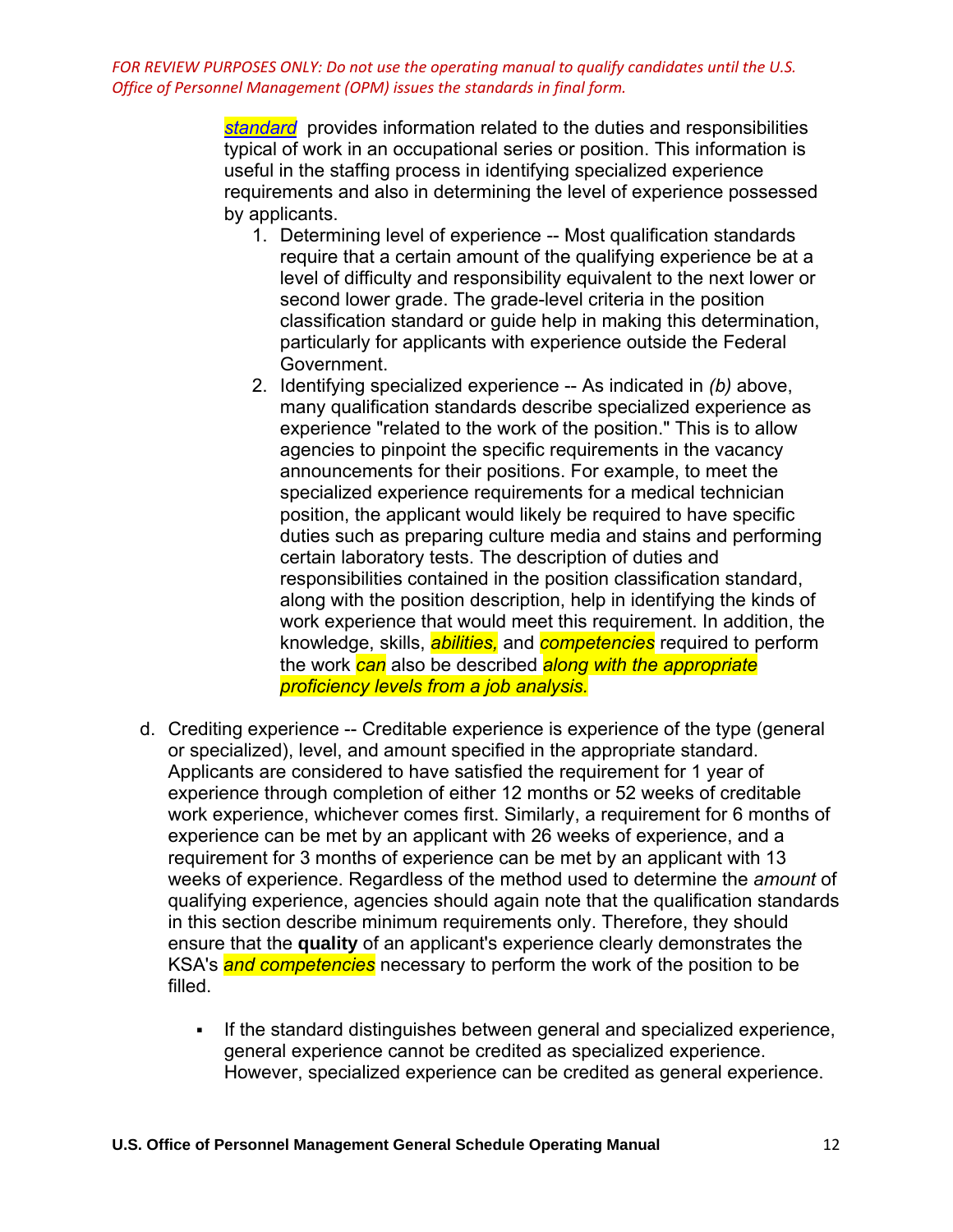- Applicants who meet the experience requirements for a *higher-grade* level in a given series also meet the experience requirements for lower grades in the same series.
- *Titles, military ranks and/or salary/pay rates are not used in conjunction with the evaluation of specialized experience to meet minimum qualifications for a position when agencies evaluate the equivalency of previous positions to federal qualifications. The work actually performed by the applicant must be reviewed and evaluated to determine equivalency to a grade. Unpaid/volunteer work must also be evaluated using the same criteria.*
- **Experience for which the applicant received little or no pay is given the** *same credit as comparable paid experience.*
- Federal employees are assumed to have gained experience by performing duties and responsibilities appropriate for their official series and grade level as described in their position description. However, experience that would not normally be part of the employee's position is creditable when documented by satisfactory evidence (e.g., a memorandum from the manager or human resources director, SF-52, or other documentation). Similarly, experience gained in the Federal service under a misassignment or improper appointment is given the same credit as experience under a proper appointment if the applicant submits satisfactory evidence to substantiate his/her claim.
- Appropriate experience gained while on detail or in "mixed-grade" or "mixed-series" positions is creditable when satisfactorily documented. Credit is given for the percentage of time that the applicant spent on the qualifying duties. Also see paragraph [\(l\)](https://www.opm.gov/policy-data-oversight/classification-qualifications/general-schedule-qualification-policies/#e3l) on crediting experience gained on detail, and **[10](https://www.opm.gov/policy-data-oversight/classification-qualifications/general-schedule-qualification-policies/#e10)** on crediting supervisory experience.
- An employee whose position is upgraded as a result of a reclassification is considered to meet the qualification requirements of the upgraded position, since he or she has been performing the higher-graded work. However, employees must meet any licensure or certification requirements, as well as any minimum educational requirements or the provisions in section [9\(e\).](https://www.opm.gov/policy-data-oversight/classification-qualifications/general-schedule-qualification-policies/#e9)
- e. Crediting one-grade interval or wage grade experience -- **If** the experience demonstrated the KSA's required to perform the work successfully, technician, paraprofessional, and substantive clerical support experience may be qualifying for two-grade interval positions, and wage grade experience may be qualifying for General Schedule positions. This is true for either lateral or promotion actions.

The basic requirements for type and level of experience and/or education apply to all applicants, whether their experience has been in the same occupation as the position being filled or in related support or wage grade occupations. Work experience that included both qualifying and nonqualifying duties is credited based on the percentage of time spent on the creditable experience.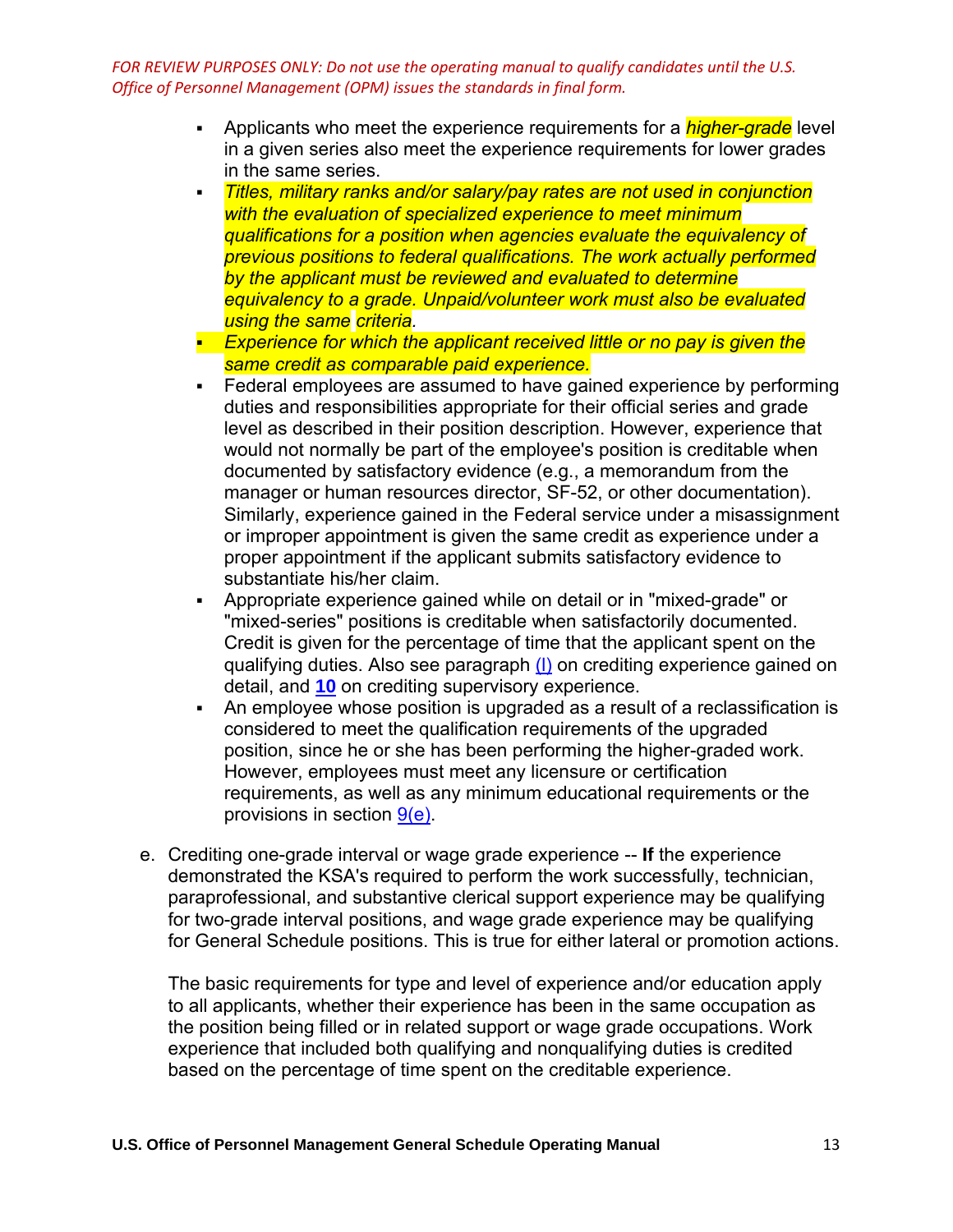Applicants with specialized experience can have that experience credited towards meeting the basic requirements for professional occupations that permit qualification on the basis of experience as well as education. Such experience may be creditable not only for meeting the basic requirements, but also for positions at GS-7 and above if it is comparable to that which would have been gained in a two-grade interval professional series and clearly demonstrates that the applicant has the necessary background to perform satisfactorily the duties of the position to be filled.

Since two-grade interval positions may differ significantly in the nature of the work (e.g., greater independence, responsibility, and judgment), it is important that applicants be evaluated on the variety and progressive nature of their work assignments and on any applicable training or course work completed.

- f. Determining normal work week/work year-- Credit is given based on the normal work week and work year for the particular type of employment. Experience that involved less than the normal work week or work year is credited based on the relation it bears to the norm. Work weeks/work years are credited as follows:
	- In most occupations, the normal full-time work week is 35-40 hours and the normal work year is 12 months. Employees are not expected to work during scheduled days off, holidays, or normal vacation periods.
	- **In occupations where the normal work year is less than the calendar year,** e.g., teaching, an applicant who works the prevailing work year should be credited with a full year of required experience unless the applicable standard specifies otherwise. An applicant who receives a full year's credit for less than 12 months of actual work cannot gain additional credit for doing more of the same work in the remaining months (e.g., for teaching in summer school). However, credit can be given for any applicable experience gained in a different type of work, but no more than 1 year of experience can be credited for any 12-month period.
	- Part-time work is prorated in crediting experience. For example, an employee working 20 hours per week for a 12-month period should be credited with 6 months of experience. Creditable experience should generally be determined on the basis of hours in a pay status (excluding overtime) rather than scheduled hours in order to recognize the service of part-time employees who frequently are required to work additional straight-time hours.

Applicants who have the same amount of experience should generally receive the same credit. For example, a seasonal employee who worked full time for 9 months a year and a part-time employee who worked 30 hours a week for a year would receive the same credit. However, as stated in paragraph  $(d)$ , agencies should ensure that the quality of an applicant's experience clearly demonstrates the KSA's *and competencies* necessary to perform the work of the position to be filled. Agencies should be careful in totaling small segments of time worked to ensure that they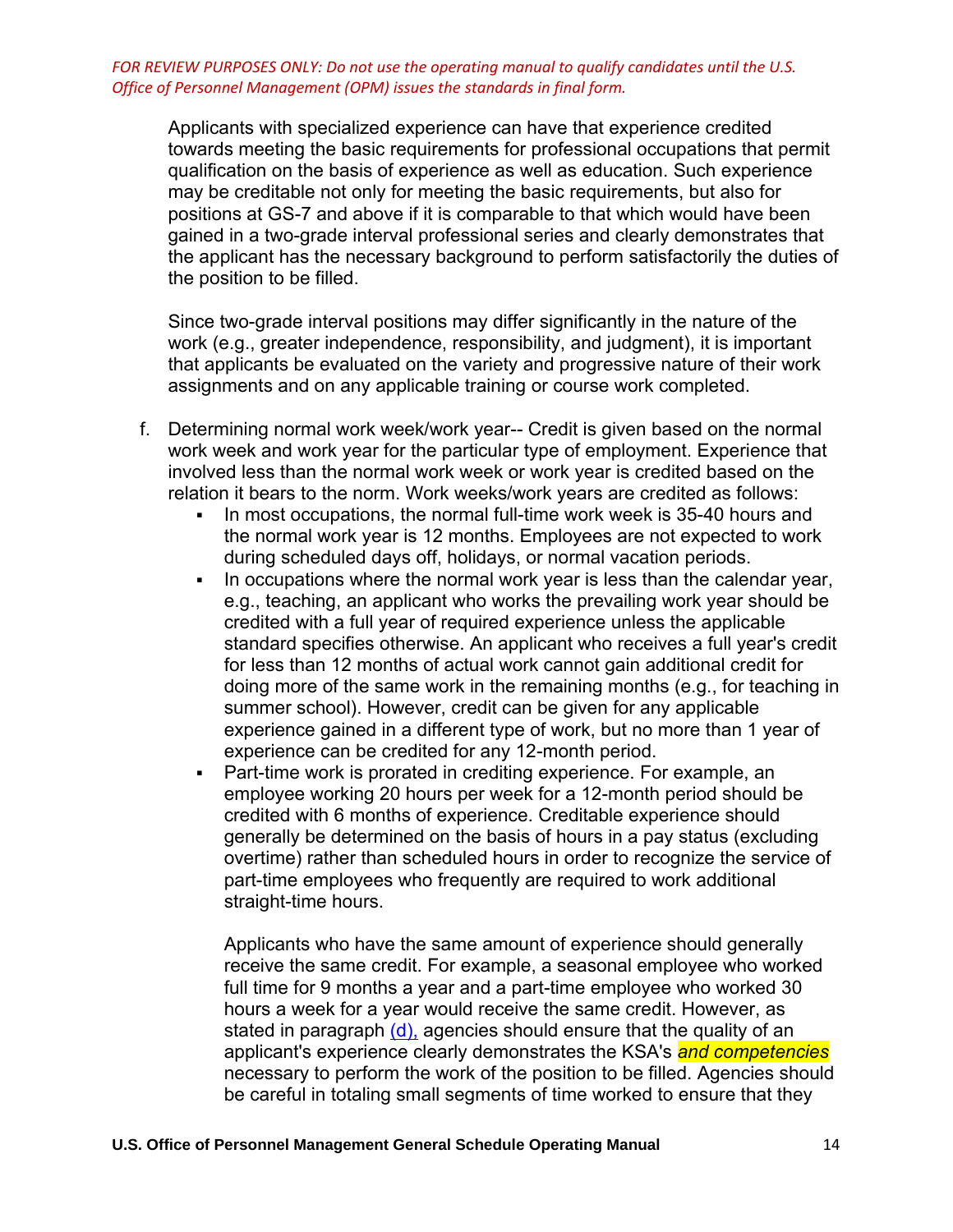> materially add to a person's qualifications, e.g., that substantive knowledge or skills have been gained.

**Employees who entered military duty or who sustained compensable** injuries on the job while serving under a career or career-conditional appointment will receive credit for experience on a different basis. See 5 CFR 353, *Restoration to Duty from Uniformed Service or Compensable Injury.* (Also see paragraph [\(k\)](https://www.opm.gov/policy-data-oversight/classification-qualifications/general-schedule-qualification-policies/#e3k) on *Military experience,* that follows, to determine how to credit military leave as experience.)

Instances may occur where applicants worked significantly less than their scheduled hours. For example, applicants may have been employed normally on a full-time, part-time, or seasonal basis, but took extended leave. In such instances, it would be reasonable to evaluate any significant consecutive period of leave (e.g., 35 workdays or more in a year) to determine whether it effectively reduces the applicant's qualifications for a position.

- g. Concurrent experience in more than one position-- Concurrent experience can be credited as follows:
	- General experience -- Credit may be given for general experience gained concurrently in more than one position depending on its applicability. If the experience meets the requirements of the standard, credit should be given for the time, excluding overtime, worked in each position. However, credit can be given for only 1 year of experience for any 12-month period. For example, a person who worked full time in each of two clerical positions for over 6 months during a 12-month period, performing duties comparable to the GS-3 level, can only be credited with a year of general clerical experience.
	- Specialized Experience -- Concurrent, straight-time experience in a second position can be credited towards meeting specialized experience requirements only if it contributes significantly to the applicant's possession of the specific KSA's required for the position to be filled. However, credit may be given for only 1 year of qualifying experience for any 12-month period.
- h. Crediting teaching experience for non-teaching positions -- In evaluating teaching experience for credit as specialized experience, the nature of the material taught and the responsibility, scope, and knowledge required by the teaching position should be compared to the requirements of the appropriate standard. To be creditable as specialized experience, the teaching and non-teaching activities should have provided the applicant with the same type and level of KSA's that would be required to perform qualifying work in the field. Normally, teaching experience would have to be at the college level to be creditable for professional positions.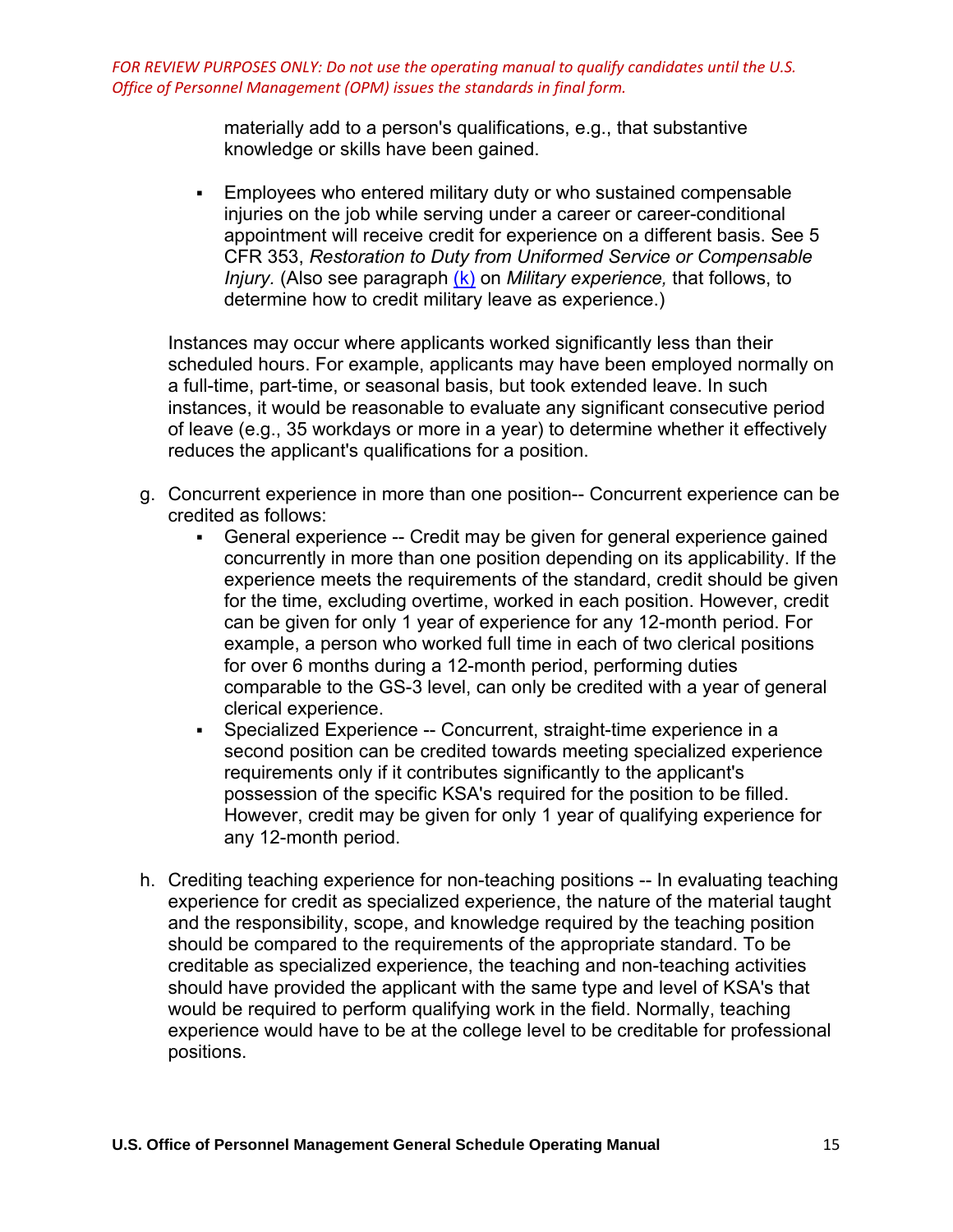- i. Education and experience gained concurrently -- When qualifying education and experience (when applicable) have been gained concurrently, credit is given for each based on the time spent and merit of each. In many instances, supervised experience is required as part of an academic curriculum or course work (e.g., nursing, teaching, or social work). An applicant cannot receive full credit for this supervised experience as education and additional credit for the supervised experience as experience, except as may be provided in a particular standard, since the practical experience is integral to the educational curriculum. The applicant can, however, receive full credit for supervised experience that was not considered as part of the qualifying education. (Also see paragraph *(j)* below.)
- j. Crediting work-study experience for initial appointment -- Experience gained by graduates of work-study programs can be credited towards meeting specialized experience requirements if the work-study experience was related to and integrated with education above the high school level and contributed to the development of competence in the specialized field of the position being filled. To meet the specialized experience requirements, the applicant must have 12 months of work experience in a work-study program, with at least 2 months (320 hours) of work equivalent to the next lower grade level or band in the normal line of progression for the position to be filled.

(Undergraduate work-study experience is normally comparable to experience gained at GS-5 or below.) Work-study experience is creditable, even when it is a mandatory requirement of the school, unless academic credit, i.e., grades or credit hours, has been given for such experience. Note that credit cannot be granted both as education and experience for the same period of work. (See paragraph [\(i\)](https://www.opm.gov/policy-data-oversight/classification-qualifications/general-schedule-qualification-policies/#e3i) above.)

- k. Military experience -- Military service that is creditable for veterans' preference or that is the basis for restoration to the former civilian position should either be evaluated as an extension of the work the individual was doing immediately before entry into the Armed Forces, or on its own merits, whichever is more beneficial to the individual. In instances where employment in an occupation interrupted by military service was on a part-time basis, the extension of that experience is creditable on the same part-time basis. (See 5 CFR 353 for more information on restoration rights and crediting military service.)
	- Extension of prior civilian experience -- Creditable military service can be counted as an extension of the work the individual was engaged in immediately prior to entry into service. ("Immediately prior to" is defined as within the 90-day period preceding entry into military service.) In instances where an individual accepted fill-in employment while awaiting induction, he or she is considered as having been employed in his or her regular occupation "immediately prior to" entry into military service, if the period of fill-in employment did not exceed 90 days. In crediting time spent in military service as an extension of time spent in civilian occupations,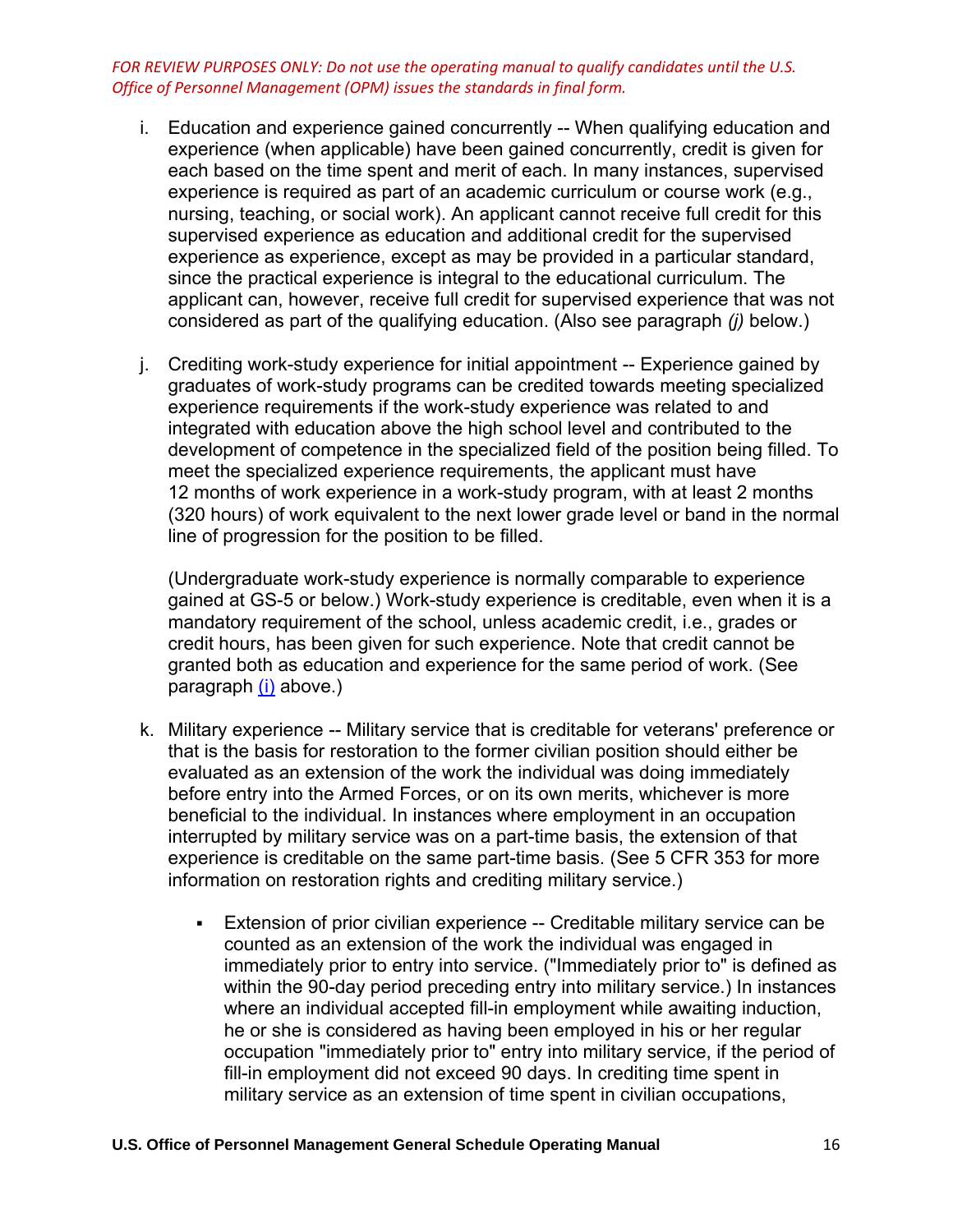> military service can be credited either as an extension of the regular employment or of the fill-in employment, *whichever is more advantageous to the individual.* All military experience evaluated on this basis will be credited at the same level of difficulty and responsibility as the prior civilian experience.

- Military experience on its own merits -- If the actual military experience is to be evaluated for credit, it is particularly important that it is evaluated on the basis of the duties performed, rather than on the basis of the military rank of the individual.
- l. Crediting experience gained on detail -- Experience of employees who have been detailed to another position is credited in much the same way as military experience, described above. That is, the experience is credited as an extension of the work the employee was doing immediately prior to the detail, or on its own merits, *whichever is more beneficial to the employee.* Employees continue to be incumbents of the positions from which detailed. Thus, they should not be penalized for a detail to a position that may differ in duties and responsibilities from those of their regular position.
- m. One-year specialized experience provision for General Schedule grades -- At GS-5 and above, the qualification standards for most occupational series call for 1 year of specialized experience equivalent to at least the next lower grade level in the normal line of progression. Applicants need not meet any cumulative years of experience requirements or general or lower level specialized experience requirements to qualify. They must, of course, meet any minimum educational, licensure, or other special qualification requirements and selective factors established for the position being filled. To be creditable, an applicant's 1 year of specialized experience must demonstrate the knowledge, skills, abilities, and *competencies* necessary for successful job performance. When applicants meet the experience requirements for a given grade level, they also meet the experience requirements for positions at lower grade levels in the same occupation. This provision applies unless the qualification standard for the occupation or position specifically states that more or less experience is required. It applies to both initial appointments and inservice placement actions*.* (Also see paragraph (n) below.)
- n. One-year specialized experience provision for banded positions -- If groups of positions have been placed in pay or grade bands that group two or more General Schedule grades together, agencies will need to define the type and level of experience required to perform the work of the position to be filled. Applicants need only 1 year of the identified experience, either equivalent to a lower level within the band or to the next lower level band. (Also see paragraph [\(q\)](https://www.opm.gov/policy-data-oversight/classification-qualifications/general-schedule-qualification-policies/#e3q) below.)
- o. Determining level of experience required in one-grade interval series -- For most one-grade interval occupational series, the qualification standard calls for at least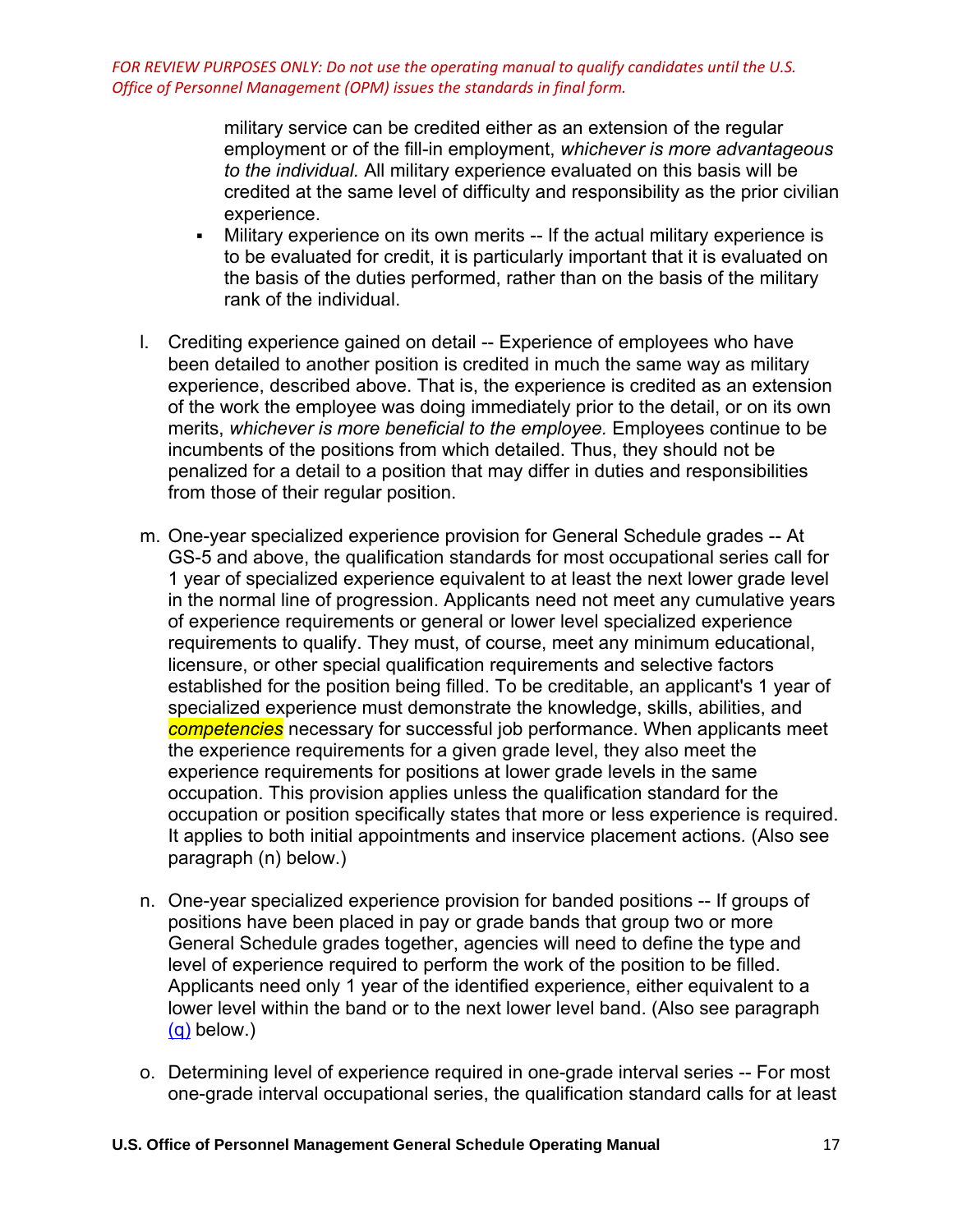1 year of specialized experience as described in  $(m)$  above. Sometimes, however, there is no position in the normal line of progression in an organization that is one grade lower than the position being filled. In such instances, 1 year of specialized experience at the second lower level is creditable for inservice applicants. However, for outside applicants (i.e., those without current or prior Federal competitive or excepted service), 1 year of specialized experience equivalent to at least the next lower level is required. (See **8.**[\(d\)](https://www.opm.gov/policy-data-oversight/classification-qualifications/general-schedule-qualification-policies/#e8d) on crediting inservice applicants' experience in one-grade interval series.)

- p. Determining level of experience required in two-grade interval series -- Most twograde interval occupational series follow a progression pattern of GS-5, GS-7, GS-9, GS-11, GS-12, GS-13, etc., with two-grade intervals occurring from grades GS-5 through GS-11. Applicants need 1 year of experience equivalent to at least the GS-5 grade level to qualify for GS-7, 1 year equivalent to at least the GS-7 grade level to qualify for GS-9, and 1 year equivalent to at least the GS-9 grade level to qualify for GS-11. However, some positions in two-grade interval series are established at the intervening even-numbered grades, i.e., GS-6, GS-8, and GS-10. If an agency has established positions at an intervening grade as part of the normal line of progression in a series, then applicants applying for the next higher grade would be required to have 1 year of experience at that evennumbered grade. For example, if an agency advertised for a GS-9 position and had an established GS-8 in the normal line of progression, applicants would be required to have 1 year of experience equivalent to at least grade GS-8. A year of experience equivalent to GS-7 would not be considered qualifying for that position. On the other hand, if an agency advertised for a GS-10 position and had an established GS-8, but no intervening GS-9 position, applicants would be considered qualified if they had 1 year of experience at least equivalent to GS-8.
- *q.* Determining level of experience based on crediting required KSA's *and competencies*-- Most jobs are classified and graded on the basis of the duties that constitute the primary reason for establishing the position. However, a position may include many other significant duties that are not grade-controlling, i.e., that are not the duties that determine the particular grade assigned to a position. Some of these duties may be similar to those performed at lower grade levels, or in positions in other series. Applicants must have experience performing the grade-controlling work at the next lower grade level, and work experience that demonstrates possession of the other required KSA's at the appropriate level. *However, they should not be screened out if their background* does not reflect 1 year of experience at the next lower grade level performing all *of the duties in a position description.*

For example, a position is classified as a GS-12 Exhibits Specialist. The gradecontrolling duties as described in the position description might be planning and preparing gallery spaces for exhibits, but the position also involves analyzing how various exhibits were received by the public and providing written reports and recommendations on how such exhibits could be improved in the future. If an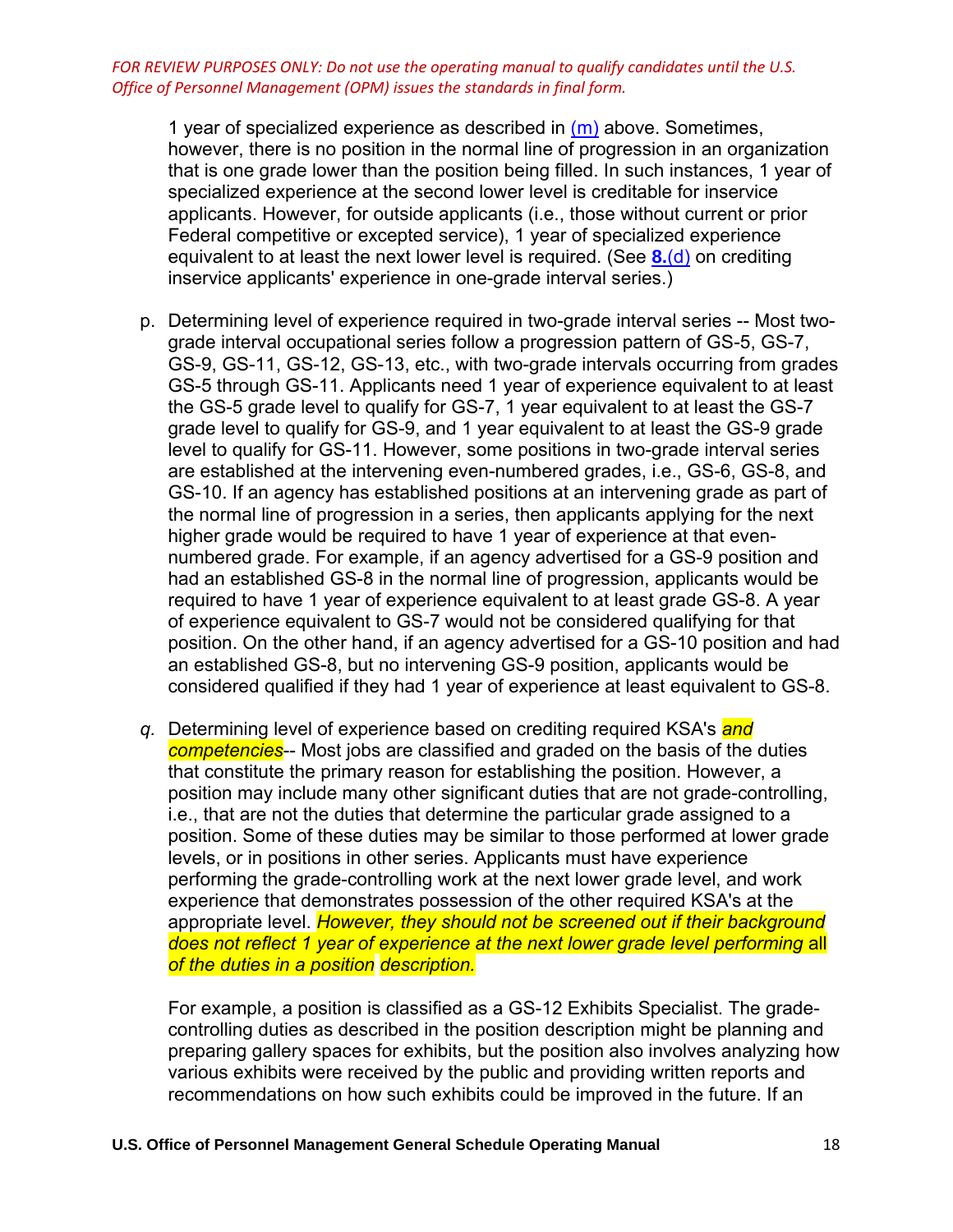applicant has at least GS-11 level skill in planning and preparing gallery spaces for exhibits, and has GS-9 level experience analyzing work processes and methods and writing reports, he or she can be considered qualified if the GS-9 level experience was sufficient to perform the GS-12 Exhibits Specialist job, as described in the position description.

In systems where groups of positions have been placed in a pay or grade band, all of the duties and responsibilities of a position would typically fall within the same band. However, agencies would still need to determine the duties that constitute the primary reason for placing a position within a particular band and the level of the qualifications required to perform the work of the position.

## **4. Educational and Training Provisions or Requirements**

The educational provisions referenced in a qualification standard normally pertain to either high school graduation or the equivalent, or to education above the high school level (post high school education). Whether at the high school or post high school level, 5 U.S.C. §3308 prohibits requiring education for positions in the competitive service, unless OPM has determined that the duties of a scientific, technical, or professional position cannot be performed by an individual who does not have the prescribed minimum education.

*An agency may prescribe a minimum educational requirement for employment in the Federal competitive service only when a minimum educational qualification is legally required to perform the duties of the position.* 

*Unless an agency is determining a candidate's satisfaction of a legally required minimum educational requirement, an agency may consider education in determining a candidate's satisfaction of some other minimum qualification only if the candidate's education directly reflects the competencies necessary to satisfy that qualification and perform the duties of the position.* 

Under 5 U.S.C. §3313, the names of disabled veterans with a compensable serviceconnected disability of 10 percent or more are entered on civil service examination registers ahead of other eligibles, except on registers established for scientific and professional positions at grades GS-9 and above. The identified occupations in Appendix K of the *[Delegated Examining Operations Handbook](https://www.opm.gov/policy-data-oversight/hiring-information/competitive-hiring/deo_handbook.pdf)* (PDF file) [2.01 MB] should be used as the basis for determining whether such compensably disabled veterans should "float to the top" of the competitive examination Certificate of Eligibles.

OPM also recognizes generally accepted professional credentials, such as engineering registration, successful completion of certain actuarial examinations, or a Certified Public Accountant certificate as being equivalent to meeting minimum educational requirements. Examples of such alternate provisions are included in the qualification standard for the occupational series if applicable.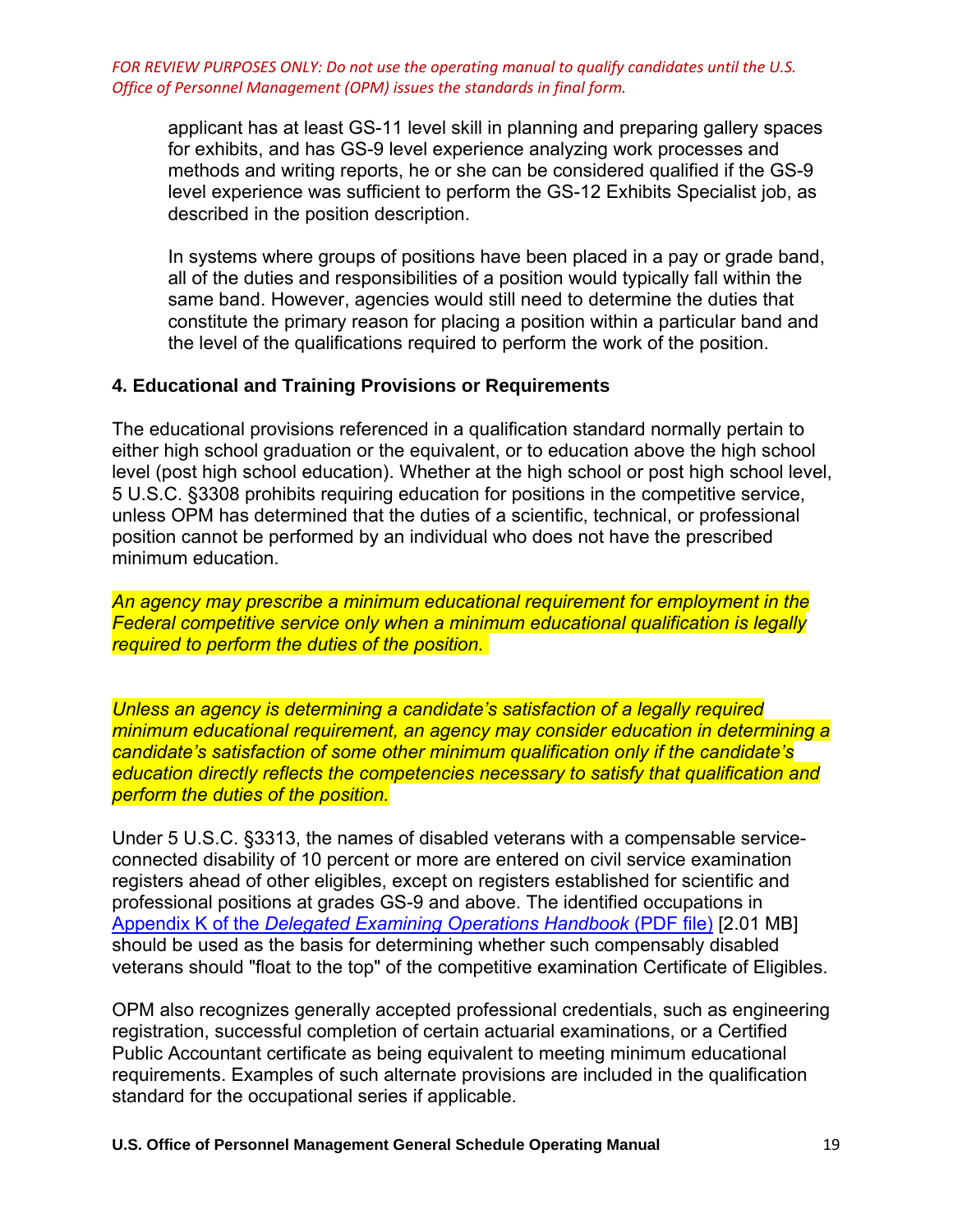Agencies should use the following criteria to determine the acceptability of post high school education or training at an accredited business or technical school, junior college, college or university. It is the applicant's responsibility to provide documentation or proof that he or she has met the applicable educational provisions described in this subsection. An official transcript; statement from the institution's registrar, dean, or other appropriate official; or equivalent documentation is acceptable. Agencies must ensure that the applicants' education or credentials meet the criteria below.

- *a.* Acceptability of Higher Education for Meeting Minimum Qualification Requirements
	- 1. Accredited and Pre-Accredited/Candidate for Accreditation—This category includes only those institutions that grant academic degrees. Such institutions must meet one of the following criteria for Federal employment:
		- Conventional/Accredited Institutions At the time the education was obtained, the entire institution, applicable school within the institution, or the applicable curriculum was appropriately accredited by an accrediting body recognized by the Secretary of the U.S. Department of Education. Military schools or military educational programs that meet this criterion are also acceptable. For additional information, refer to the U.S. Department of Education web site at [http://www.ed.gov \(external link\).](https://www.opm.gov/leaving/index.aspx?link=http://www.ed.gov) A complete listing of all institutions accredited by recognized agencies, including those located outside of U.S. territories may be found in *Accredited Institutions of Post-Secondary Education*, a handbook published annually by the American Council on Education (ACE). Institutions located within the United States that have attained accreditation as well as recognized accrediting agencies are listed on the U.S. Department of Education web site at [http://www.ed.gov](https://www.opm.gov/leaving/index.aspx?link=http://www.ed.gov)  [\(external link\).](https://www.opm.gov/leaving/index.aspx?link=http://www.ed.gov)
		- Correspondence or distance learning course work is also acceptable if the applicable school within the institution or applicable curriculum is accredited by an accrediting body that is recognized by the Secretary of the U.S. Department of Education. The distance learning courses should indicate the credit hours for each course and be indicated on the degree transcript together with traditional course work and credits.
		- Pre-Accredited/Candidate for Accreditation Status At the time that the education was obtained, the entire institution, applicable school within the institution, or applicable curriculum had acquired "preaccreditation" or "candidate for accreditation status" that is recognized by the Secretary of the U.S. Department of Education.
			- Exceptions: Preaccredited or Candidate for Accreditation status is not acceptable for the following Federal programs:
		- Student Loan Repayments; or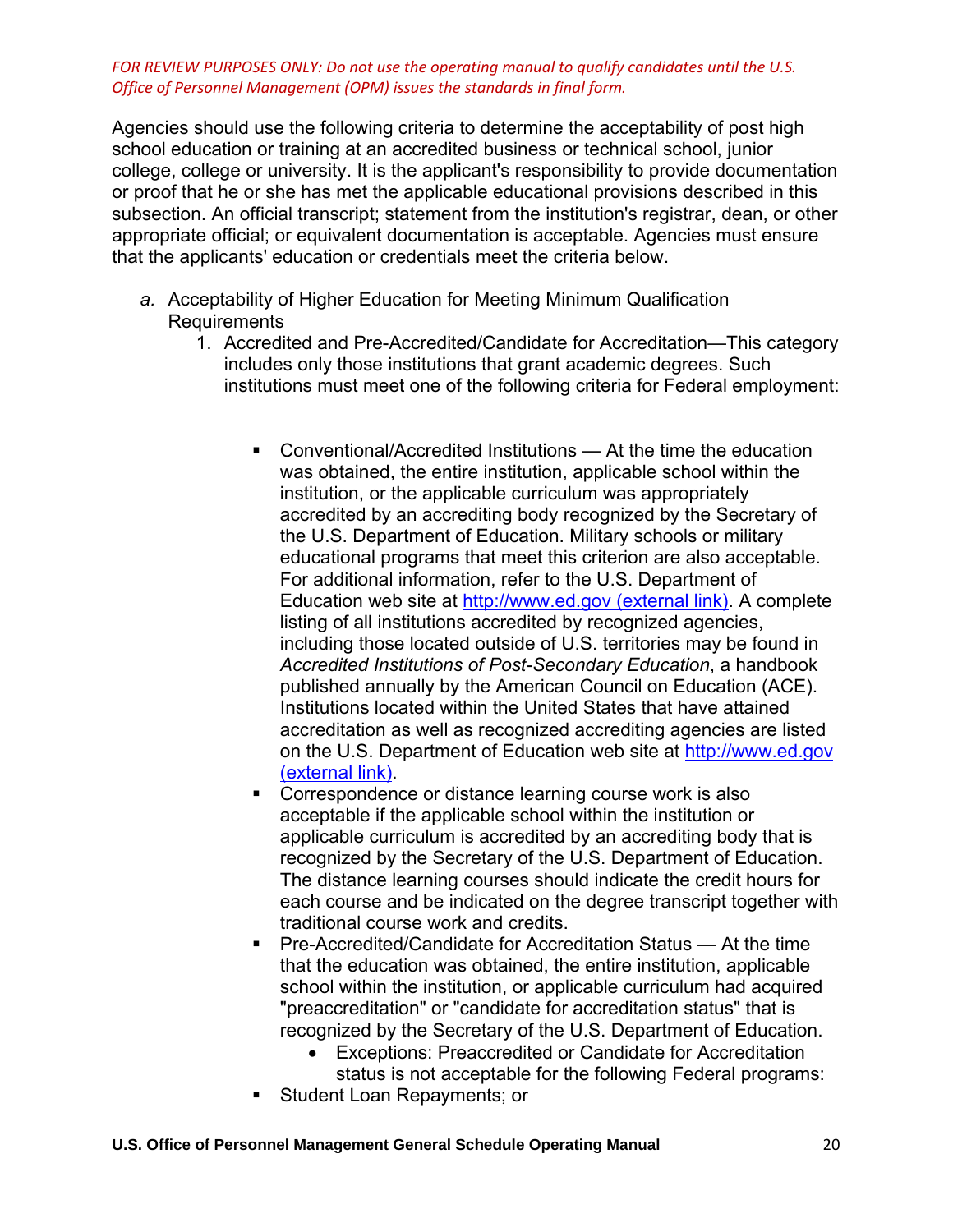■ Academic Degree Training.

For the above programs, the institutions must be fully accredited by an accrediting body recognized by the Secretary of the U.S. Department of Education at the time the education was obtained.

- 2. Non-Accredited/Other This category includes institutions that do not meet the criteria above but offer a curriculum which is equivalent to "conventional/accredited institutions." Such institutions are either outside the jurisdiction or have decided not to seek accreditation from accrediting bodies recognized by the Secretary of the U.S. Department of Education. Examples of "Non-Accredited/Other" education or institutions include, but are not limited to:
	- Foreign education [see paragraph (c) below];
	- Non-accredited military education or schools;
	- Continuing education units; or
	- Academic credit for work or life experience.

Non-Accredited/Other Education may be considered during the rating/ranking process when evaluating qualified job applicants who already meet minimum qualification standards. Such education may not, however, be used to meet minimum education requirements, unless it meets one of the following criteria with respect to a college, university, or institution accredited as described in (a) above:

- The specific courses have been accepted for college-level credit by an accredited U.S. college or university, or institution because they would be creditable if the student were to further his or her education at that institution.
- The academic credit earned through a special credit program such as the College Level Examination Program (CLEP) has been awarded by an accredited college, university, or institution.
- An accredited college, university, or institution has identified the course work area(s) or courses for which credit was given for life experience. There must be a direct link between credits given and the course objectives or syllabus, i.e., the course and the life experience must be comparable in nature, content, and level. Life experience credit for courses that are not identified in its course catalog as part of a college or university's curriculum is not acceptable, unless the college or university is giving credit for course work that is a prerequisite for more advanced courses included in its curriculum.
- An accredited U.S. university or college reports the other institution as one whose transcript is given full value, or full value is given in subject areas applicable to the curricula at that university or college.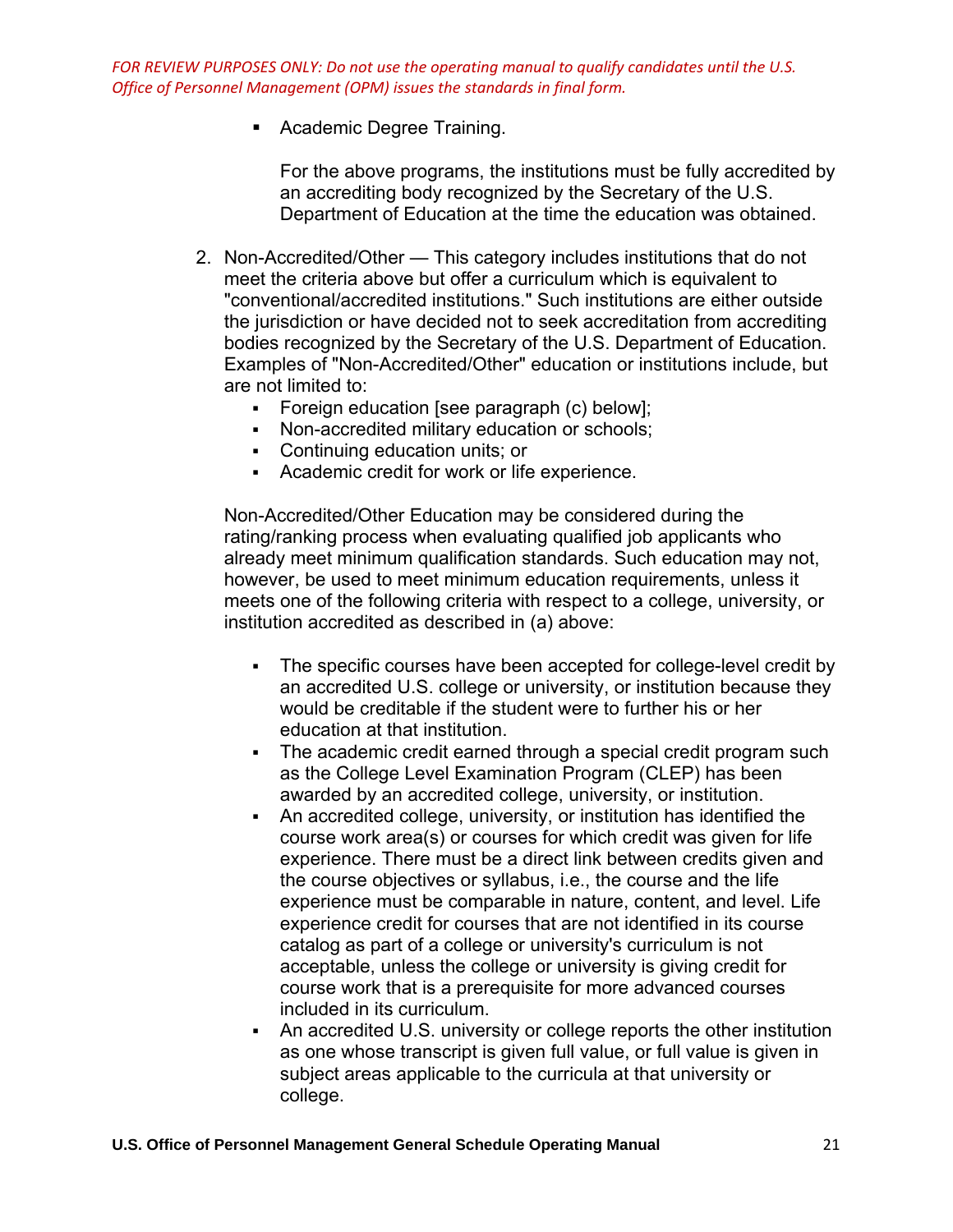> Education or training that cannot be accepted under the above criteria may still be valuable and may be considered in the ranking process when evaluating an applicant's overall qualifications for a position.

3. Foreign Education — Education completed outside of the United States must be deemed equivalent to that gained in conventional/accredited U.S. education programs to be acceptable for Federal employment. Most foreign education is not accredited by an accrediting body that is recognized by the Secretary of the U.S. Department of Education. A few medical schools are accredited under country standards that have been determined to be "comparable" to U.S. standards by the U.S. Department of Education's National Committee on Foreign Medical Education and Accreditation. For foreign education that is not so accredited, agencies should follow the provisions below before considering such education for Federal employment.

Unless the foreign education meets the criteria in paragraph (a) above, applicants must submit all necessary documents to a private U.S. organization that specializes in interpretation of foreign educational credentials, commonly called a credential evaluation service. To be acceptable, the foreign credential evaluation must include/describe:

- The type of education received by the applicant;
- The level of education in relation to the U.S. education system, and state that its comparability recommendations follow the general guidelines of the International Evaluation Standards Council;
- The content of the applicant's educational program earned abroad and the standard obtained;
- The status of the awarding foreign school's recognition and legitimacy in its home country's education system; and
- Any other information of interest such as what the evaluation service did to obtain this information, the qualifications of the evaluator, and any indications as to other problems such as forgery.

Foreign credential evaluations that do not contain the above information or that state there is insufficient information provided by the applicant on which to base an evaluation should not be accepted. If the requested evaluation shows the foreign education to be legitimate and comparable to that expected of a candidate with U.S. credentials, it may be accepted at the discretion of the agency. For further information on the evaluation of foreign education, refer to the U.S. Department of Education's web site at [http://www.ed.gov \(external link\).](https://www.opm.gov/leaving/index.aspx?link=http://www.ed.gov)

Professional Licensure: Possession of a valid and current U.S. professional license by a graduate of a foreign professional school or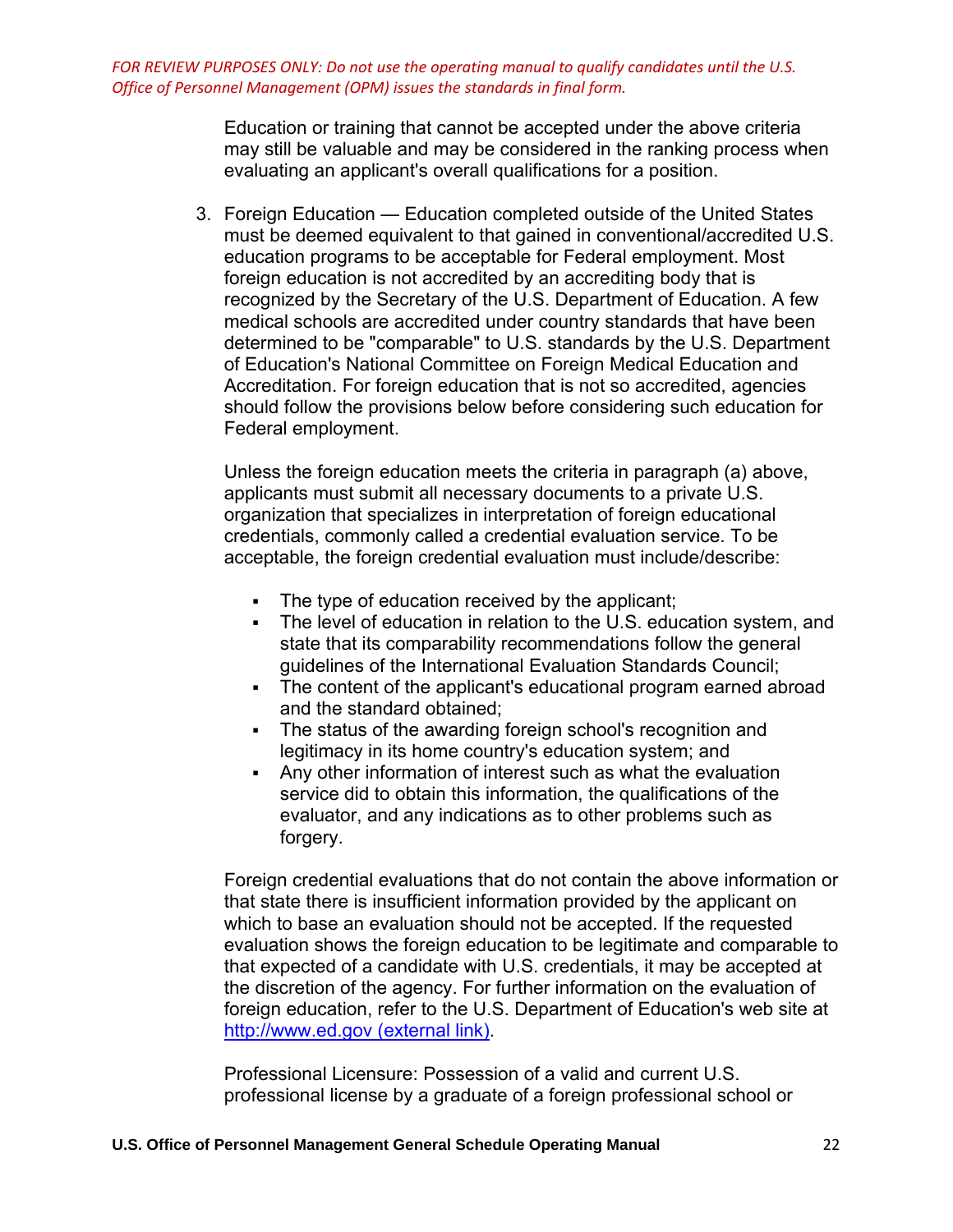> program is sufficient proof that the foreign education has been determined to be equivalent to the requisite U.S. professional education in that occupational field.

4. (d) Non-Qualifying Education — Non-qualifying education is education that is not accredited or determined to be equivalent to conventional, accredited educational programs as described in paragraphs (a), (b), or (c) above. This category includes educational institutions or sources commonly known as "diploma mills".

*The [Higher Education Opportunity Act](https://www2.ed.gov/policy/highered/leg/hea08/index.html) defines a diploma mill as follows:* 

*DIPLOMA MILL- The term `diploma mill' means an entity that-- (A)(i) offers, for a fee, degrees, diplomas, or certificates, that may be used to represent to the general public that the individual possessing such a degree, diploma, or certificate has completed a program of postsecondary education or training; and (ii) requires such individual to complete little or no education or coursework to obtain such degree, diploma, or certificate; and*

*(B) lacks accreditation by an accrediting agency or association that is recognized as an accrediting agency or association of institutions of higher education (as such term is defined in section 102) by-- (i) the Secretary pursuant to subpart 2 of part H of title IV; or (ii) a Federal agency, State government, or other organization or association that recognizes accrediting agencies or associations.* 

*(Source: Department of Education retrieved at [https://www2.ed.gov/students/prep/college/diplomamills/diploma](https://www2.ed.gov/students/prep/college/diplomamills/diploma-mills.html#defined)[mills.html#defined\)](https://www2.ed.gov/students/prep/college/diplomamills/diploma-mills.html#defined)* 

*Agencies must not consider or accept such education, degrees, or credentials for any aspect of Federal employment, including basic eligibility and the rating/ranking process.*

*b.* Qualifying Education or Training

The following table shows the amount and level of education typically required for each grade for which education alone can be qualifying. At GS-13 and above, appropriate specialized experience is required for **all** positions *(education alone is not qualifying for work at the GS-12 and above, except research positions at the GS-12 grade level only).*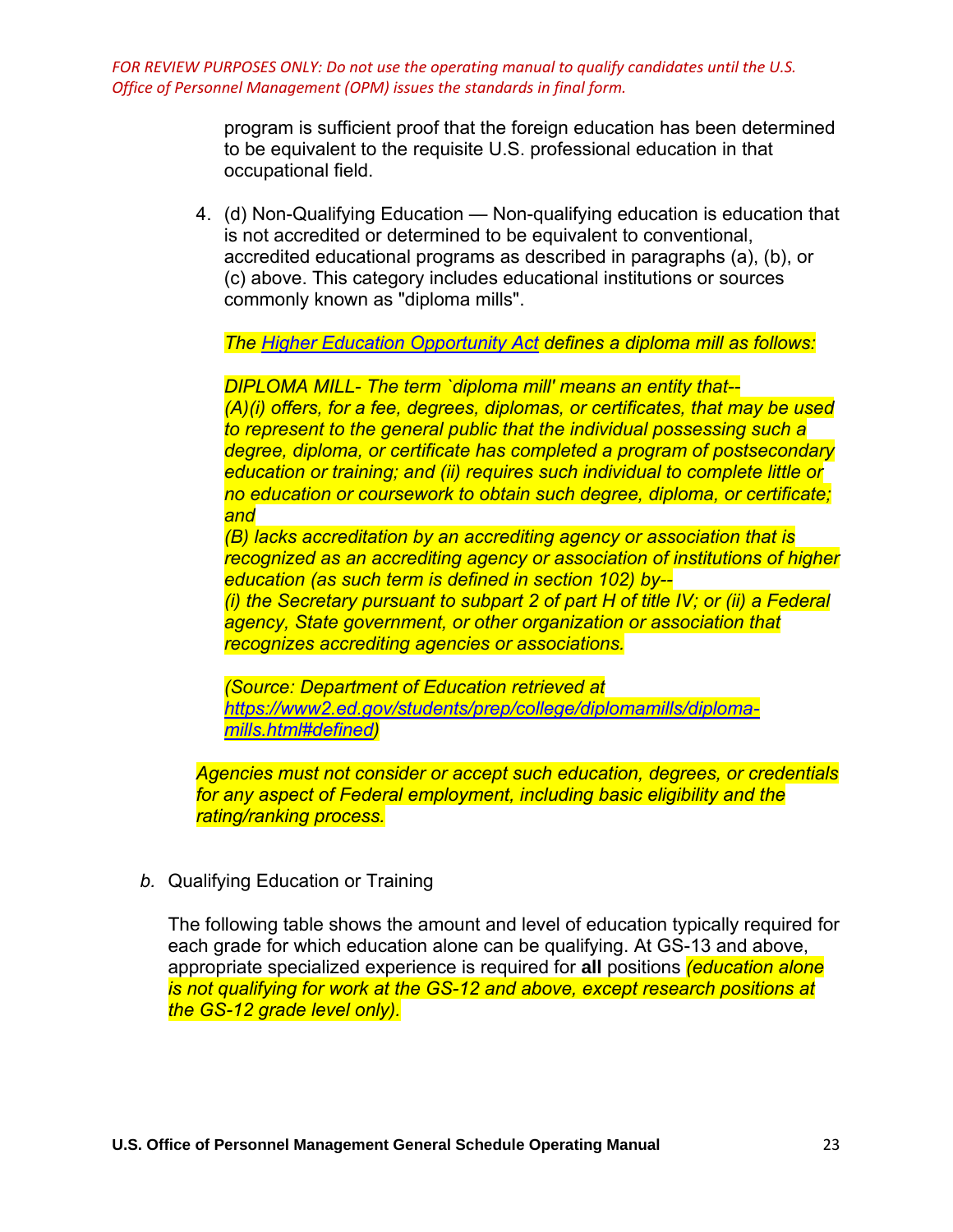| <b>Qualifying Education</b> |
|-----------------------------|
|                             |

| Grade       | <b>Qualifying Education</b>                                                 |
|-------------|-----------------------------------------------------------------------------|
| <b>GS-1</b> | None                                                                        |
| $GS-2$      | High school graduation or equivalent                                        |
| $GS-3$      | 1 academic year above high school                                           |
| $GS-4$      | 2 academic years above high school                                          |
|             | or                                                                          |
|             |                                                                             |
|             | Associate's degree in a course of study that directly reflects the          |
|             | competencies necessary to satisfy that qualification and perform the        |
|             | duties of the position.                                                     |
| $GS-5$      | 4 academic years above high school leading to a bachelor's degree           |
|             | or                                                                          |
|             | Bachelor's degree in a course of study that directly reflects the           |
|             | competencies necessary to satisfy that qualification and perform the        |
|             | duties of the position.                                                     |
| $GS-7$      | Bachelor's degree with Superior Academic Achievement for two-               |
|             | grade interval positions in a course of study that directly reflects the    |
|             | competencies necessary to satisfy that qualification and perform the        |
|             | duties of the position                                                      |
|             |                                                                             |
|             | or                                                                          |
|             | 1 academic year of graduate education (or law school, as specified          |
|             | in qualification standards or individual occupational requirements) in      |
|             | a course of study that directly reflects the competencies necessary to      |
|             | satisfy that qualification and perform the duties of the position.          |
| GS-9        | Master's (or equivalent graduate degree such as LL.B. or J.D. as            |
|             | specified in qualification standards or individual occupational             |
|             | requirements) in a course of study that directly reflects the               |
|             | competencies necessary to satisfy that qualification and perform the        |
|             | duties of the position,                                                     |
|             |                                                                             |
|             | or                                                                          |
|             | 2 academic years of progressively higher-level graduate education <i>in</i> |
|             | a course of study that directly reflects the competencies necessary to      |
|             | satisfy that qualification and perform the duties of the position.          |
| GS-11       | Ph.D. or equivalent doctoral degree in a course of study that directly      |
|             | reflects the competencies necessary to satisfy that qualification and       |
|             | perform the duties of the position.                                         |
|             |                                                                             |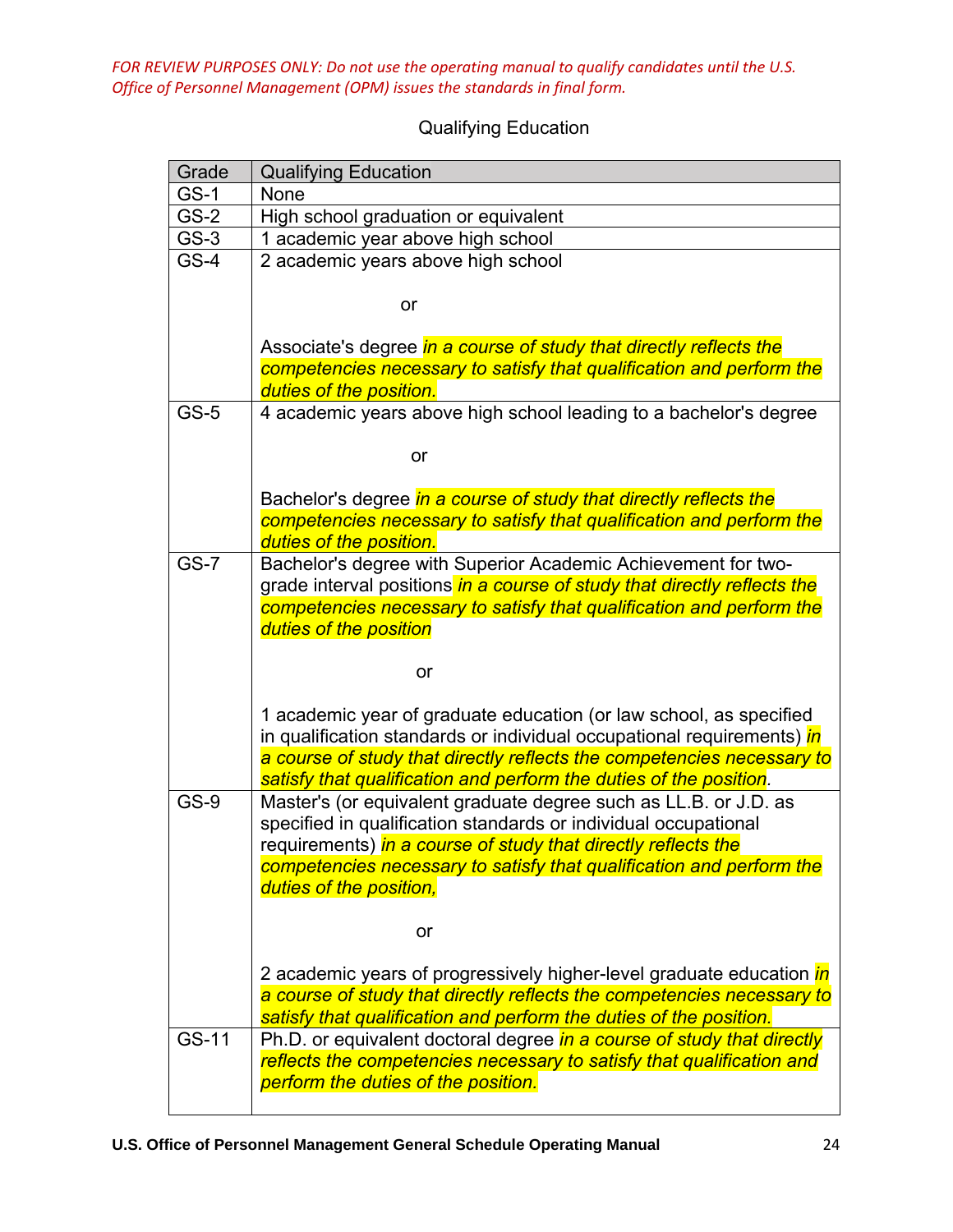| Grade | <b>Qualifying Education</b>                                                                                                                                                                                                                                                                                                                                              |
|-------|--------------------------------------------------------------------------------------------------------------------------------------------------------------------------------------------------------------------------------------------------------------------------------------------------------------------------------------------------------------------------|
|       | or                                                                                                                                                                                                                                                                                                                                                                       |
|       | 3 academic years of progressively higher level graduate education,<br>in a course of study that directly reflects the competencies necessary<br>to satisfy that qualification and perform the duties of the position,                                                                                                                                                    |
|       | or                                                                                                                                                                                                                                                                                                                                                                       |
|       | For research positions only, completion of all requirements for a<br>master's or equivalent degree (See information on research positions<br>in the qualification standard for professional and scientific positions)<br>in a course of study that directly reflects the competencies necessary<br>to satisfy that qualification and perform the duties of the position. |
| GS-12 | For research positions only, completion of all requirements for a<br>doctoral or equivalent degree (See information on research positions<br>in the qualification standard for professional and scientific positions)<br>in a course of study that directly reflects the competencies necessary<br>to satisfy that qualification and perform the duties of the position. |

*Note: Qualifying education as provided above coincides with title 5 USC § 5104.*

- c. Academic year -- An academic year is computed as follows:
	- o At the undergraduate level, successfully completed education that has not led to possession of a degree is credited based on its relationship to 120 semester hours or 180 quarter hours. For example, 30 semester hours or 45 quarter hours is comparable to 1 year of undergraduate education. Four years of progressive study or 120 semester hours meets the degree requirements. *Additional credit cannot be given for duplicate course work.*
	- $\circ$  For study at a business or technical school, 36 weeks of study (20+ classroom hours per week) is comparable to 1 academic year above high school.
	- $\circ$  An academic year of graduate education is considered to be the number of credit hours that the school attended has determined to represent 1 academic year of full-time study. This determination is made based on normal course loads for a full year of study in the graduate program. If that information cannot be obtained from the school, 18 semester hours or 27 quarter hours should be considered as satisfying the 1 year of full-time study requirement. Part-time graduate education is creditable in accordance with its relationship to a year of full-time study at the school attended.
	- o When academic credit is expressed in contract months, units, or other terms that differ from conventional semester or quarter hours, it is the responsibility of the applicant to provide an interpretation of such credits from the appropriate institution in order to equate them to the semester or quarter hours specified in the standard.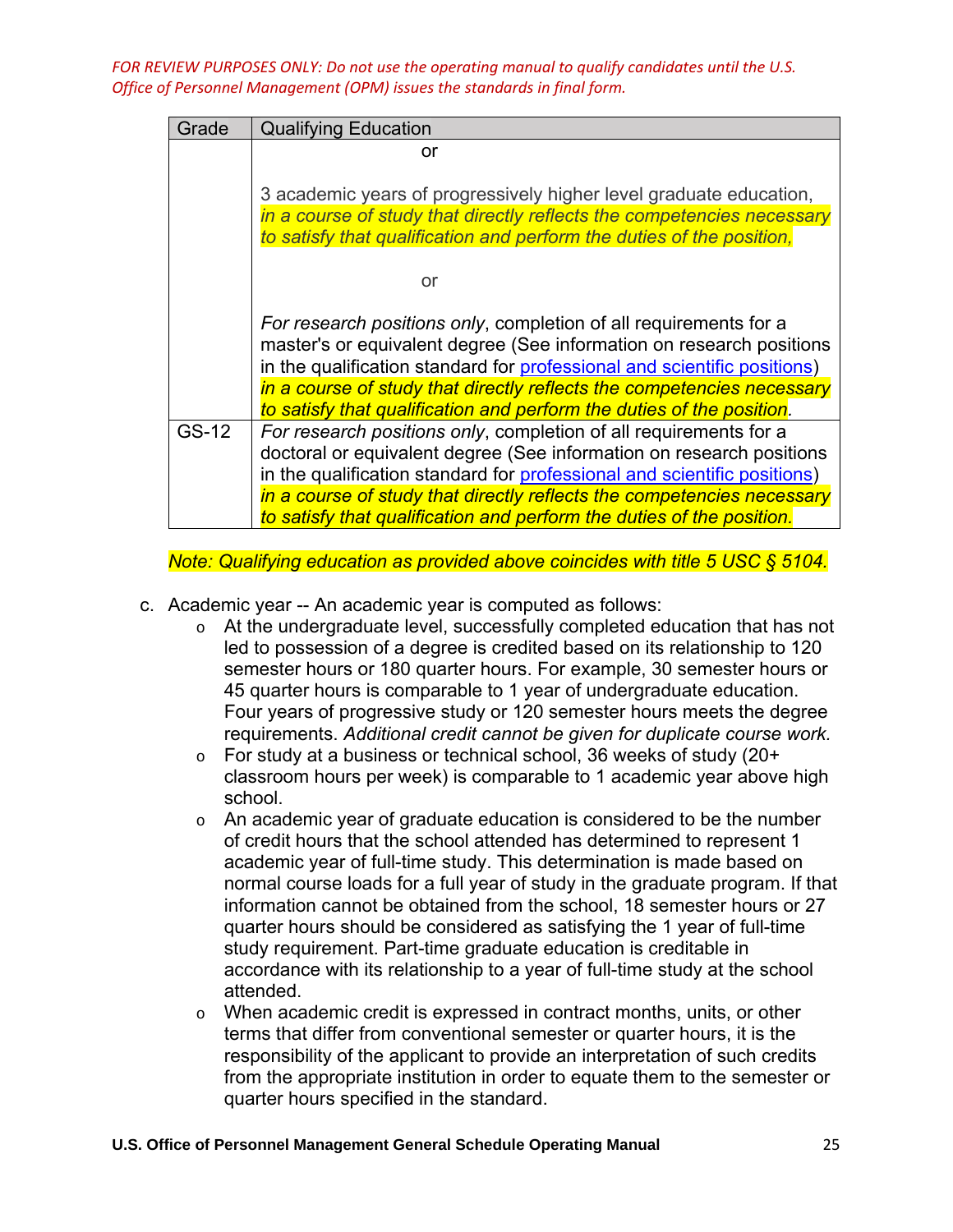d. College or university education -- Educational course work may be at either the undergraduate or graduate level. Successful completion of graduate level courses will be accepted as evidence that an applicant also possesses the knowledge taught in courses at lower levels in the same field.

Applications can be accepted from students who expect to complete qualifying education within 9 months from the date of application. However, agencies must verify that the education was completed successfully before the applicant can be appointed.

Generally, courses in the same or a related major taken at one institution can be assumed to be progressively more difficult and, thus, credited at full value. However, the educational record of applicants who have changed majors, attended several different institutions, or taken courses only sporadically should be reviewed closely. Course titles and numbers may help determine level. (Courses entitled "Introduction to..." or with numbers beginning with A or 1 are almost always lower level courses.) Transcripts noting the level of the student, e.g., freshman or junior, when the courses were taken may help also. If the level of an applicant's courses is not clear, the degree to which the courses relate to each other should be considered in determining whether the education meets the requirements of the position being filled.

When qualifying applicants on the basis of years of graduate education in lieu of an advanced degree, care must be exercised in determining credit for postbaccalaureate education. Such education must show evidence of progress through a set curriculum or program leading to an advanced degree. Extra credit for graduate education should not be given because a person has taken longer than the usual time to complete the educational program. It is OPM's intent that 2 years of graduate study be substantially equivalent to a master's degree, and 3 years be substantially equivalent to a Ph.D. degree. Graduate-level credit should not be given for undergraduate level course work unless it is a requisite part of the graduate-level curriculum. If an applicant had to complete undergraduate course work as a prerequisite for pursuing an advanced degree, that undergraduate-level study should not be credited as graduate education.

*First-Professional Degree is a degree that represents a category of qualifications in professional subject areas that require students to have previously completed specified undergraduate coursework and/or degrees before enrolling. They are considered graduate-level programs in the U.S. system because they follow prior undergraduate studies, but they are in fact first degrees in these professional subjects. Holders of first-professional degrees are considered to have an entrylevel qualification and may undertake graduate study in these professional fields following the award of the first-professional degree. Several of these degrees use the term "doctor" in the title, but these degrees do not contain an independent research component or require a dissertation (thesis) and should not be confused with PhD degrees or other research doctorates. A first-*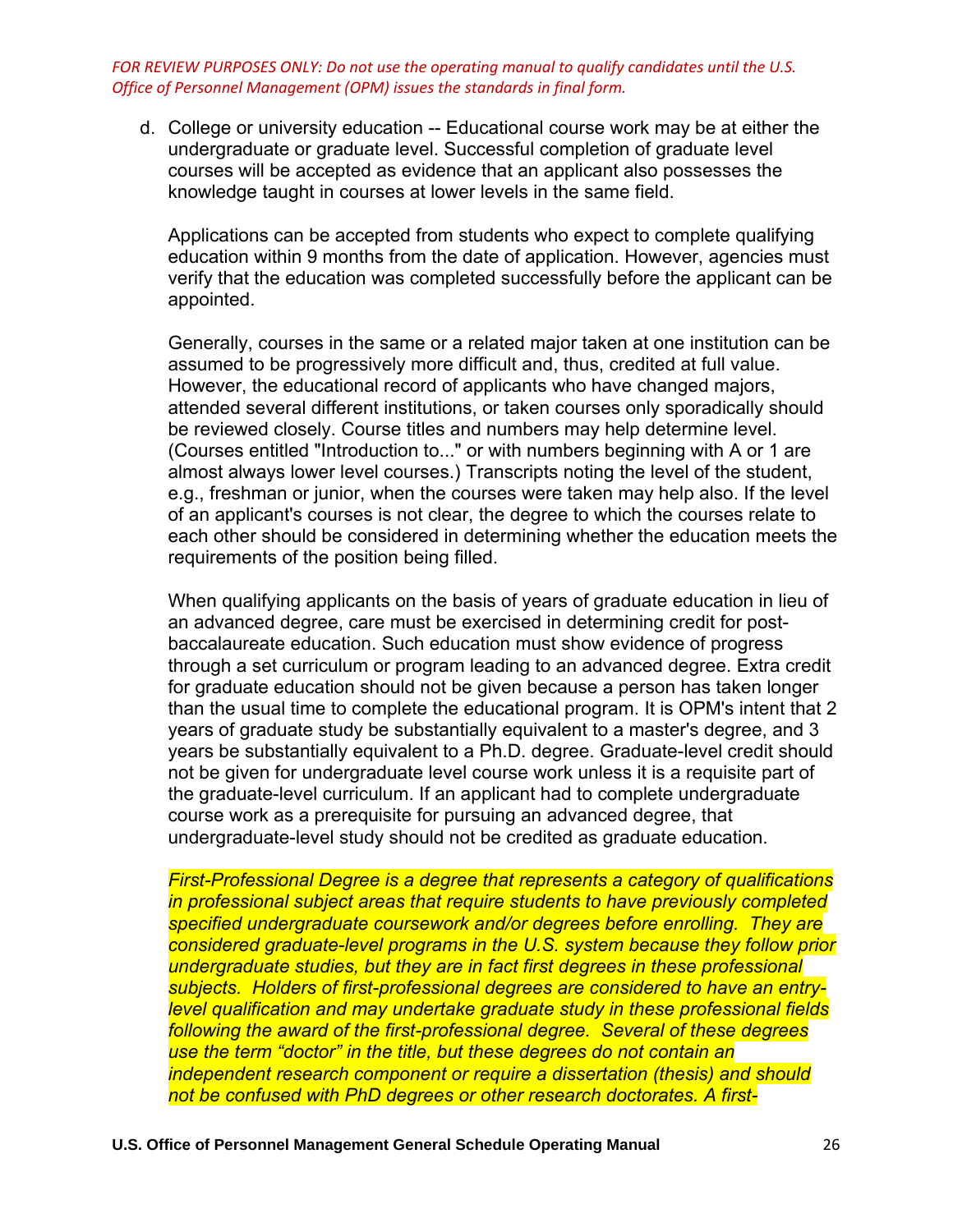*professional degree is an award that requires completion of a program that meets all of the following criteria: (1) completion of the academic requirements to begin practice in the profession; (2) at least 2 years of college work prior to entering the program; and (3) a total of at least 6 academic years of college work*  to complete the degree program, including prior required college work plus the *length of the professional program itself.* 

*First-professional degrees may be awarded in the following 10 fields currently:* 

*Doctor of Chiropractic (D.C. or D.C.M.)* 

*Doctor of Dental Science (D.D.S.) or Doctor of Dental Medicine (D.M.D.)* 

*Doctor of Jurisprudence or Juris Doctor (J.D.)* 

*Doctor of Medicine (M.D.)* 

*Doctor of Optometry (O.D.)* 

*Doctor of Osteopathic Medicine/Osteopathy (D.O.)* 

*Doctor of Pharmacy (Pharm.D.)*

*Doctor of Podiatric Medicine/Podiatry (D.P.M., D.P., or Pod.D.)* 

*Master of Divinity (M.Div.), Master of Hebrew Letters (M.H.L.) or Rabbinical Ordination (Rav)* 

*Doctor of Veterinary Medicine (D.V.M.).*

- e. Crediting education in one-grade interval occupations -- For one-grade interval occupations, when education is used to meet specialized experience requirements at grade GS-5, the level of the course work must have been equivalent to at least the junior- and senior-year levels of a baccalaureate program. (See paragraph [\(d\)](https://www.opm.gov/policy-data-oversight/classification-qualifications/general-schedule-qualification-policies/#e4d) above for discussion of level of education.)
- f. Superior academic achievement (S.A.A.) -- This provision covers advanced trainee positions that provide opportunities for advancement upon attaining required job skills and knowledge, require no prior experience, and have work classified at two-grade intervals. It recognizes students who have achieved superior academic standing as evidenced by one of the three methods described below. In order to be creditable under this provision, superior academic achievement must have been gained in a curriculum that is qualifying for the position to be filled.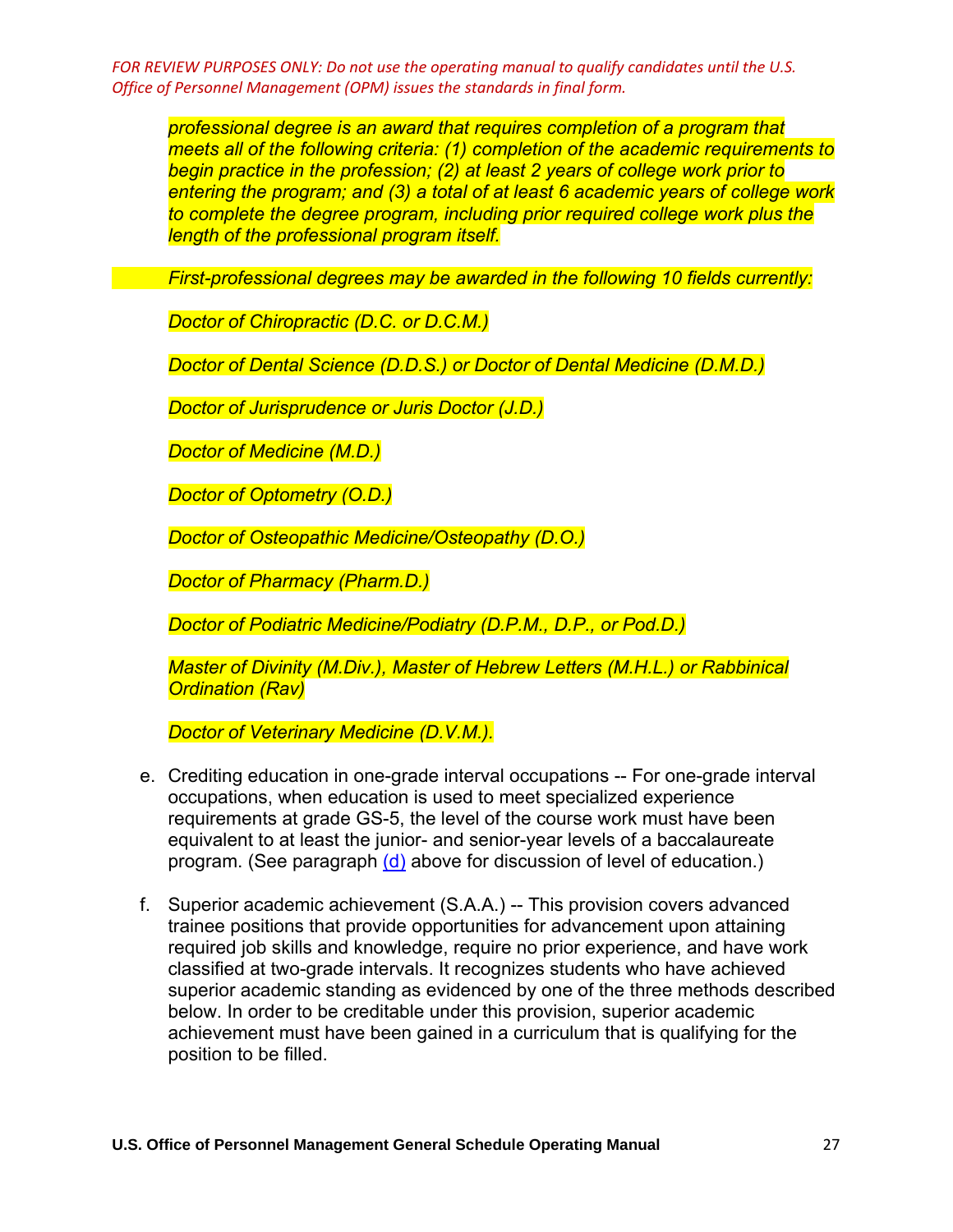The superior academic achievement provision applies to both initial appointment and inservice placement actions. It is to be used to determine eligibility for applicable GS-7 level positions of persons who have completed (or expect to complete within 9 months) all the requirements for a bachelor's degree from an accredited college or university.

Senior students can apply for positions prior to graduation and be considered for a GS-7 appointment based on their grades at the time of application. However, some applicants may not receive their final grades in a timely fashion after graduation. Therefore, agencies can either:

- o Require that senior students provide evidence that they maintained the required grades during their senior year prior to entry on duty; or
- o Appoint applicants based on their claimed academic achievement, pending verification of final grades. Agencies should inform such applicants that if the required grades were not maintained through their senior year, there is a possibility that they may not be able to retain either the GS-7 grade or the position.

S.A.A. is based on (1) class standing, (2) grade-point average, or (3) honor society membership.

1. Class standing -- Applicants must be in the upper third of the graduating class in the college, university, or major subdivision, such as the College of Liberal Arts or the School of Business Administration, based on completed courses.

- 2. Grade-point average (G.P.A.) -- Applicants must have a grade-point average of:
	- a. **3.0 or higher out of a possible 4.0 ("B" or better)** as recorded on their official transcript, or as computed based on 4 years of education, or as computed based on courses completed during the final 2 years of the curriculum; or
	- b. **3.5 or higher out of a possible 4.0 ("B+" or better)** based on the average of the required courses completed in the major field or the required courses in the major field completed during the final 2 years of the curriculum.

Grade-point averages are to be rounded to one decimal place. For example, 2.95 will round to 3.0 and 2.94 will round to 2.9.

The G.P.A should be credited in a manner that is most beneficial to the applicant. For example, applicants may list their G.P.A. as recorded on their final transcript, or they may choose to compute their G.P.A. The specific provisions are detailed below: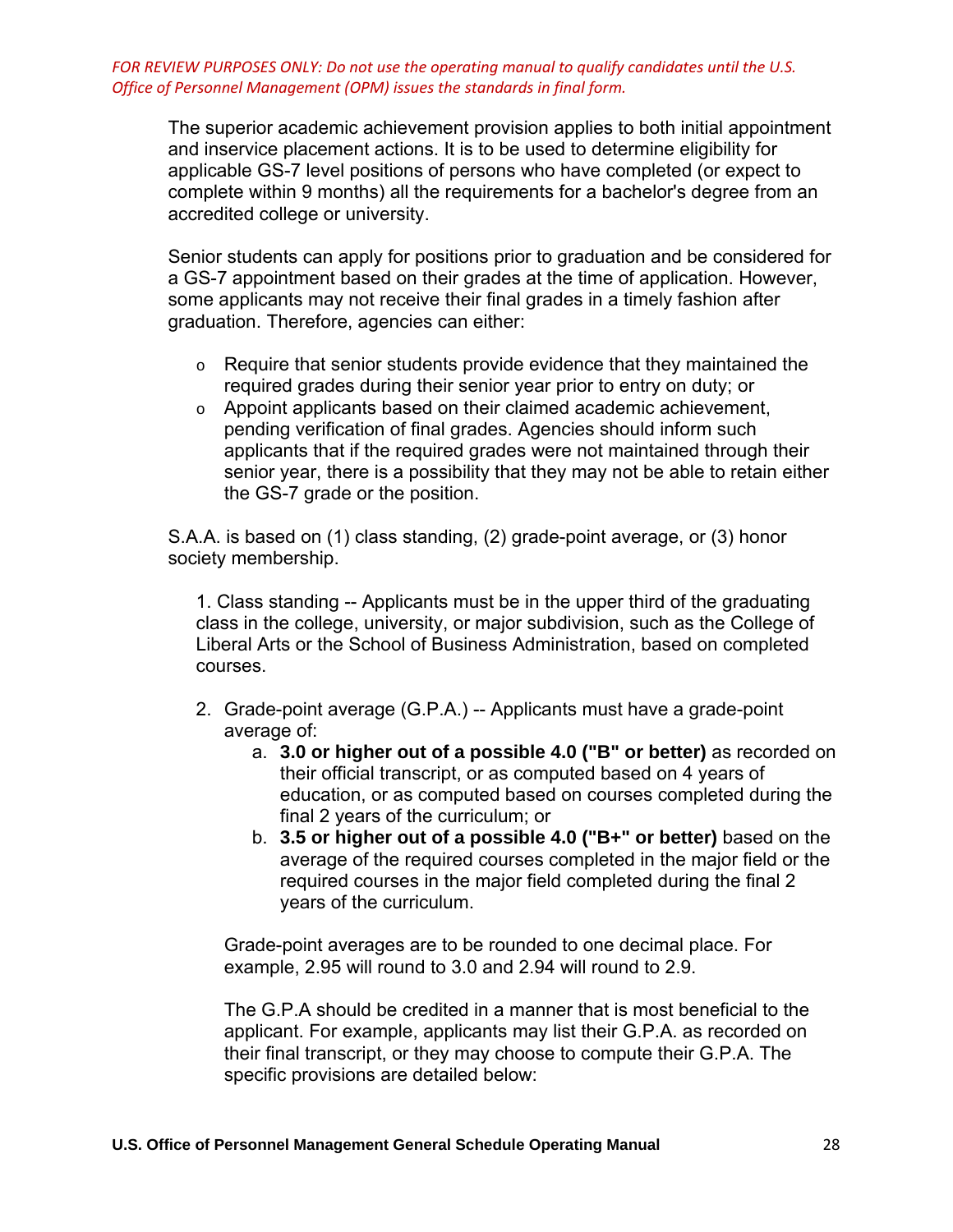- G.P.A. as recorded on the final transcript. The final transcript must cover the period being used to determine G.P.A., i.e., all 4 years or last 2 years.
- G.P.A. including course work after bachelor's degree. Undergraduate course work obtained after an applicant has received a bachelor's degree can be credited in computing the G.P.A. of applicants who need those courses to meet minimum qualification requirements, i.e., the courses are required by the standard or by the individual occupational requirement. They are treated as described in the following example:
	- An applicant for a Biologist position has a bachelor's degree that included no biology course work, but has taken 24 semester hours in undergraduate biology courses after obtaining the bachelor's degree. The grades earned in the biology courses should be included in the computation to determine this applicant's eligibility for GS-7 under the Superior Academic Achievement provision. These courses should be counted in determining (1) the overall grade-point average, (2) the average obtained during the final 2 years of the undergraduate curriculum, and/or (3) the average in the major field of study. For purposes of this example, biology would be considered the major field of study.
- G.P.A. excluding pass/fail courses. Applicants usually cannot claim credit based on their *overall* G.P.A. if more than 10 percent of their total credit was based on pass/fail or similar systems rather than on traditional grading systems. However, if they can document that only their freshman-year courses (25 percent or less of their total credit) were credited on a pass/fail or similar system, they can use their overall G.P.A. to claim Superior Academic Achievement. If 10 percent or fewer credits or only freshman-year courses were based on pass/fail or similar systems, such credits can be ignored and the G.P.A. computed on the graded courses. Applicants can, however, still claim credit based on their last 2 years if 10 percent or fewer credits were based on pass/fail or similar systems. Applicants who cannot claim credit under the G.P.A. requirements may claim credit for superior academic achievement only on the basis of class standing or honor society membership.
- 3. Election to membership in a national scholastic honor society -- Applicants can be considered eligible based on membership in one of the national scholastic honor societies recognized by the Association of College Honor [Societies](https://www.achshonor.org/) listed below. Agencies considering eligibility based on any society not included in the following list must ensure that the honor society meets the minimum requirements of the Association of College Honor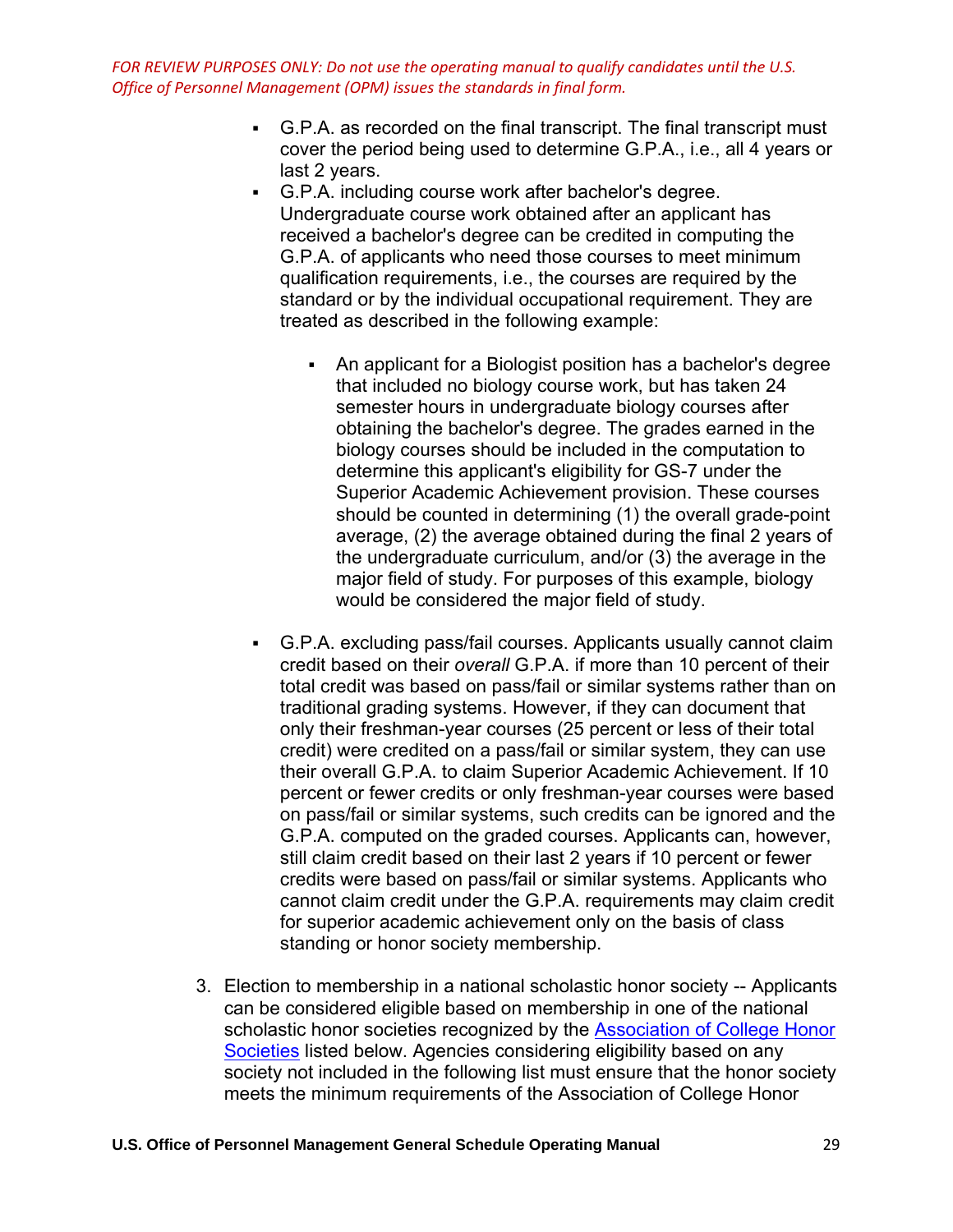> Societies. Membership in a freshman honor society cannot be used to meet the requirements of this provision.

Alpha Beta Gamma Alpha Chi Alpha Epsilon Alpha Epsilon Delta Alpha Epsilon Rho Alpha Eta Mu Beta Alpha Iota Delta Alpha Kappa Delta Alpha Kappa Mu Alpha Lamba Delta Alpha Phi Sigma Alpha Pi Mu Alpha Sigma Lambda Alpha Sigma Mu Alpha Sigma Nu Beta Gamma Sigma Beta Kappa Chi Beta Phi Mu Chi Epsilon Chi Sigma Iota Delta Epsilon Sigma Delta Mu Delta Delta Tau Alpha Epsilon Pi Tau Gamma Theta Upsilon Kappa Mu Epsilon Kappa Omicron Nu Kappa Tau Alpha Lambda Iota Tau Lambda Pi Eta Lambda Sigma Mortar Board Mu Kappa Tau National Society of Scabbard and Blade NSCS (The National Society of Collegiate Scholars) Omega Chi Epsilon Omega Rho Omicron Delta Epsilon Phi Beta Delta Phi Sigma Phi Sigma Iota Phi Sigma Tau Phi Upsilon Omicron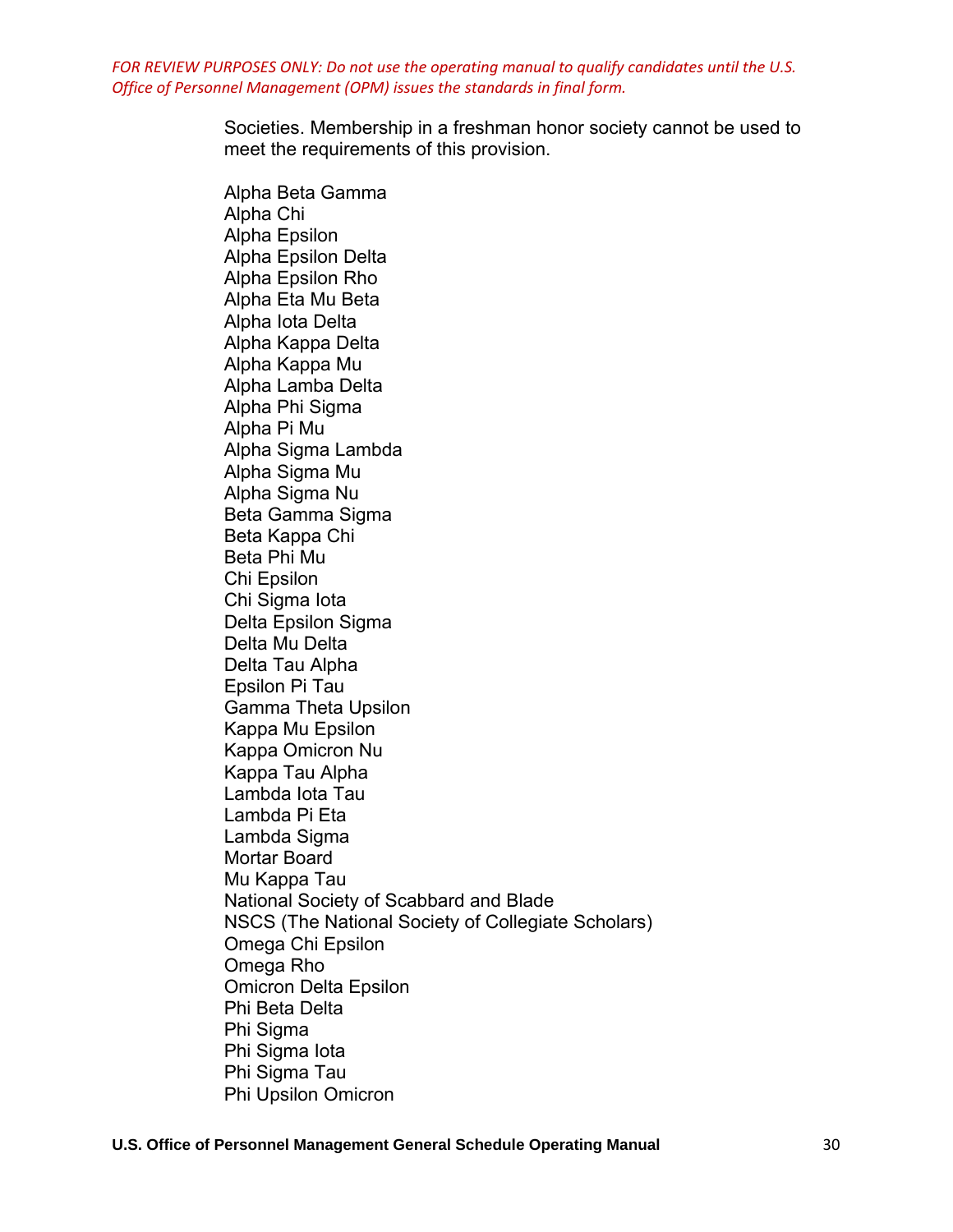> Pi Alpha Alpha Pi Delta Phi Pi Gamma Mu Pi Kappa Lambda Pi Omega Pi Pi Sigma Alpha Pi Tau Sigma Pi Theta Epsilon Psi Beta Psi Chi Rho Chi Sigma Beta Delta Sigma Delta Pi Sigma Lambda Alpha Sigma Lambda Chi Sigma Pi Sigma Sigma Tau Delta Sigma Theta Tau Tau Alpha Pi Tau Beta Pi Tau Sigma Delta Theta Alpha Kappa Upsilon Pi Epsilon

*g.* Interpreting minimum educational requirements *-- Title 5 U.S.C. 3308 permits the establishment of minimum educational requirements only when OPM has determined that the work cannot be performed by persons who do not possess the prescribed minimum education.* This includes instances where it would not be cost-effective for an individual to acquire, through on-the-job training, the KSA's and competencies necessary for successful performance of the critical duties within a reasonable period of time. In addition, Education is sometimes required *by law for a position because of, e.g., the impact on public health and safety or national security.* 

*An agency may prescribe a minimum educational requirement for employment in the Federal competitive service only when a minimum educational qualification is legally required to perform the duties.* 

*Unless an agency is determining a candidate's satisfaction of a legally required minimum educational requirement, an agency may consider education in determining a candidate's satisfaction of some other minimum qualification only if the candidate's education directly reflects the competencies necessary to satisfy that qualification and perform the duties of the position.*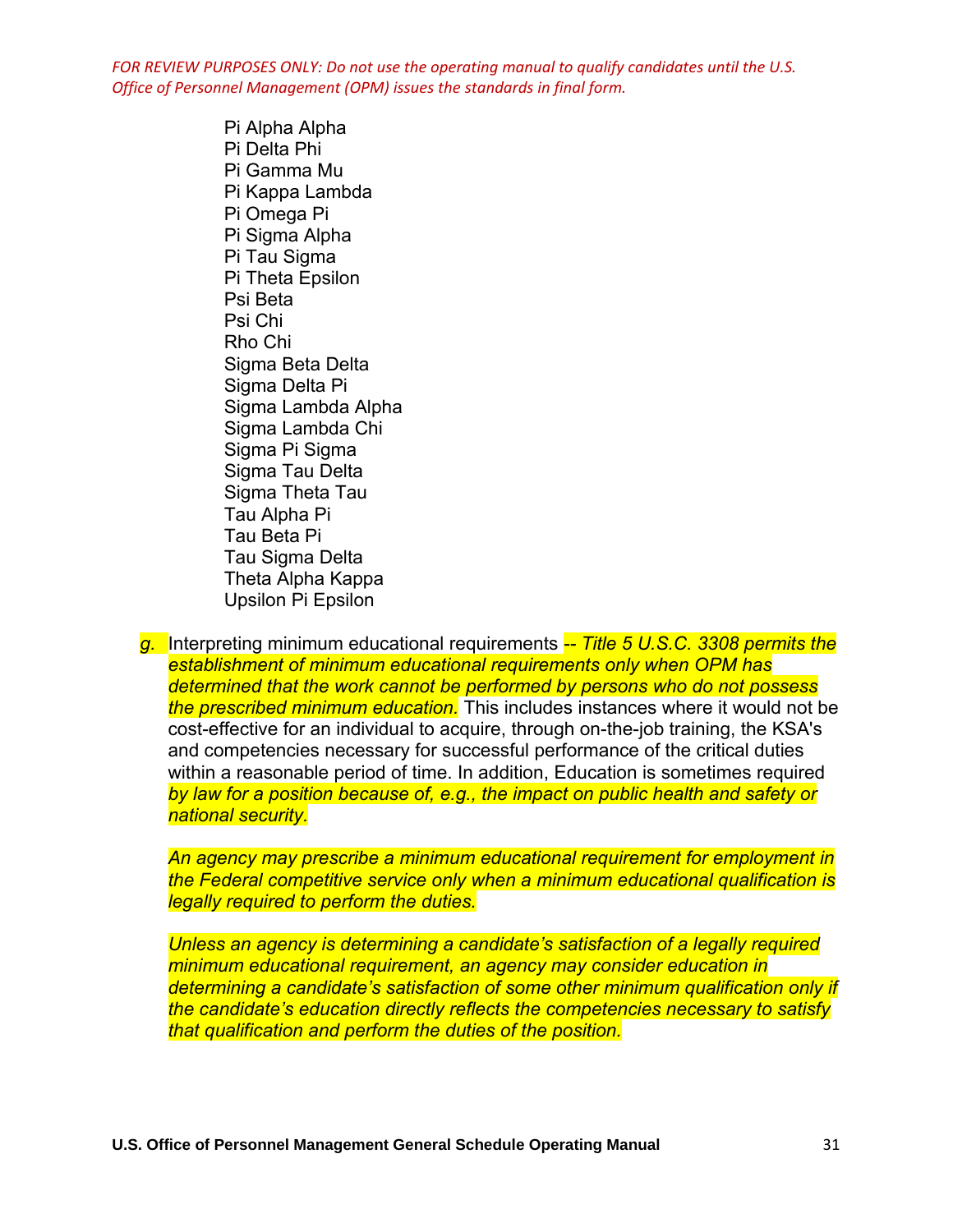The same minimum educational requirements apply to all applicants and employees (when they are legally required), including employees detailed to an occupational series with minimum educational requirements.

*On rare occasions there may be applicants who may not meet exactly the educational requirements for a particular series, but who, in fact, may be demonstrably well qualified to perform the work in that series because of exceptional experience or a combination of education and experience.* In such instances, *a more comprehensive evaluation must be made of the applicant's entire background, with full consideration given to both education and experience.* To be considered qualified, the applicant's work experience must reflect significant full performance-level accomplishment directly applicable to the position to be filled and be verified by *a review of at least two persons who have professional standing in the field.* Such verification is necessary to ensure that the applicant's background is compared to the appropriate duties and responsibilities required at the full performance level in the occupation. It is important that the comparison be based on a correctly classified position description or on OPM position classification standards or grade level criteria *as well as an analysis of the work.* 

The following are examples of such situations:

- $\circ$  An applicant with a Ph.D. in mathematics applies for a GS-1701, Educational Research Specialist position at the GS-13 grade level. Since the qualification standard for GS-1701 requires courses in education or in a field appropriate to the work of the position, it might appear that this person is not qualified for the GS-1701 position because the applicant's Ph.D. is in mathematics. However, a review of the applicant's 20 years of experience shows that previous positions held include the post of Dean of Academic Affairs at a large university, as well as several years' experience in educational research comparable to the work of the position being filled. In this example, the applicant should be rated qualified, since it is obvious that the lack of the specific educational requirement is more than offset by the long history of successful, high-level, directly applicable experience.
- o An applicant concluded his formal education at the end of the first semester of his senior year to pursue a research opportunity in his major field with a private company. The research led to advancement of the state of the art in his field. The applicant became a permanent employee with the company and worked there for 6 years, advancing to a senior position. During this time, the applicant took continuing education courses in his field.

The basic educational requirement specified in a standard (when legally required) is considered to be met if the applicant has (1) successfully demonstrated the ability to perform work at the full performance level in the appropriate professional field, and (2) demonstrated a good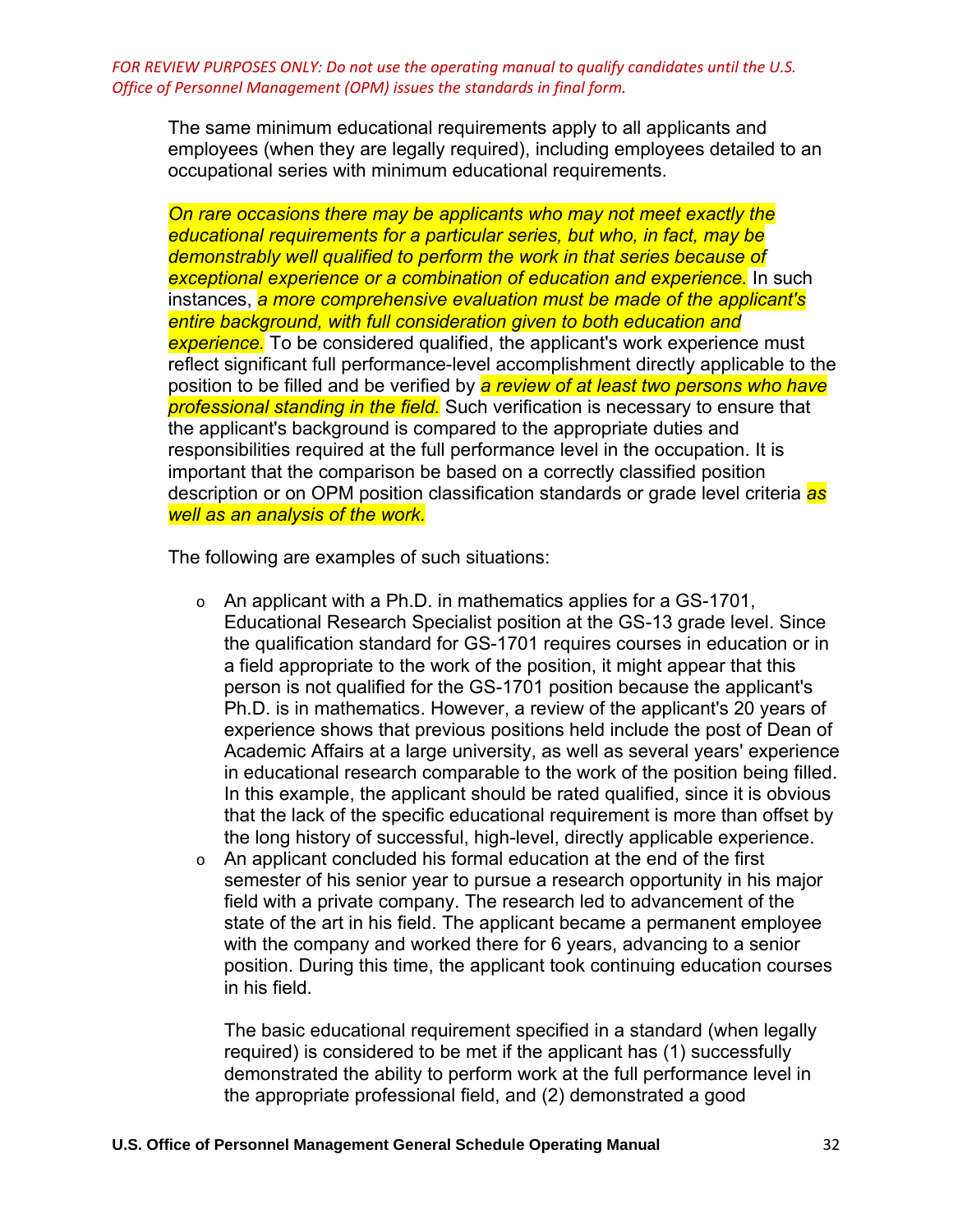> knowledge of the specialty field of the position to be filled and the related and underlying discipline comparable to at least a bachelor's degree

o The qualification standard for the Microbiology Series, GS-403, requires 20 semester hours of microbiology plus 20 semester hours in the physical and mathematical sciences. An applicant has 23 semester hours in microbiology and 17 semester hours in the physical and mathematical sciences.

Since the applicant meets the 20-semester-hour requirement in microbiology, the primary requirement, the 3 hours in excess of 20 can be used to meet the 20-semester-hour requirement in the physical and mathematical sciences.

o *An applicant with a B.S. in Occupational Therapy applies for a GS-631, Occupational Therapy position at the GS-13 grade level. Since the qualification standard for GS-631 requires a graduate or higher-level degree appropriate for the occupation, it might appear that this person is not qualified for the GS-631 position because the applicant's Bachelor's level degree. However, a review of the applicant's 15 years of experience shows that previous positions held include direct patient care activities related to the practice of Occupational Therapy, as well as experience in research comparable to the work of the position being filled. The research led to advancements in the field of occupational therapy. The applicant continued to advance their expertise by taking continuing education courses in the field. In this example, the applicant should be rated qualified, since it is obvious that the lack of the specific educational requirement is more than offset by the long history of successful directly applicable experience.* 

*Health care (e.g., Occupational Therapy, 0631; Physical Therapy, 0633; Pharmacy, 0660; etc.) and other occupations where entry level occupational or First-Professional degrees have evolved over time (legacy degrees) are prime examples where agencies must apply further analysis of applicant credentials and experience to determine if minimum qualifications are met.* 

The basic educational requirement *(when legally required)* specified in a standard is considered to be met if an applicant possesses the particular education and licensure requirements that are legally required when they are performing their occupation in the relevant state.

Applicants may also be considered to have satisfied the minimum qualification requirements for a position if they can present evidence that clearly justifies a high evaluation of their competence, such as one of the following: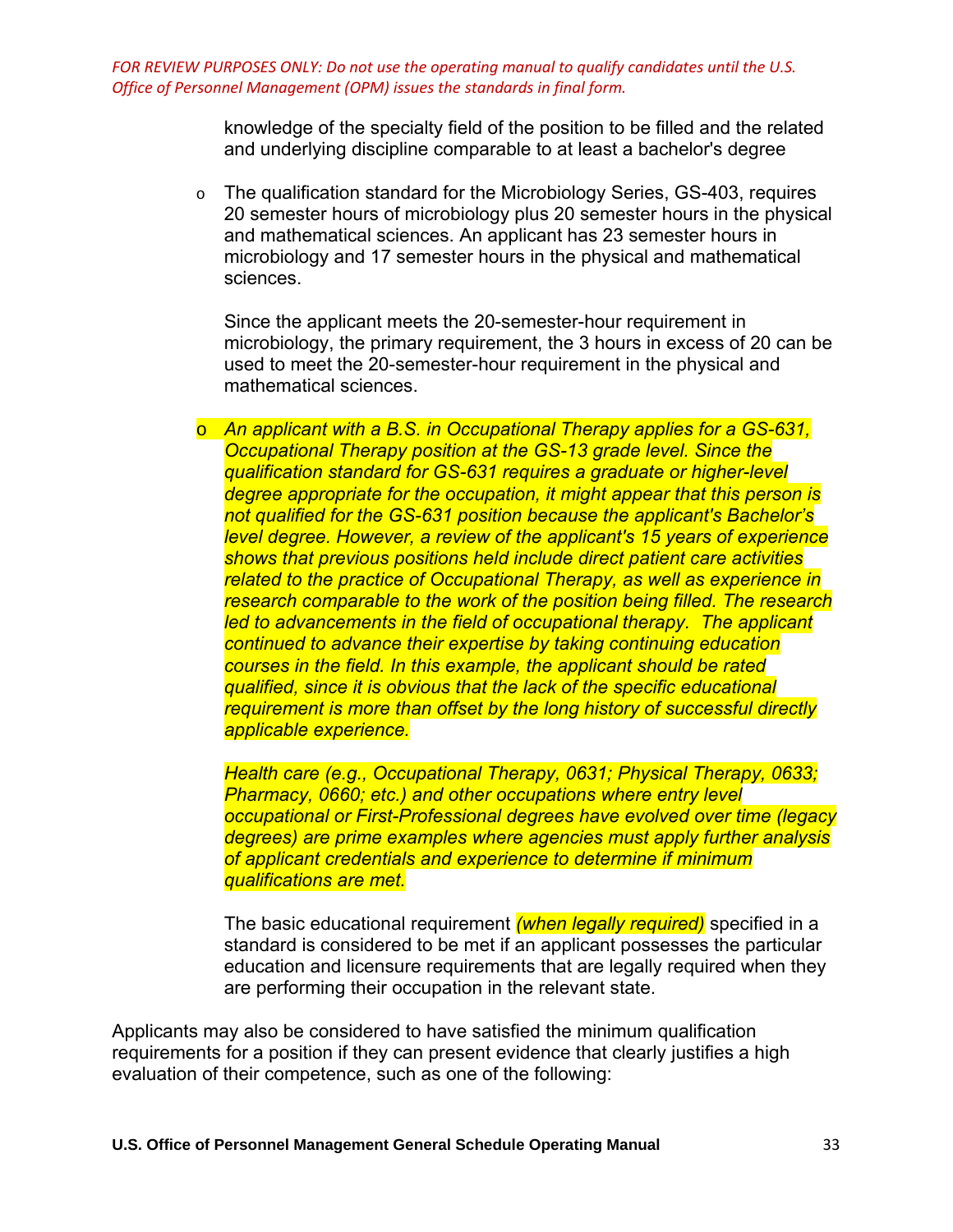1. Registration as a professional engineer or architect; or

2. A substantial record of experience, achievement, and publications that demonstrates eminence in the appropriate professional/scientific field.

*Agencies can make the determinations as described above independently without having to request approval from OPM. In cases in which agencies prefer to request a waiver from OPM, agencies may submit requests for waivers to qualification standards through their agency Chief Human Capital Officer's for OPM's consideration and determination to approve a waiver request. Agency requests for waivers must include the following basic information in order to be properly considered:* 

- *a) Request to waive the Individual Occupational Requirements of an OPM Qualification Standard including the rationale or need for the waiver and impact on meeting the agency's mission;*
- *b) Copies of current official position descriptions and other related position classification information;*
- *c) Job Opportunity Announcement;*
- *d) Job Analysis supporting required knowledge, skills and abilities and/or competencies required;*
- *e) The Applicants resume and other credentials;*
- *f) Summary of the assessment approach; and*
- *g) Required knowledge, skills, and abilities and/or competencies required for performing work.*

*Requests for waivers of OPM qualification standards should be sent to [fedclass@opm.gov.](mailto:fedclass@opm.gov) An OPM representative will contact you regarding your request. Incomplete requests will be returned to requesting agencies.*

# **5. Crediting Combinations of Education and Experience**

Education and experience can be combined to meet the minimum qualification requirements (when legally required), as allowed in the applicable standard. To combine education and experience, determine the applicant's total qualifying experience as a percentage of the experience required for the grade level. Then determine the applicant's education as a percentage of the education required for the grade level. Finally, add the two percentages. The total percentage must equal at least 100 percent to qualify an applicant for that grade level. Th[e group coverage standards](https://www.opm.gov/policy-data-oversight/classification-qualifications/general-schedule-qualification-standards/tabs/group-standards/) contain examples of how to combine education and experience.

Note that only graduate education in excess of the amount required for the next lower grade level can be combined with the appropriate level of experience to qualify applicants for positions at grades GS-9 and GS-11. For example, if a school's requirement for 1 year of graduate study is 18 semester hours, only graduate education beyond the first 18 semester hours or 27 quarter hours can be combined with GS-7 level experience to qualify for a GS-9 level position. Thus, 9 semester hours of graduate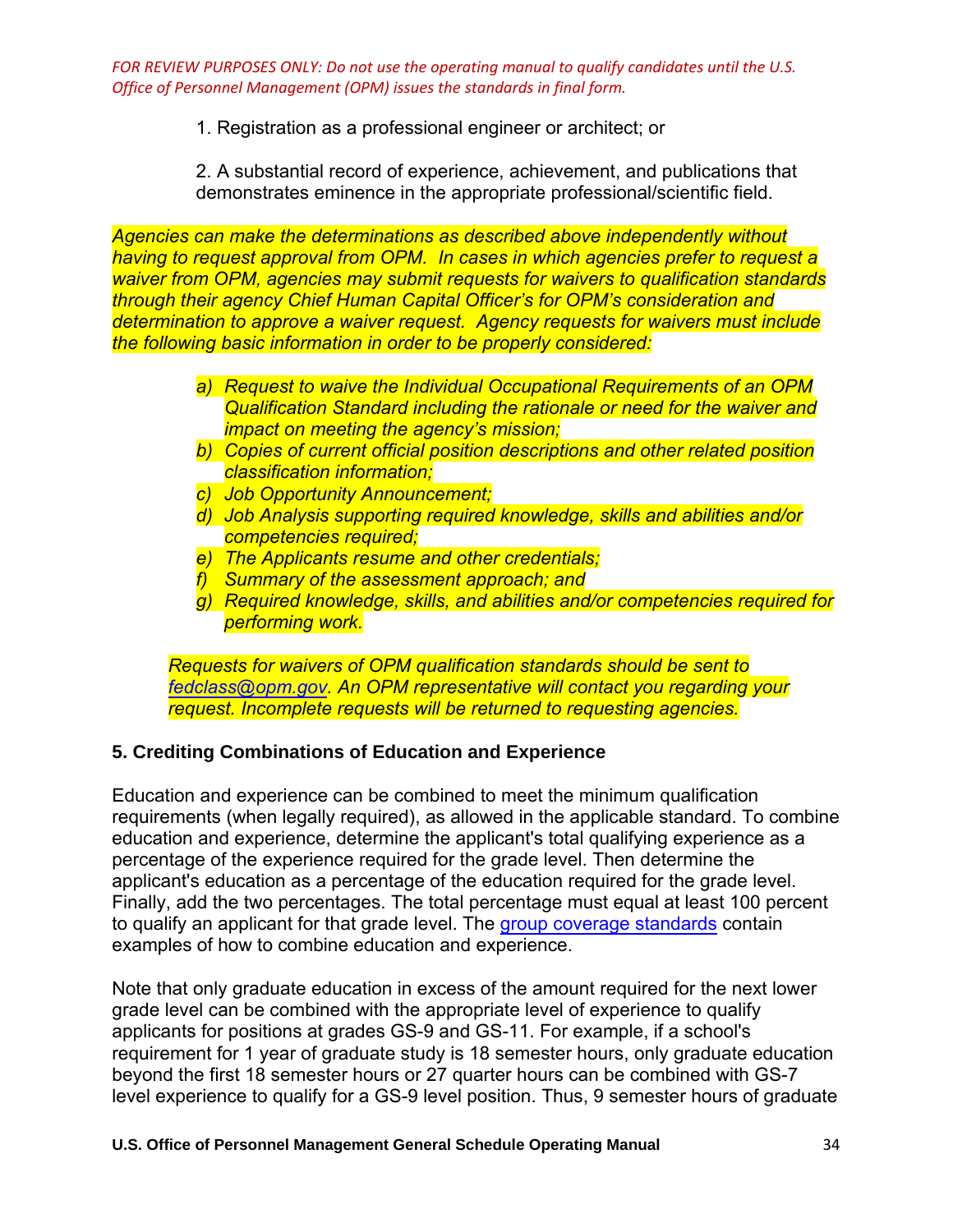education and 6 months of GS-7 level experience cannot be combined to qualify for a GS-9 position.

## **6. Competency-and Skill Based Qualification Requirements**

*Job applicants must have the opportunity to take an assessment to demonstrate their capacity to perform the duties of a position. This assessment may not rely on a selfassessment only of competencies or a review of educational attainment, experience, or a combination of the two. In other words, the ordinarily required level of educational attainment or experience alone must not be prohibitive.*

*Agencies must finalize the assessment methods and prompts before posting the announcement. In the "how will I be evaluated section" of the announcement, the job posting must clearly spell out each assessment hurdle and whether or not they are pass/fail and/or also used for ranking and rating for categories. Applicants must know how they will be evaluated when they apply, and agencies must treat all applicants equally.* 

*OPM developed competency-based qualification standards for competency-based hiring. Competency based qualifications standards identifies a set of required competencies and related proficiency levels by grade. Competencies may be general (e.g., Problem Solving), meaning they may be required for many occupations, or technical, meaning they are required for a specific occupation.* 

*The competency-based qualification standards are based on OPM's competency modeling work. OPM has been conducting Governmentwide occupational studies using its Multipurpose Occupational Systems Analysis Inventory - Close-Ended (MOSAIC) methodology for more than two decades. MOSAIC, a multipurpose, survey-based occupational analysis approach, is used to collect information from incumbents and supervisors on many occupations for a wide range of human resource management functions. Through these studies, OPM has identified the critical competencies and tasks employees need to perform successfully in nearly 200 Federal occupations, as well as for leadership positions.* 

*As a pilot OPM developed competency-based qualifications standards to incorporate required proficiency levels for competencies as an alternate method for qualifying talent. OPM will work with Federal agencies to create these standards and for test application. This is part of a larger OPM effort to revise the way OPM establishes qualification*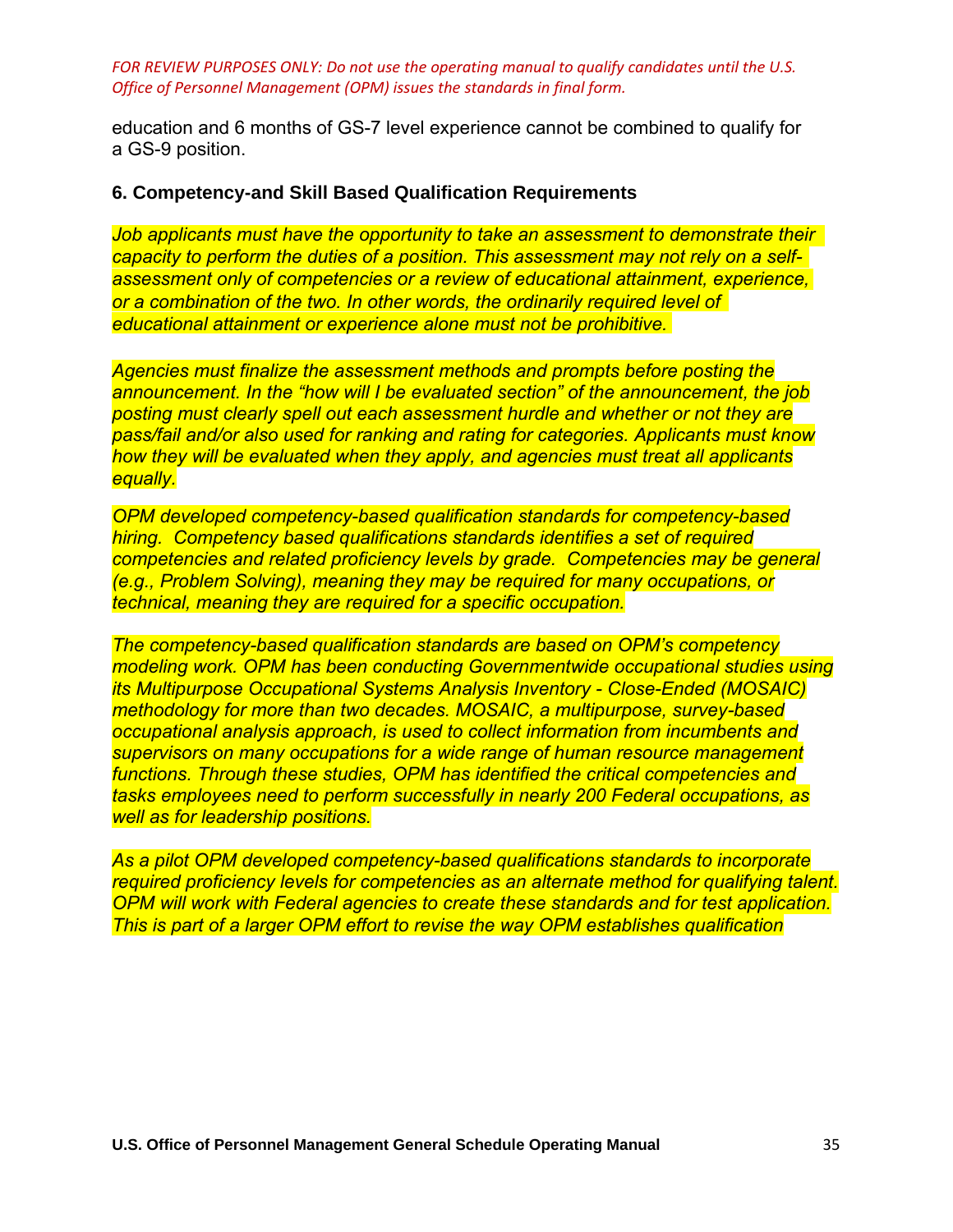*standards to encourage agencies to measure the critical competencies required to perform effectively in Federal occupations and to transition Federal agencies to use competency-based assessments in the hiring process.* 

*Competency-based qualification standards may be used for minimum qualifications screening and subsequent assessments, which represents two separate steps in the examining process. Screening for minimum qualifications is usually the first hurdle in the selection process* 

*Applicants are required to meet the proficiency level on all required competencies through various means, including experience, education, or training. If an applicant fails to meet the required proficiency level on any of the competencies through any assessment even after the minimum qualifications step but before the certificate is issued, the applicant is ineligible and is automatically disqualified from further consideration for the position.* 

*Competency-based qualification requirements may be used in conjunction with the appropriate group qualification standard. However, the use of competencies and proficiency levels are mandatory when using competency-based qualification standards to determine if applicant's meet qualification requirements.*

## **7. Using Selective Factors**

It is critical that agencies clearly and adequately identify the requirements of a position in the vacancy announcement so that applicants understand the basis on which their application will be evaluated. In most instances, this explicit description of required general or specialized experience in the vacancy announcement will ensure that applicants possess the necessary KSA's and *competencies* to perform the work of a position. (See **3**[\(c\).\)](https://www.opm.gov/policy-data-oversight/classification-qualifications/general-schedule-qualification-policies/#e3c)

There are some positions, however, where specific qualifications are absolutely required because a person cannot perform successfully in the position without such qualifications. These can include requirements for specific KSA's or Federal or State requirements for licensure or certification. In such instances, it may be appropriate to consider the use of selective factors. A selective factor becomes part of the minimum requirements for a position, and applicants who do not meet it are ineligible for further consideration. A selective factor can be used for positions at any grade level where its use would be appropriate.

The use of selective factors is especially helpful in situations where an agency uses an OPM list of eligibles, since individuals on the register would meet the requirements of the published qualification standard, but might not meet any additional, agency-specific requirement(s). Their use would also be helpful in those situations in which an agency has a nationwide vacancy announcement, but has a special requirement for positions in a particular location because a duty performed is not routinely associated with the occupation, e.g., a contact representative position that requires fluency in Spanish.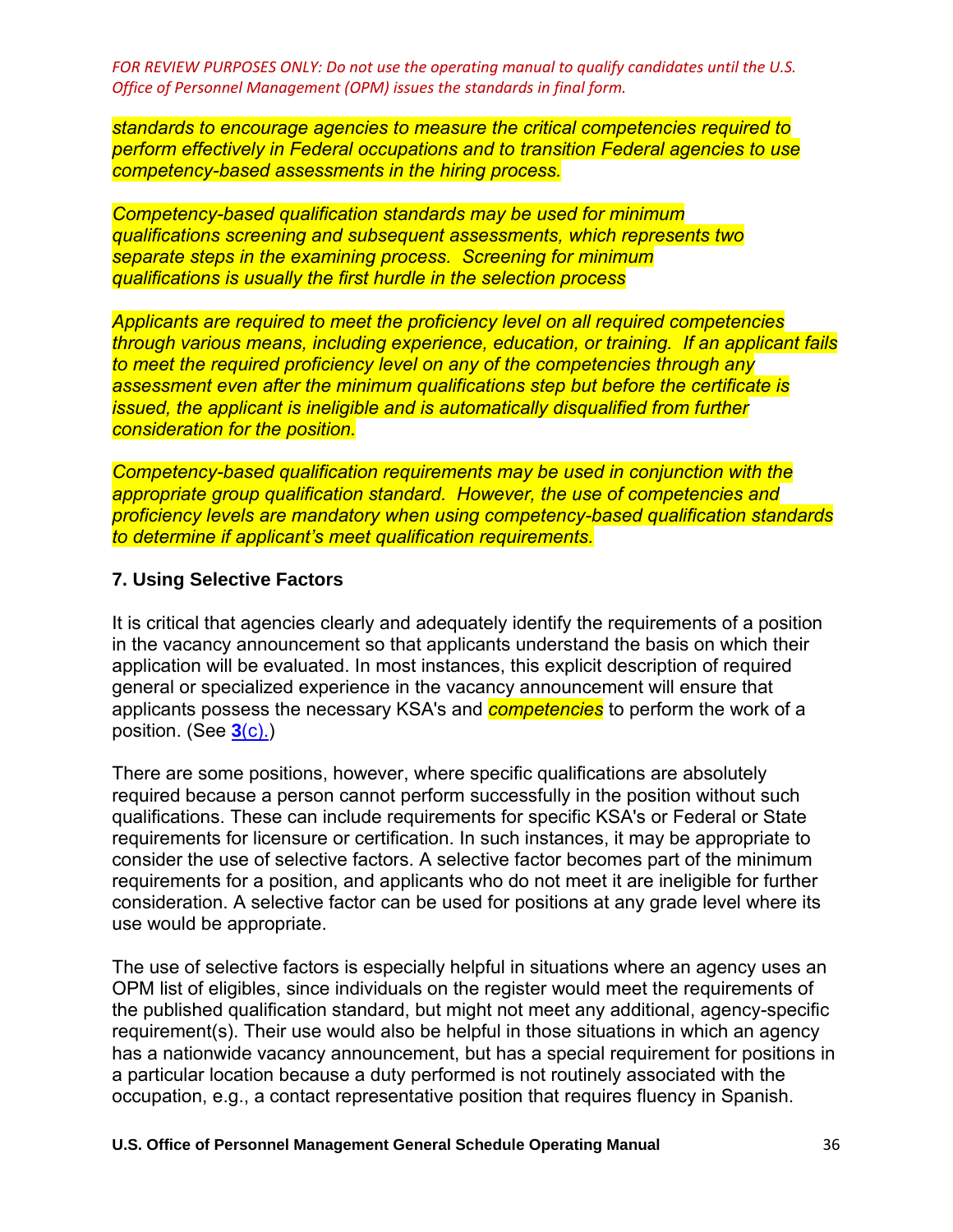If an agency wishes to use a selective factor when filling a vacancy through use of a civil service list of eligibles, it must complete a request and provide justification for the examining office's consideration and approval. The request should list the selective factor(s), include the position description*, job analysis,* or other official communication describing the duties and responsibilities of the position, and describe why selective factors are necessary for successful performance.

Selective factors cannot (1) be so narrow that they preclude from consideration applicants who could perform the duties of the position, (2) require KSA's that could be learned readily during the normal period of orientation to the position, (3) be so specific as to exclude from consideration applicants without prior Federal experience, or (4) be so restrictive that they run counter to the goal of placing applicants from priority placement lists established to assist in the placement of employees affected by reductions in force.

It is essential that any selective factors used in filling a particular vacancy be included in the vacancy announcement. Agencies cannot require applicants to meet selective factors that were not established prior to advertising a position, nor can they require selective factors that were not made known to applicants. *This disclosure in the vacancy announcement must include as well how agencies will assess applicants for selective factors.* 

The KSA's and competencies gained from experience and education may be used as selective factors in accordance with the following instructions:

- a. Experience -- Agencies can request that examining offices honor selective factors that could have been acquired only through experience where the position requires program, regulatory, and/or procedural knowledge, such as knowledge of personnel, budget, laboratory, or purchasing procedures. *Education alone may not have provided all the KSAs and competencies required for such a position;* however, education supplemented by work such as internships, field work, and cooperative education that provided the program, regulatory, or procedural knowledge may be qualifying for the position. It is important to note that agencies cannot make experience requirements so specific that only employees of the agency could meet the minimum requirements, as this would inappropriately restrict competition.
- b. Education *If the applicable standard allows for qualifying either on the basis of experience or education, an agency cannot require that applicants qualify on the basis of education only. However, the restriction in title 5 U.S.C. 3308 does not preclude agencies from evaluating an applicant's education to determine if it provided the KSAs and competencies required to meet selective or quality ranking factors.* Additionally, agencies can request that consideration be limited to fields of study that provide the specific KSA's for a particular position when considering the qualifications of individuals applying on the basis of education. (For example, an agency has a vacancy for a physicist position specializing in a branch of solid state physics8. Using Quality Ranking Factors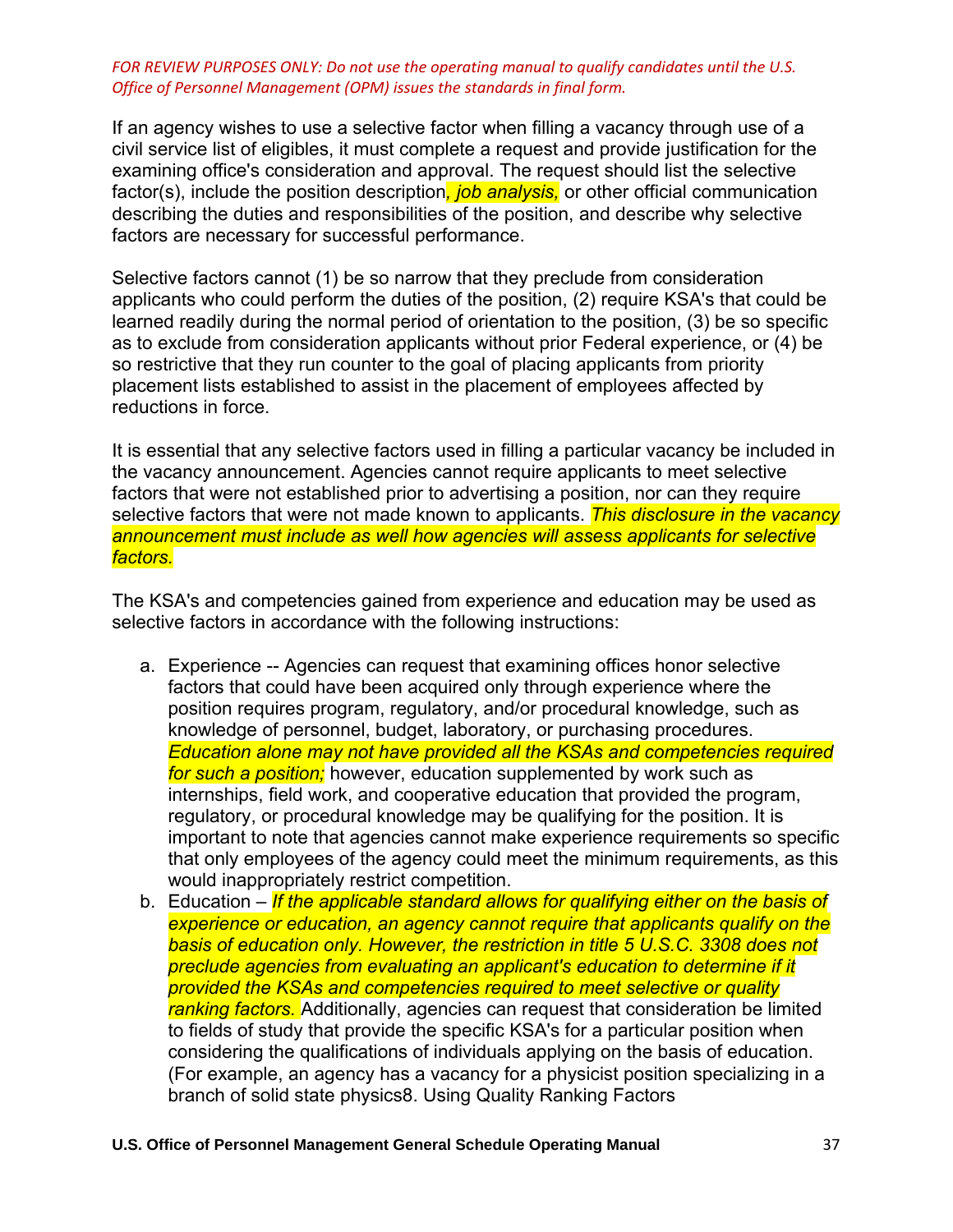Agencies can request quality ranking factors to help determine which of the basically qualified applicants are likely to be better qualified for a position. Quality ranking factors are KSAs *and competencies* that could be expected to enhance significantly performance in a position, but, unlike selective factors, are not essential for satisfactory performance. (For example, skill in public speaking might be used as a quality ranking factor for a position in an organization where policy changes are communicated to the public in several ways, and oral communication is one of the ways.) Applicants who possess the quality ranking factors can be ranked above those who do not, but no one can be rated ineligible solely for failure to possess a quality ranking factor.

The KSAs *and competencies* used as quality ranking factors may have been obtained through either experience or education. Therefore, relevant academic courses can provide evidence of possession of quality ranking factors even for occupations where their use as selective factors is prohibited by title 5 U.S.C. 3308. This would be particularly true at entry grade levels where many applicants may not possess experience that demonstrated the applicable KSA's *and competencies*. For example, a budget analyst position may involve duties such as determining whether the budget requests of several divisions in an agency are justified based on economic forecasts. While no particular courses are required for basic eligibility as a budget analyst, for applicants who meet the minimum qualification requirements on the basis of education, courses such as business administration, finance, or economics might reasonably be expected to enhance performance in the position.

# **8. Special Inservice Placement Provisions**

Inservice placement applicants may meet minimum qualification requirements based on education (including superior academic achievement) and/or experience, as specified in the appropriate qualification standard. To qualify, they must usually have the same level and type of experience or education that is required for initial appointment. However, there are some special provisions, as follows:

- a. Minimum educational requirements -- When there is a change to or addition of minimum educational requirements to an occupational series, Federal employees currently classified to that series do not have to meet the new educational requirements. (Also see (b) below.)
- b. The "add-on rule" -- If an employee qualified for his or her current position by meeting the provisions of the appropriate standard (either an OPM standard or an agency-modified standard, as described in *(c)* below), the agency need only add on the difference between the length of experience required for the current position and the length of experience required for the proposed position. For example, a GS-2 employee in a clerical position qualified for his or her current position on the basis of high school graduation. The employee would be eligible for promotion to GS-3 after 3 months of employment, since the difference between the experience requirements for GS-2 (3 months) and the experience requirements for GS-3 (6 months) is 3 months. Note that at the GS-2 level, a high school diploma is credited the same as 3 months of experience.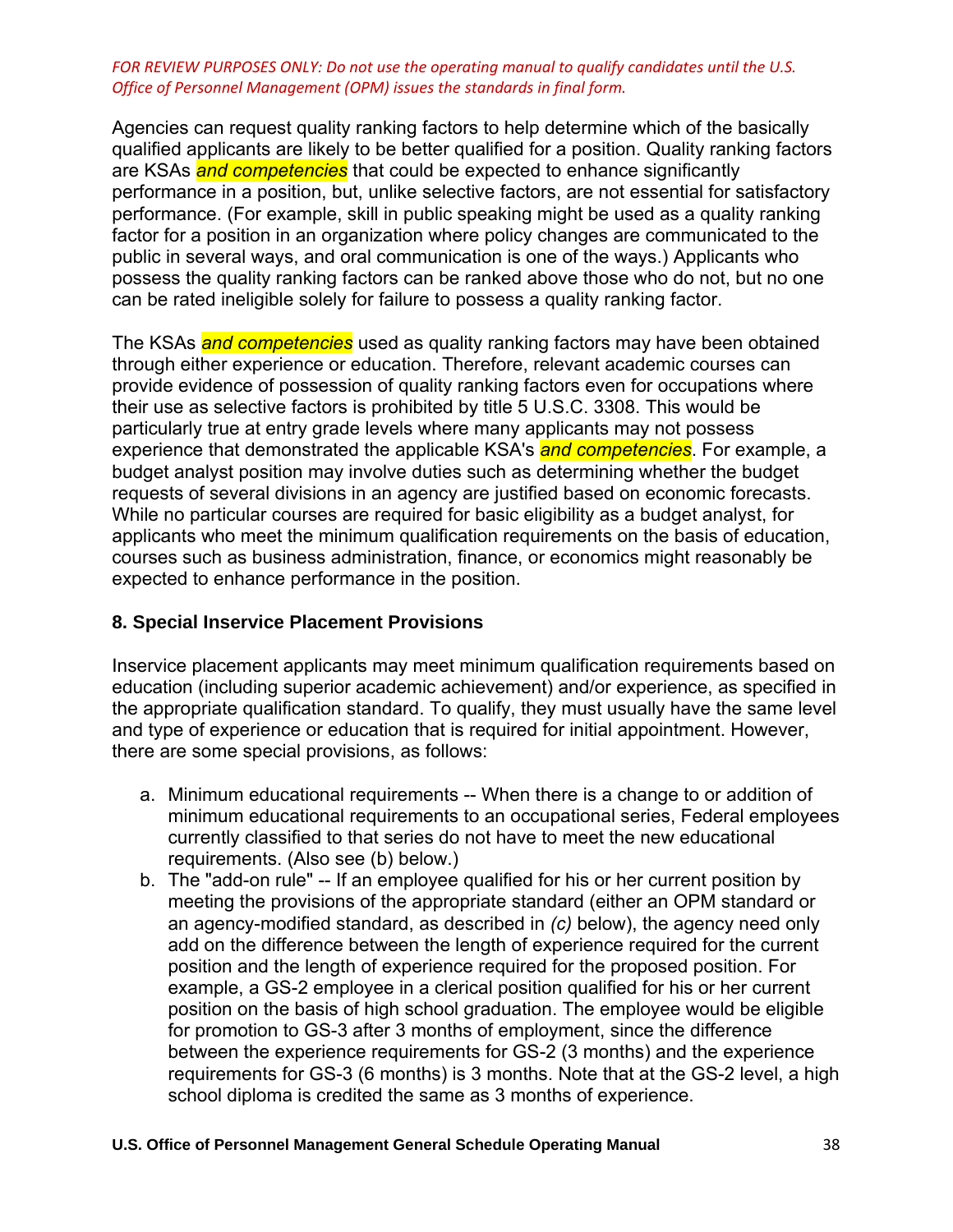The "add-on rule" can be used even when the current and proposed positions are classified in different series if the level and quality of the experience required for the two series are not significantly different. The "add-on rule" can be used for any inservice placement action; however, the following restrictions apply:

- $\circ$  If minimum educational requirements have been established or changed for an employee's former series, the "add-on rule" can be used to return the employee to that series only if:
	- 1. The employee has maintained current occupational knowledge through employment or education and meets any licensure or certification requirements; and
	- 2. Comparison of the position descriptions or other documentation of work performed shows clearly that the employee's former position included all the basic duties of the position to be filled and provided the knowledge, skills, abilities*, and competencies* necessary to perform the duties of the new position. (This is particularly important when a minimum educational requirement has been added to an occupational series that did not have one when the employee served in it. In that instance, some positions formerly classified in the series may not have required full occupational knowledge and are now classified in a different series.)
- o If an employee has been placed in a position based on waiver of qualification requirements, the "add-on rule" does not apply, since the waiver provisions are normally applicable to that position only.
- c. Modifying experience requirements for certain inservice placement actions -- An agency may determine that an individual can successfully perform the work of a position even though that person may not meet all the requirements in the OPM qualification standard. In that situation, agencies are authorized to modify OPM qualification standards for reassignments, voluntary changes to lower grades, transfers, reinstatements, and repromotions to a grade not higher than a grade previously held when the applicant's background includes related experience that provided the KSA's *and competencies* necessary for successful job performance. This authority should be used only when there is a reasonable likelihood that the employee will successfully make the transition to the new position, and cannot be used for directed reassignments to positions in which an employee obviously would not be able to perform the work.

This authority is **not** to be used for placement to a higher grade, except where the employee previously held a position at that grade or higher-grade levels.

This authority can be used to place an employee in a position with greater promotion potential than the position currently or previously held. If an agency's merit promotion plan requires employees to compete for the position, the agency must specify in the vacancy announcement the qualification requirements to be met. The experience accepted as qualifying should equip the employee to meet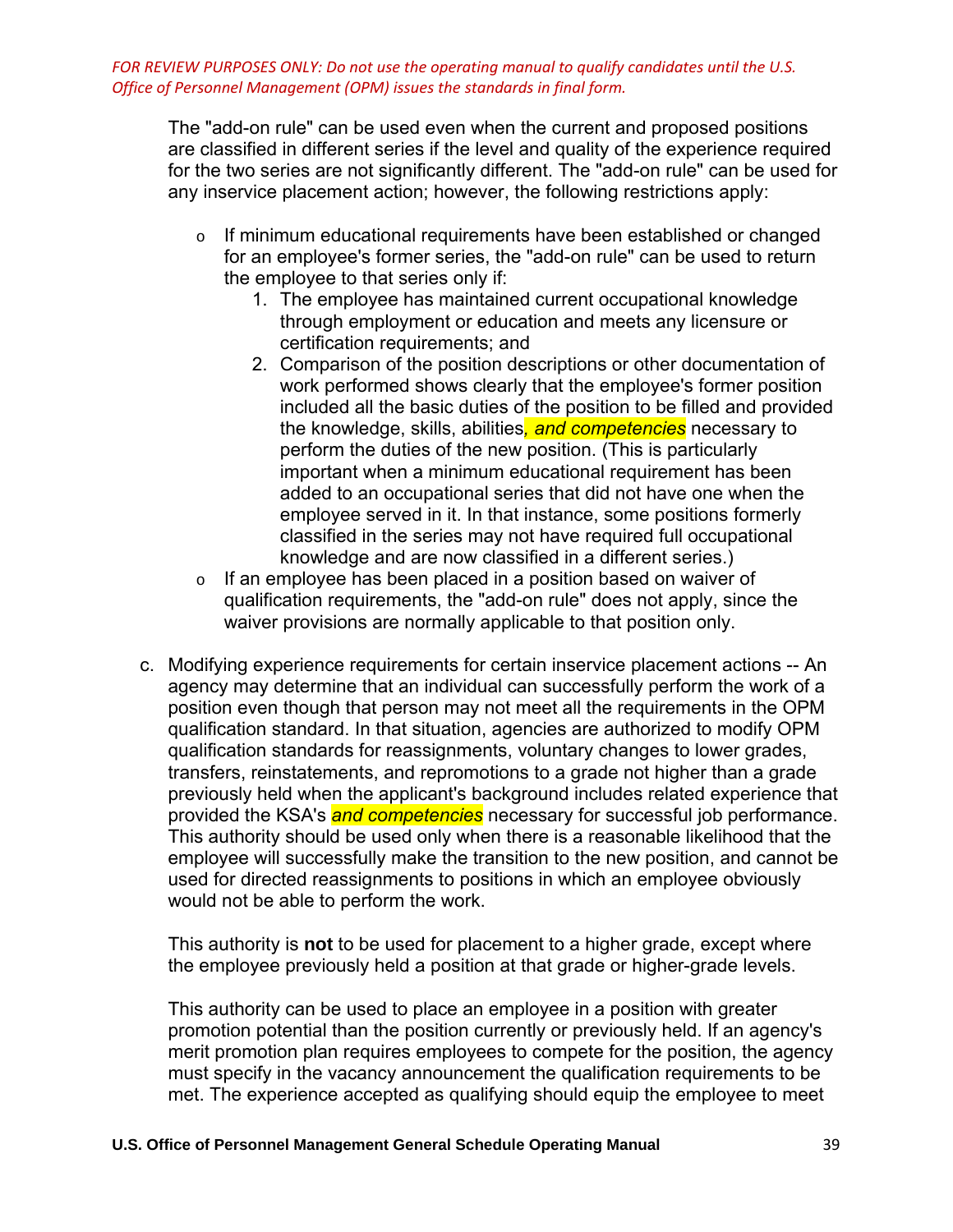the critical elements set out in the performance standard for the position. This provision does not authorize agencies to disregard minimum educational, licensure, or certification requirements in OPM standards.

The agency's use of a modified standard should be documented sufficiently to show that it was intentional, and that the assignment did not result from misinterpretation of the OPM standard. When an employee has been placed in a position based on modification of a qualification standard under this provision, the "add-on rule" may be applied in any subsequent inservice placement action.

- d. Experience level required for promotion in one-grade interval series. In a onegrade interval series, experience at the second lower grade level can be credited when there is no position in the normal line of progression that is one grade lower than the position being filled. When this provision is used for promotions requiring competition under the agency's merit promotion plan, the fact that employees can qualify with at least 1 year at either the next lower level or the second lower level must be stated in any vacancy announcement. (Also see p. II-9, **3**[\(o\)\)](https://www.opm.gov/policy-data-oversight/classification-qualifications/general-schedule-qualification-policies/#e3o).
- e. Crediting education or training for promotion -- Education or training can be credited as experience towards promotion for employees who are detailed or are granted leave without pay for the purpose of obtaining specialized knowledge and skills. The agency must determine that the education or training contributes materially to the competence of the employee in his/her work and that the employee possesses the knowledge, skills, abilities, *and competencies* needed for successful performance in the position to be filled. This education cannot be credited again towards meeting the basic educational requirements in a standard. (See **3**[\(i\)\)](https://www.opm.gov/policy-data-oversight/classification-qualifications/general-schedule-qualification-policies/#e3i)

# **9. Other Requirements or Provisions**

a. Citizenship -- Agencies must adhere to the following restrictions regarding United States citizenship when evaluating persons seeking Federal civil service employment:

-- Executive Order 11935, which requires citizenship for the competitive civil service, i.e., only a United States citizen or national may be appointed to the competitive service. This requirement applies to all types of appointments. In noncompetitive conversions from the excepted service, the citizenship requirement must be met as of the effective date of the action. (A national is a person who owes allegiance to or is under the protection of a nation, but is not a citizen or subject. However, a native is typically born in the particular place.) Natives of the following areas are United States citizens: Guam, Northern Mariana Islands, including Saipan, Rota, and Tinian; Puerto Rico; and the Virgin Islands of the United States, including St. Croix, St. Thomas, and St. John. At present, only natives of American Samoa and Swains Island are nationals of the United States;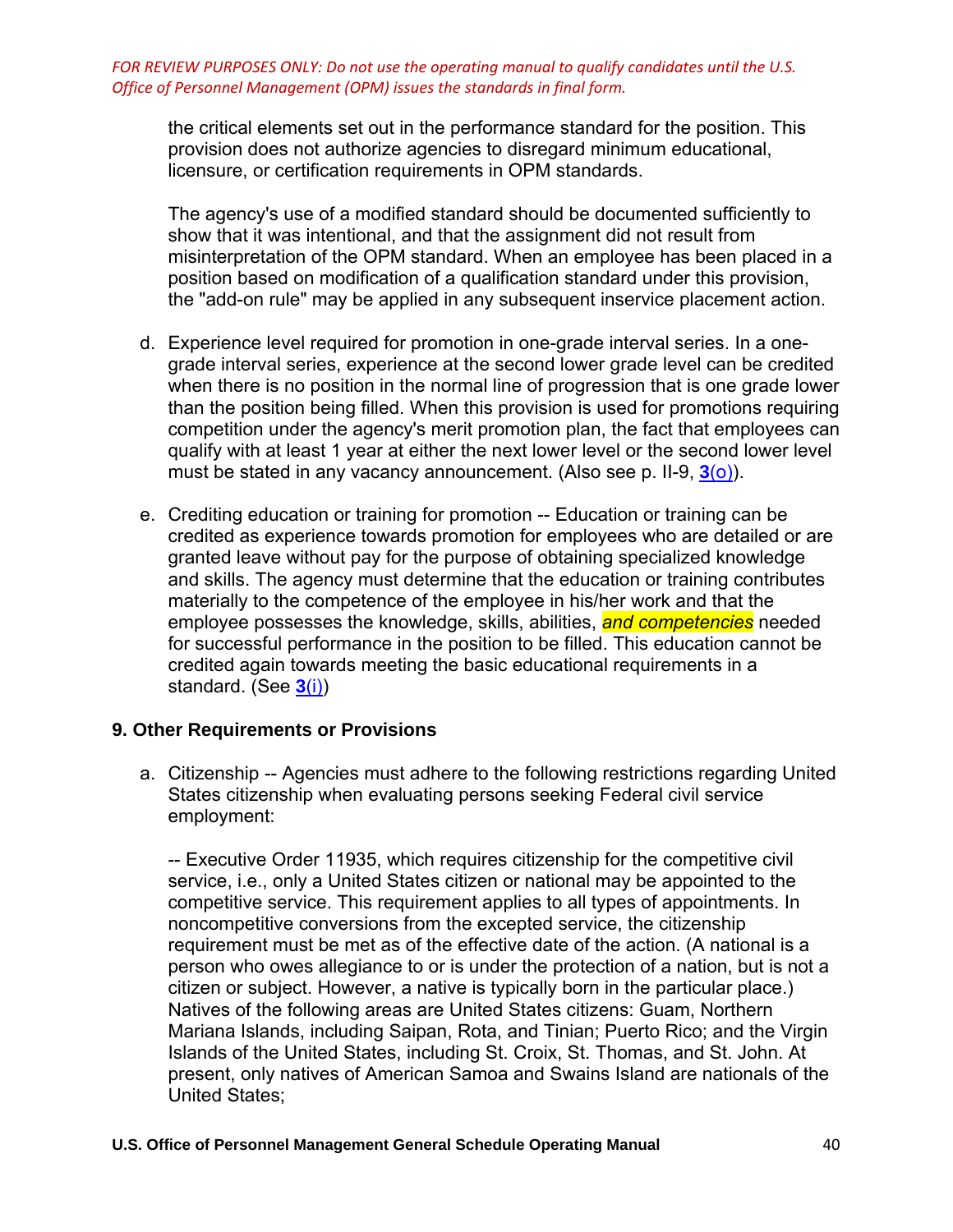-- The annual Treasury, Postal Service, and General Government Appropriation Act ban on paying aliens from many countries; and

-- The immigration law ban (title 8 U.S.C. 1324a) on employing aliens, unless they are lawfully admitted for permanent residence or otherwise authorized to be employed.

In specific cases, OPM may authorize the appointment of aliens to competitive service jobs to promote the efficiency of the service, as an exception to the Order, and to the extent permitted by law.

Each agency is responsible for applying any additional citizenship restrictions or exceptions that are authorized by its own enabling and appropriation statutes.

b. [Medical/Physical](https://www.opm.gov/policy-data-oversight/classification-qualifications/general-schedule-qualification-policies/) -- The basis on which agencies may establish specific medical standards or physical requirements is discussed in 5 CFR 339. In general, there must be a direct relationship between the medical standard or physical requirement and the actual duties of the position being filled. Failure to meet an established medical standard or physical requirement means that the individual is not qualified for the position *unless* there is sufficient evidence that he or she can perform the duties of the position safely and efficiently despite a condition that would normally be disqualifying. Agencies must provide reasonable accommodation to qualified individuals with disabilities in accordance with Equal Employment Opportunity Commission regulations.

Positions with sedentary, light, or moderately active duties are covered by the following medical standard:

Applicants must be physically and mentally able to perform efficiently the essential functions of the position, with or without reasonable accommodation, without hazard to themselves or others. Depending on the essential duties of a specific position, usable vision, color vision, hearing, or speech may be required. However, in most cases, a specific physical condition or impairment will not automatically disqualify an applicant for appointment. The loss or impairment of a specific function may be compensated for by the satisfactory use of a prosthesis or mechanical aid. Reasonable accommodation, in accordance with title 29 CFR 1613.704, must also be considered in determining an applicant's ability to perform the duties. Also, all positions involving Federal motor vehicle operation carry the additional medical requirements specified in *(f)* below.

Positions with specific medical requirements and that involve arduous/hazardous duties or require a high standard of human reliability are identified in the Medical [Requirements](https://www.opm.gov/policy-data-oversight/classification-qualifications/general-schedule-qualification-policies/tabs/medical-requirements/) section. For such positions, the medical requirements are based on the arduous or hazardous nature of the duties typically performed in most of the positions covered. However, since individual positions may not include all such duties, a physical condition or impairment may be disqualifying for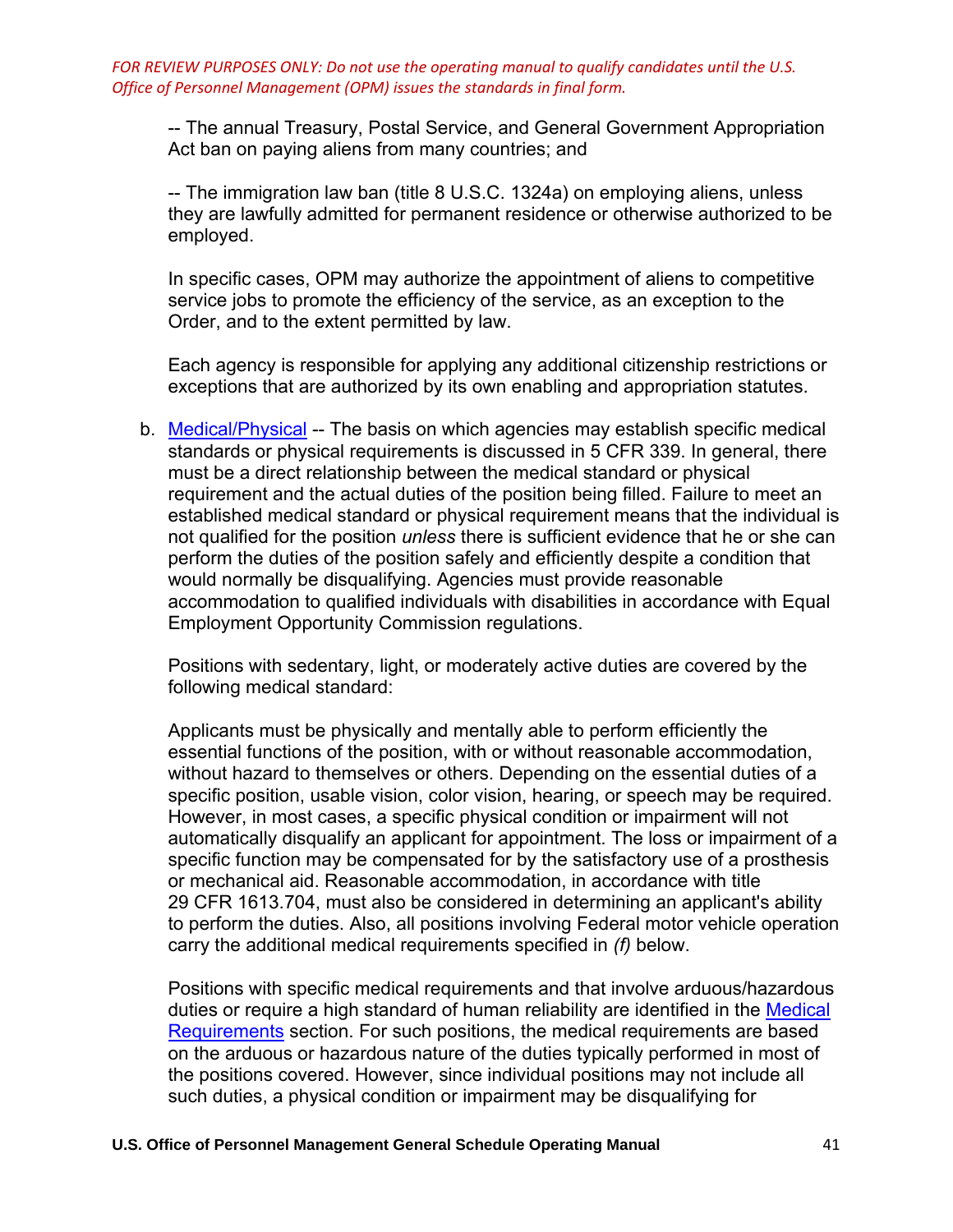employment only if there is a direct relationship between the condition and the nature of the duties of the specific position to be filled. In some instances, a physical impairment will not disqualify an applicant for appointment if the condition is compensated for by a satisfactory prosthesis, mechanical aid, or by reasonable accommodation. Also, all positions involving Federal motor vehicle operation carry the additional medical requirements specified in [\(f\)](https://www.opm.gov/policy-data-oversight/classification-qualifications/general-schedule-qualification-policies/#e9f) below.

c. Age *--* (1) Minimum entry age requirements. Under 5 U.S.C. 3301, OPM is authorized to establish standards with respect to a minimum entry age that applicants must meet to be admitted to or rated in examinations. A minimum age requirement ensures that applicants have the maturity necessary for successful job performance and that Federal Government hiring practices are not in conflict with the general objective of encouraging students to complete their basic education. Minimum entry age requirements must be waived for persons entitled to veterans preference, unless OPM determines that such an age restriction is essential for performance of the duties of the position.

Generally, unless a different minimum entry age is contained in the standard or examination announcement for a particular position, applicants for any position in the competitive service must be (1) at least 18 years old, or (2) at least 16 years old *and:*

- Have graduated from high school or been awarded a certificate equivalent to graduating from high school; or
- Have completed a formal vocational training program; or
- **EXEDED FIGHTS INTER 19 IN STATE III STATE:** Have received a statement from school authorities agreeing with their preference for employment rather than continuing their education; or
- Be currently enrolled in a secondary school and either work only during school vacation periods or work part-time during the school year under a formal student employment program.

Applications may be considered from individuals who meet one of the above conditions and will reach the age of 16 prior to or on the date they report to work.

Title 5 U.S.C. 3307 authorizes the Secretary of the Interior to establish the minimum age requirement for initial appointment to U.S. park police positions.

In addition to the above, agencies must observe the provisions of the Fair Labor Standards Act, as well as Federal, State, and local laws that relate to the employment of minors in hazardous positions or in positions requiring the use of firearms.

(2) Maximum entry age restrictions. Title 5 U.S.C. 3307(a) prohibits the establishment of a maximum entry age for Federal positions, except as provided below. The prohibition against establishing maximum entry age limits applies to noncompetitive actions as well as to competitive appointments, to the excepted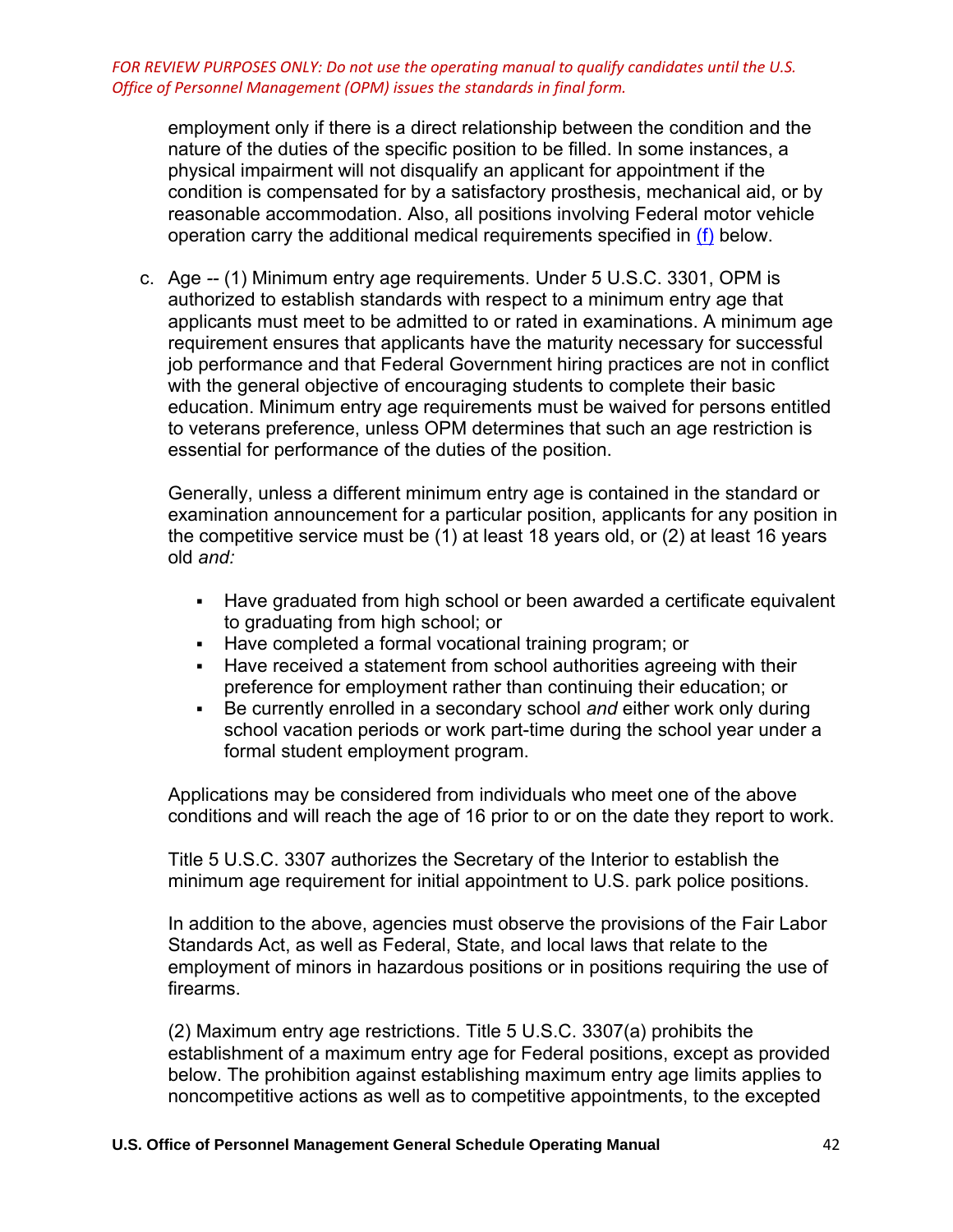as well as to competitive services, and to all agencies, including OPM. Consequently, agencies cannot apply a maximum entry age limit under merit promotion procedures or in selection through any type of noncompetitive action, except as provided in the applicable Sections of the United States Code. There are no maximum entry age restrictions for most positions in the competitive service, except as follows:

- Title 5 U.S.C. 3307, authorizes the Secretary of Transportation and the Secretary of Defense to establish a maximum entry age for original appointment to air traffic controller positions in their respective Departments. The Secretary of the Interior is authorized to establish a maximum entry age for original appointment to U.S. park police positions. The head of any agency is authorized to establish a maximum entry age for original appointment to positions of law enforcement officers or firefighters; and
- Title 29 U.S.C. 633a permits agencies to establish a maximum age requirement only in instances where they have proven to the Equal Employment Opportunity Commission that age is a bona fide occupational qualification necessary for the performance of the duties of a particular position.

Maximum age restrictions established under 29 U.S.C. 633a or under the special authorities in 5 U.S.C. 3307 are not waived for persons entitled to veterans' preference.

- d. Written and performance tests -- Occupational series/positions with written and/or performance [test](https://www.opm.gov/policy-data-oversight/classification-qualifications/general-schedule-qualification-policies/tabs/test-requirements/) requirements are identified in the section entitled test [requirements.](https://www.opm.gov/policy-data-oversight/classification-qualifications/general-schedule-qualification-policies/tabs/test-requirements/) Written and performance tests are to be used as follows:
	- **EXED** Initial appointments -- Tests are required for some occupational series, either for all applicants or for those applicants who do not meet specific requirements indicated in the standard. If a test is required, applicants who are subject to that test must pass or have previously passed it to be eligible for initial appointment. This includes competitive appointments, and appointments under most noncompetitive appointing authorities.
	- Inservice placement *-- (1) Tests required by OPM.* There are a few occupational series for which a test is required by OPM for inservice placement. For such series, agencies must use and applicants must pass the appropriate OPM test. Occupational series with such requirements are also identified in the [Test Requirements](https://www.opm.gov/policy-data-oversight/classification-qualifications/general-schedule-qualification-policies/tabs/test-requirements/) section.

(2) Tests required by agencies*.* For positions for which OPM does not require a test, agencies may develop and use tests without OPM approval, as long as the test is part of a comprehensive set of assessment procedures used in ranking employees. The use and appropriateness of such tests are the responsibility of the agency. Agencies cannot, however,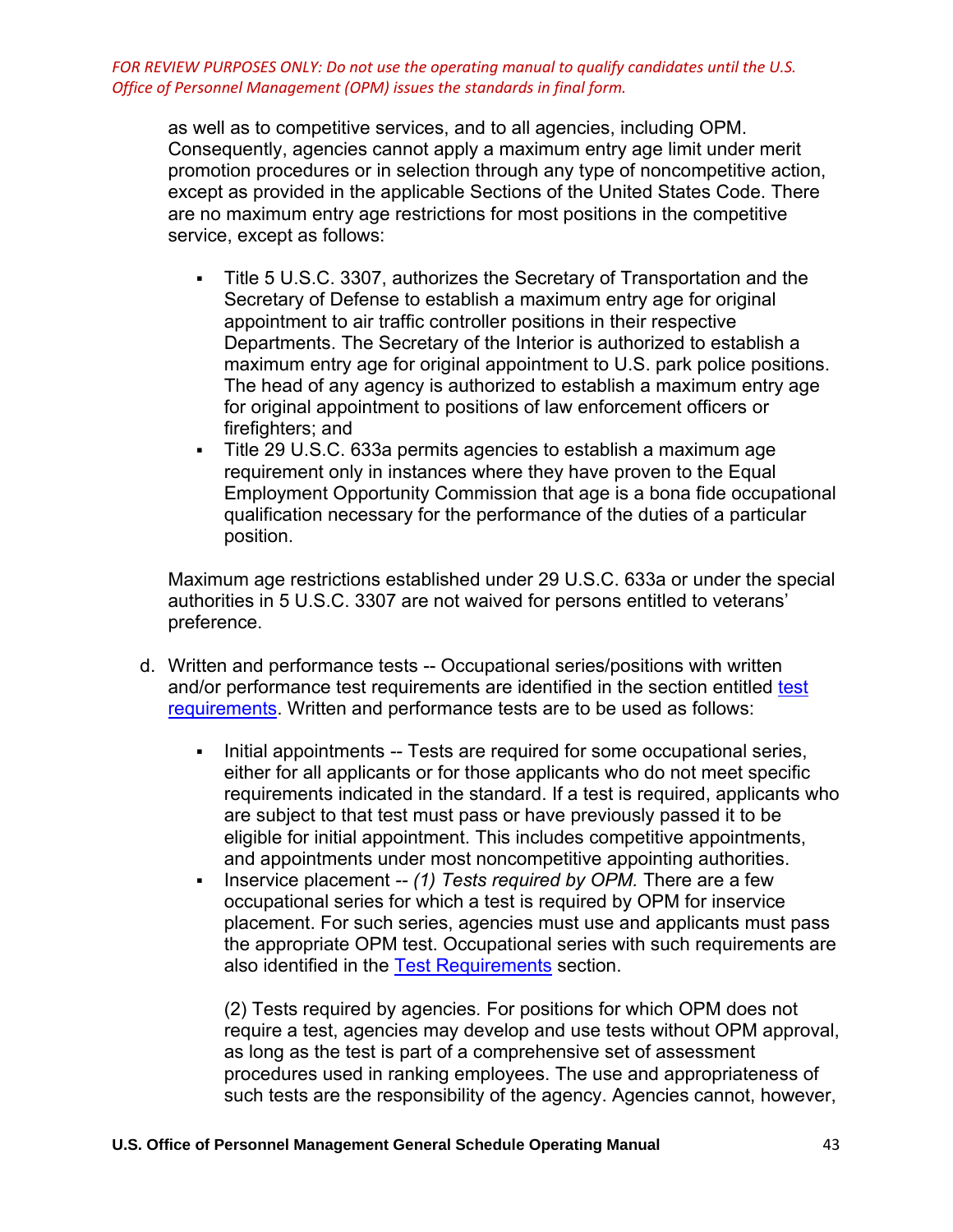> use existing OPM tests for such positions, unless specific approval has been received from OPM.

(3) How inservice applicants can be examined*.* In occupations other than those where OPM requires a test for inservice placement, if an agency prefers to use alternatives to testing (e.g., evaluation of training and experience, interview, performance appraisal) to measure qualifications, it can do so, or it may use a test as *one of several tools* in evaluating applicants. Tests can be used to determine basic eligibility (i.e., on a passfail basis) or as the sole basis for ranking inservice placement applicants, *only* when specific approval has been received from OPM.

(4) Performance tests*.* As a general guide, performance tests (e.g., typing proficiency tests) can be used to evaluate inservice placement applicants when, within the past 3 years, they have not performed successfully in a position that required proficiency in the skills needed for the position to be filled.

- *e.* Assessments *Agencies must use assessments at the pre-certification stage as a third, coequal path for applicants to qualify for federal employment (with education and/or experience). Applicants must be evaluated on all required KSAs and competencies including selective factors and quality ranking factors determined by the agency. Agencies are responsible for developing an appropriate assessment method for evaluating applicants on the qualification requirements. In most cases, many agencies currently assess qualifications using occupational questionnaires that applicants complete when first applying for a position. However, the competency-based approach provides agencies the flexibility to assess applicants using other methods.Using effective assessment tools is one of the most critical parts of examining candidates. For more information on assessments and designing an assessment strategy, please refer to OPM's [Assessment Decision Guide](https://apps.opm.gov/ADT/Content.aspx?page=TOC) and the [Assessment and Selection](https://www.opm.gov/policy-data-oversight/assessment-and-selection/assessment-strategy/https:/www.opm.gov/policy-data-oversight/assessment-and-selection/assessment-strategy/)  website.*
- *f.* Licensure, certification, and other requirements or provisions -- Applicants for positions in some occupational series must by relevant state law meet certification, licensure, or registration requirements in addition to meeting experience and/or educational requirements.

In other series, applicants can qualify fully on the basis of licensure, certification, registration, or special training as an alternative to experience and/or educational requirements. Such requirements or provisions are noted in the qualification standards or individual occupational requirements for those series.

Agencies can establish requirements for specific credentials (e.g., registration, licenses, or certificates) when such credentials are necessary for satisfactory job performance. However, it is important that agencies not overemphasize the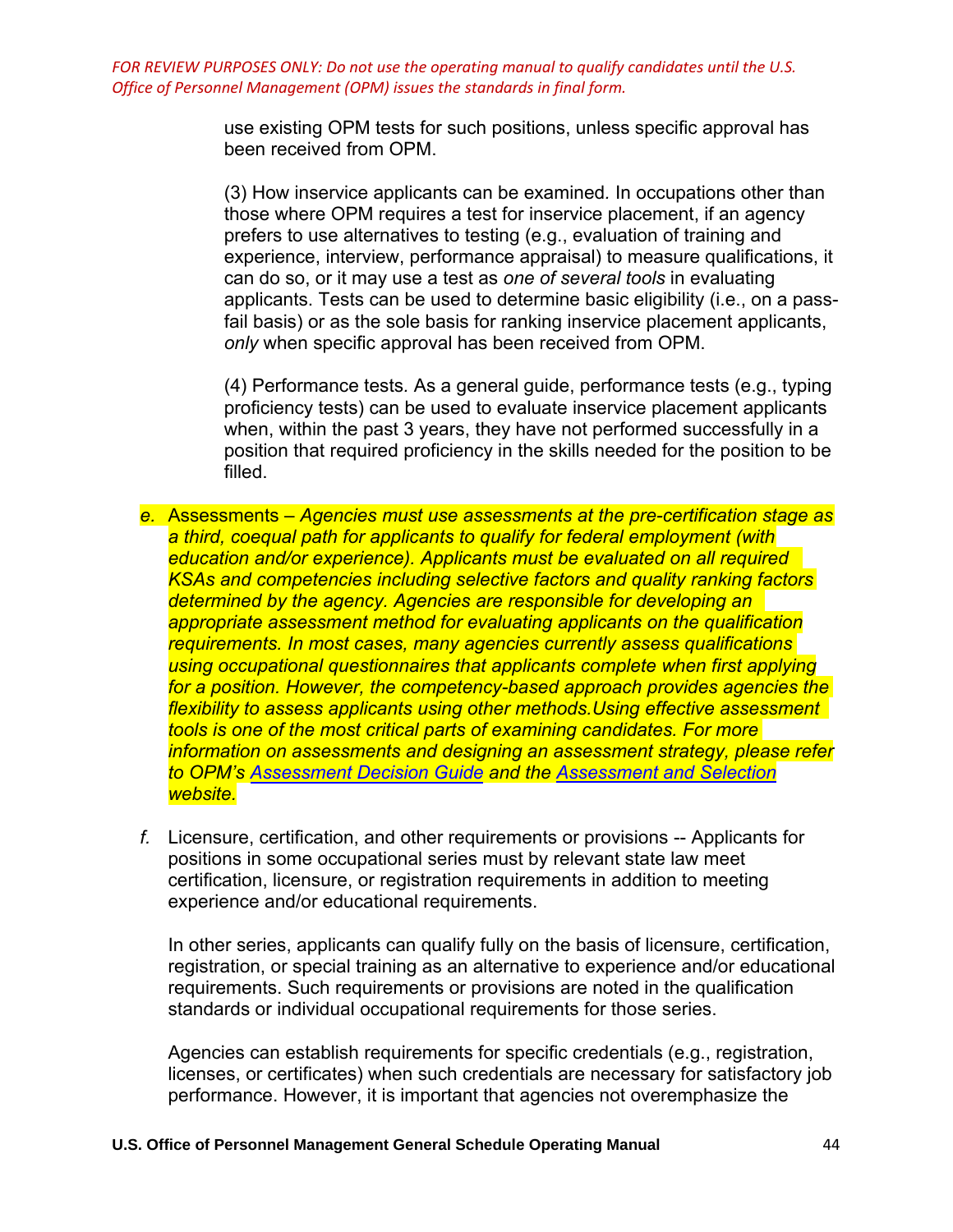possession of credentials as a means of determining whether applicants meet minimum qualification requirements in a series where the standard permits qualification on the basis of experience or education. Staffing personnel must examine the background of all applicants and give full credit to any acceptable experience, as well as to education or training.

Licensure and certification requirements may not be waived unless specified in the qualification standard.

g. Motor vehicle incidental operator requirements -- Title 40 U.S.C. 471 requires OPM to issue regulations governing executive agencies in authorizing their civilian personnel to operate Government owned or leased motor vehicles within the United States, the District of Columbia, Puerto Rico and the possessions of the United States. OPM's regulations are found at title 5 CFR 930.

Incidental operators are employees, other than those occupying a position officially classified as a motor vehicle operator, who are required to operate a Government owned or leased motor vehicle to properly carry out their assigned duties. To qualify as an incidental operator, an employee must possess a valid State license, have a safe driving record, pass a road test, and demonstrate that he or she is medically qualified to operate the appropriate motor vehicle safely.

OPM waives the road test for incidental operators:

(1) who operate vehicles of one-ton capacity or less and who possess a current driver's license from one of the 50 States, the District of Columbia, or Puerto Rico, where domiciled or principally employed, except for incidental operators of buses or vehicles used for transportation of dangerous material, law enforcement, or emergency services;

(2) who possess a current driver's license, for the specific class of vehicle operated, from one of the 50 states, the District of Columbia, or Puerto Rico, where domiciled or principally employed; or

(3) in accordance with a specific authorization by OPM to the agency concerned.

An agency head may waive the road test when it is not practical to apply it, and then only for an employee whose competence as a driver has been established by his/her past driving record.

In general, no medical condition may be considered disqualifying unless there is evidence that it is likely to adversely affect job performance or safety to an unacceptable degree. At least once every 4 years, each agency will ensure that employees who operate Government owned or leased vehicles are medically able to do so without undue risk to themselves or others. Where there is a question about an employee's ability to operate a motor vehicle safely, the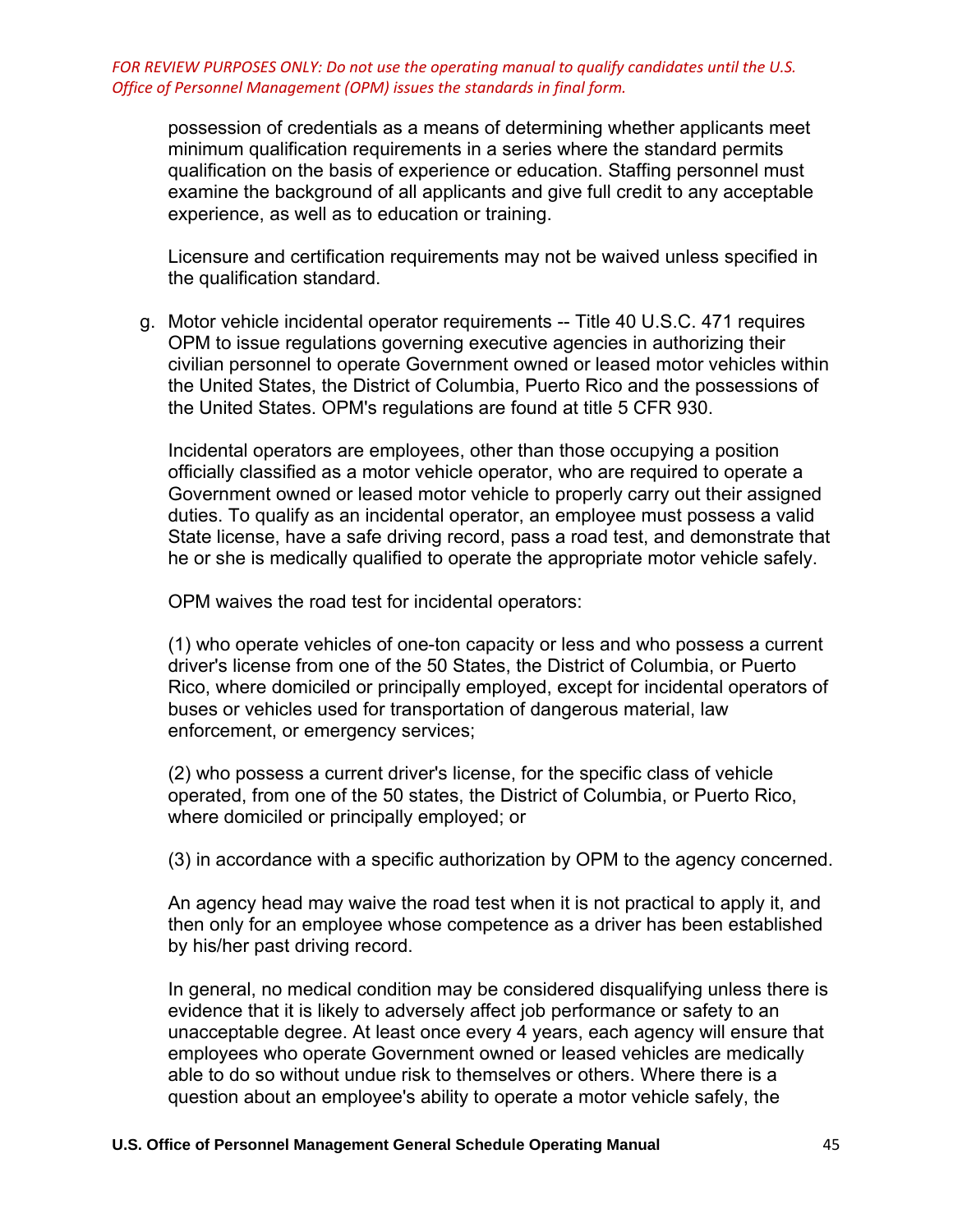employee may be referred for a medical examination in accordance with provisions of title 5 CFR 339.

## **10. Supervisory Positions**

All [supervisory positions](https://www.opm.gov/policy-data-oversight/classification-qualifications/general-schedule-qualification-standards/specialty-areas/supervisory-guide/) require a combination of subject-matter knowledge and skills and managerial abilities related to getting work done through other people, e.g., planning, assigning, and reviewing work, and evaluating performance. The relative importance of supervisory skills and subject-matter knowledge will depend on the specific duties of the position being filled. Therefore, applicants for supervisory positions may be evaluated using the appropriate standard for the series *and/or* the [Supervisory](https://www.opm.gov/policy-data-oversight/classification-qualifications/general-schedule-qualification-standards/specialty-areas/supervisory-guide/)  [Guide.](https://www.opm.gov/policy-data-oversight/classification-qualifications/general-schedule-qualification-standards/specialty-areas/supervisory-guide/) In determining the level of subject-matter knowledge required, it should be kept in mind that the subject-matter duties are not always classified at the same grade level as the supervisory duties.

In some instances, employees are assigned to supervise work in a series other than the one to which their positions are classified, and it will be necessary to determine whether this supervision provided them with appropriate experience to qualify for a position in the series supervised. For example, was the supervision purely administrative in nature, or was the supervisor also required to have substantial subject-matter knowledge of the work performed to provide technical direction? If it is determined that the supervisor provided technical direction, the grade-level of the subject-matter duties involved should be determined so that they may be appropriately credited.

## Updating Qualification Standards

OPM's goal is to keep the requirements in the qualification standards as current as possible. Therefore, agencies are requested to inform the Strategic Human Resources Policy Division of substantive changes to occupational or agency requirements so that the appropriate qualification standard can be revised. Additionally, if agencies are having difficulty in obtaining well qualified applicants on the basis of current qualification requirements, they should contact Employee Services, *Talent Acquisition and Workforce Shaping* Center so that a determination can be made on whether the standard is in need of revision.

#### Establishment of Additional Standards

The standards contained in this section, adapted by use of agency selective factors when necessary, should fit most jobs. Agencies may submit requests for updates to standards through their Chief Human Capital Officers for OPM to consider establishing new or revising existing standards at any time. The formal request must come through an agency's Headquarters Human Resources Office.

Agency requests for new standards and revisions must include the following basic information in order to be properly considered: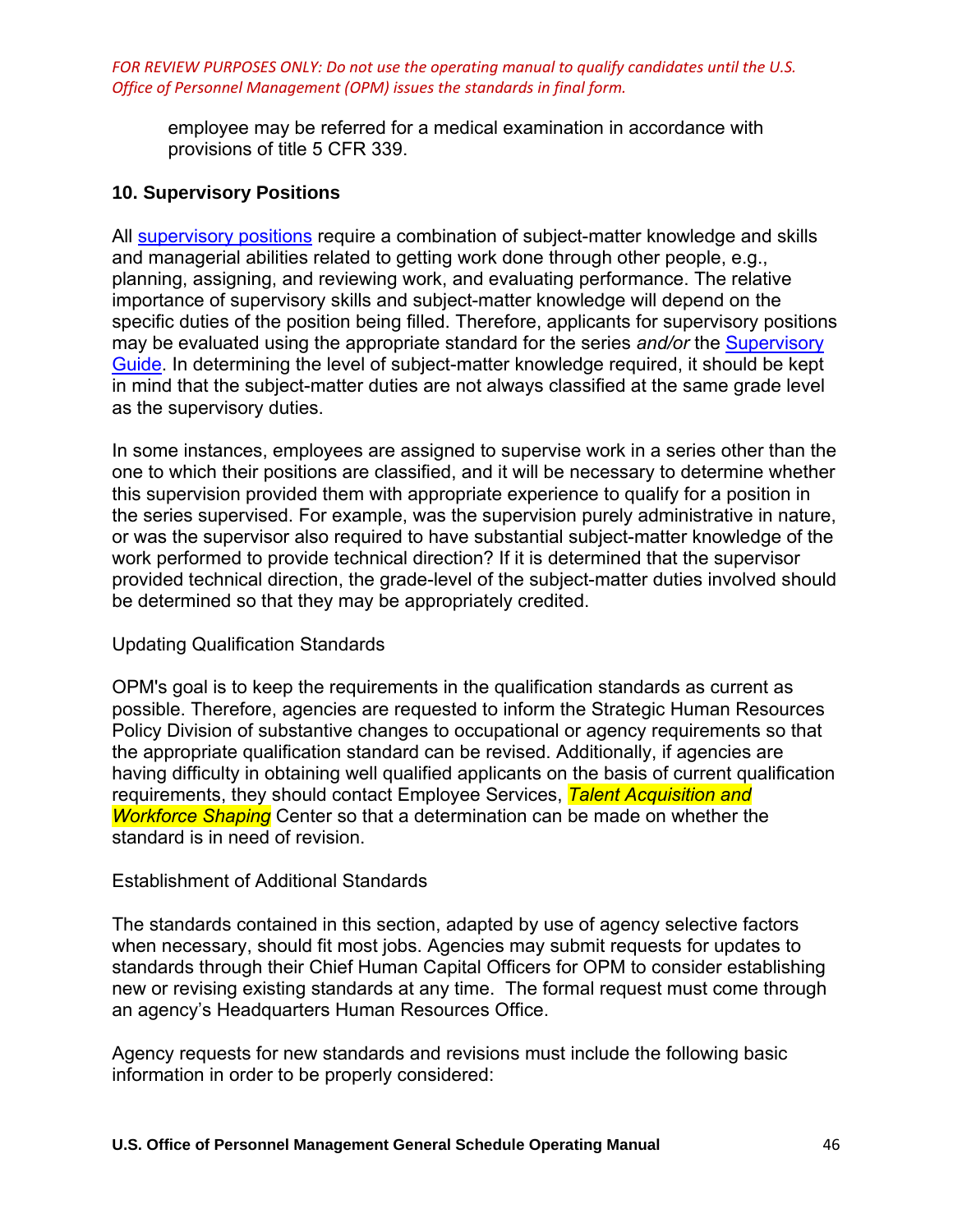- A proposed qualification standard and a job analysis showing how the proposed requirements at entry, full-performance, and higher levels relate to the work to be performed at those levels;
- Approximate number of jobs in the agency that would be covered by the proposed standard, with their grade levels and organizational and geographic locations;
- Representative position descriptions, including at least one at the fullperformance level, evaluation statements, and related classification information;
- Employment data the number of impacted positions and their current classification (e.g., pay plan, title, occupational series, and grade);
- Organizational charts clearly identifying positions;
- Explanation of why the current qualification standard(s) and the use of selective factors are not effective;
- Job analysis for required knowledge, skills, abilities, and/or competencies for performing work;
- Copies of current performance standards for the work;
- Copies of job opportunity announcements used to fill positions;
- Statistical data/information on current recruitment efforts and challenges filling positions;
- Statistical data/information illustrating current retention and turnover issues;
- Information concerning use of Hiring Flexibilities, such as, 3Rs and Special Salary Rates;
- Related agency studies/surveys of positions;
- Other agencies with similar positions (e.g., any other agencies likely to have covered positions); and
- Any other pertinent information related to this work at your agency.

OPM conducts comprehensive occupational studies to substantiate the need for updating or establishing classification and qualification standards. OPM may request additional information based on the scope of the study and evidence needed to inform policymaking efforts.

Requests for updates to qualification standards, new qualification standards, and waivers of OPM qualification standards should be sent to fedclass@opm.gov. An OPM representative will contact you regarding your request. The timeframe is contingent upon the work that has to be completed, current priorities, and current projects. Incomplete requests will not be processed.

Requests to establish additional standards or to update standards may also be sent to:

U.S. Office of Personnel Management Employee Services Talent Acquisition and Workforce Shaping Classification and Assessment Policy 1900 E Street, NW Washington, DC 20415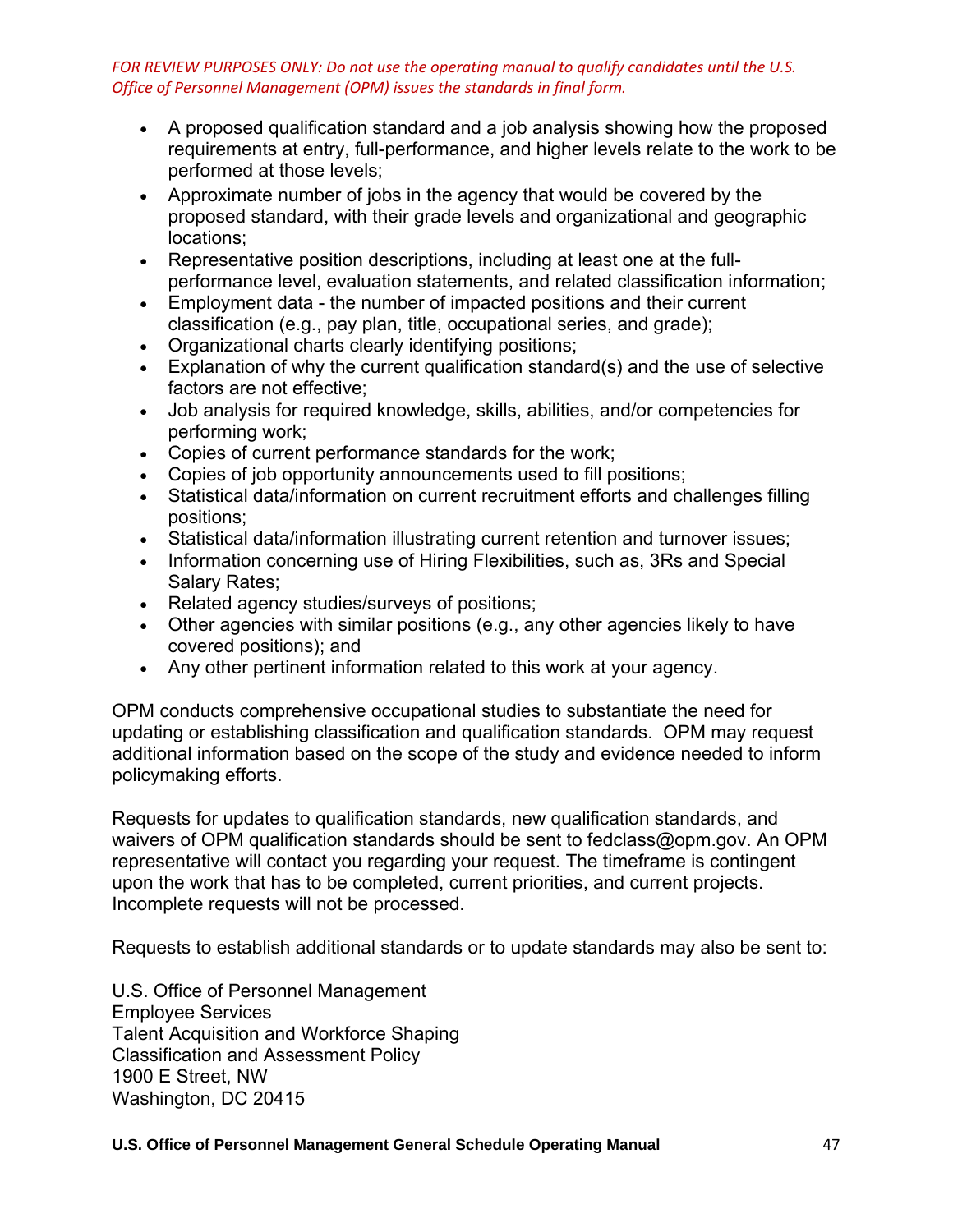References and Sources

- 1. Title 5 U.S.C., Chapters 11, 21, 23, 31, 33, 35, and 51.
- 2. Title 5 CFR 300, *Employment (General)*
- 3. Title 5 CFR 307, *Veterans Recruitment Appointments*
- 4. Title 5 CFR 332, *Recruitment and Selection through Competitive Examination*
- 5. Title 5 CFR 335, *Promotion and Internal Placement*
- 6. Title 5 CFR 337, *Examining System*
- 7. Title 5 CFR 338, *Qualification Requirements (General)*
- 8. Title 5 CFR 339, *Medical Qualification Determinations*
- 9. Title 5 CFR 353, *Restoration to Duty from Military Service or Compensable Injury*
- 10. Title 5 CFR 930, *Programs for Specific Positions and Examinations (Miscellaneous)*
- *11[.Executive Order \(13932\) on Modernizing and Reforming the Assessment and](https://www.whitehouse.gov/presidential-actions/executive-order-modernizing-reforming-assessment-hiring-federal-job-candidates/)  [Hiring of Federal Job Candidates](https://www.whitehouse.gov/presidential-actions/executive-order-modernizing-reforming-assessment-hiring-federal-job-candidates/)*
- 12. Introduction to the *Position Classification Standards*
- 13.*Handbook of Occupational Groups and Series*
- *14[.The Delegated Examining Operations Handbook](https://www.opm.gov/policy-data-oversight/hiring-information/competitive-hiring/deo_handbook.pdf)*
- 1. *Directory of Postsecondary Institutions* U.S. Department of Education Public Information Division Education Information Branch Washington, DC 20208-1404 (202) 219-1651
- 2. *Nationally Recognized Accrediting Agencies and Associations* U.S. Department of Education Office of Postsecondary Education Higher Education Management Services Washington, DC 20202 (202) 708-8922
- 3. *Guides to the Academic Placement of Students from Foreign Countries in Educational Institutions of the United States of America* American Association of Collegiate Registrars and Admissions Officers (AACRAO) One Dupont Circle, N.W., Suite 330 Washington, DC 20036-1110

(202) 293-9161

4. *Accredited Institutions of Postsecondary Education* American Council on Education (ACE) published for The Commission on Recognition of Postsecondary Accreditation (CORPA) One Dupont Circle, N.W., Suite 305 Washington, DC 20036 (202) 452-1433